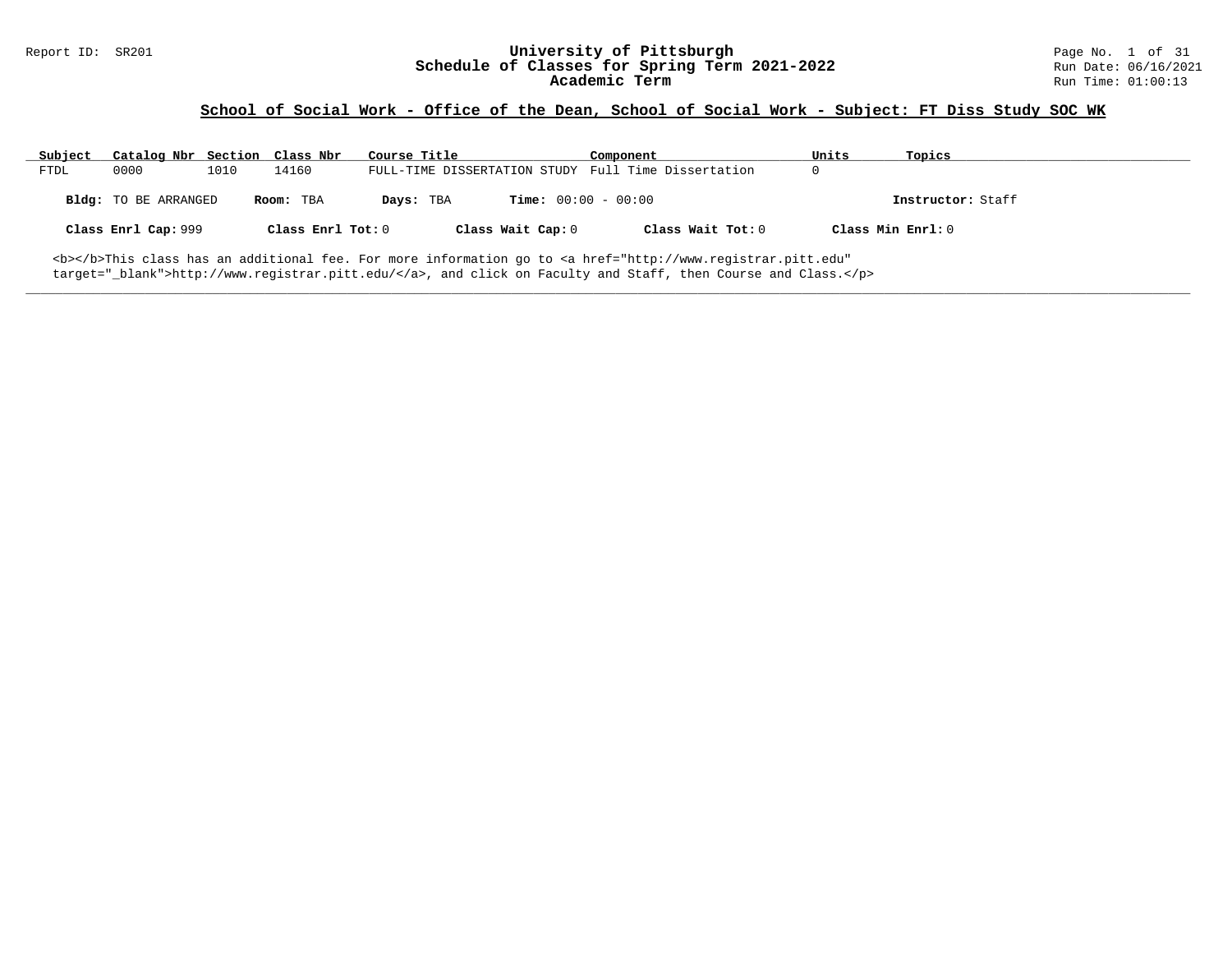#### Report ID: SR201 **University of Pittsburgh** Page No. 2 of 31 **Schedule of Classes for Spring Term 2021-2022** Run Date: 06/16/2021 **Academic Term** Run Time: 01:00:13

# **School of Social Work - Social Work - Graduate Program - Subject: Human Behavior**

| Catalog Nbr Section Class Nbr<br>Subject | Course Title                                                                                                                                                | Component<br>Units           | Topics                             |
|------------------------------------------|-------------------------------------------------------------------------------------------------------------------------------------------------------------|------------------------------|------------------------------------|
| <b>SWBEH</b><br>2008<br>1010             | 14154<br>HUMN BHVR: URBAN ENVIRONMENT Lecture                                                                                                               | 3                            |                                    |
| Bldg: TBA                                | Room: TBA<br><b>Days:</b> M <b>Time:</b> $14:00 - 16:50$                                                                                                    |                              | Instructor: Diaz Jr, Jose Antonio  |
| Class Enrl Cap: 25                       | Class Enrl Tot: 0<br>Class Wait Cap: 0<br>Room Characteristics: PeopleSoft - Scheduled (PS)(1)                                                              | Class Wait Tot: 0            | Class Min Enrl: 0                  |
| 2062<br>1010<br>SWBEH                    | 14126<br>HUMN BHVR: CHLD FMLY AT RISK Lecture                                                                                                               | $\mathbf{3}$                 |                                    |
| Bldg: TBA                                | Room: TBA<br>Days: M                                                                                                                                        | <b>Time:</b> $14:00 - 16:50$ | Instructor: Robinson, Deborah C.S. |
| Class Enrl Cap: 25                       | Class Enrl Tot: 0<br>Class Wait Cap: 0<br>Room Characteristics: Media - Data Projector/Monitor(1), PeopleSoft - Scheduled (PS)(1)                           | Class Wait Tot: 0            | Class Min Enrl: 0                  |
| SWBEH<br>2062<br>1280                    | 20928<br>HUMN BHVR: CHLD FMLY AT RISK Lecture                                                                                                               | 3                            |                                    |
| Bldg: TBA                                | Room: TBA<br>Days: W<br>$Time: 18:00 - 20:50$                                                                                                               |                              | Instructor: Smith, Autumn Capri    |
| Class Enrl Cap: 25                       | Class Enrl Tot: 0<br>Class Wait Cap: 0<br>Room Characteristics: PeopleSoft - Scheduled (PS)(1)                                                              | Class Wait Tot: 0            | Class Min Enrl: 0                  |
| SWBEH<br>2065<br>1010                    | 14115<br>HUMAN BEHAVIOR: MENTAL HEALTH Lecture                                                                                                              | $\mathbf{3}$                 |                                    |
| Bldg: TBA                                | Room: TBA<br>Days: M                                                                                                                                        | <b>Time:</b> $11:00 - 13:50$ | Instructor: Newhill, Christina     |
| Class Enrl Cap: 24                       | Class Enrl Tot: 0<br>Class Wait Cap: 0<br>Attributes: Class Materials on Reserve at Hillman Library<br>Room Characteristics: PeopleSoft - Scheduled (PS)(1) | Class Wait Tot: 0            | Class Min Enrl: 0                  |
| 2065<br>1020<br>SWBEH                    | 16199<br>HUMAN BEHAVIOR: MENTAL HEALTH Lecture                                                                                                              | $\overline{3}$               |                                    |
| Bldg: TBA                                | Room: TBA<br>Days: M                                                                                                                                        | <b>Time:</b> $18:00 - 20:50$ | Instructor: McCarthy, Laura A      |
| Class Enrl Cap: 25                       | Class Enrl Tot: 0<br>Class Wait Cap: 0<br>Room Characteristics: PeopleSoft - Scheduled (PS)(1)                                                              | Class Wait Tot: 0            | Class Min Enrl: 0                  |
| SWBEH<br>2065<br>1070                    | 27795<br>HUMAN BEHAVIOR: MENTAL HEALTH Lecture                                                                                                              | 3                            |                                    |
| Bldg: TBA                                | <b>Time:</b> $14:00 - 16:50$<br>Room: TBA<br>Days: M                                                                                                        |                              | Instructor: Newhill, Christina     |
| Class Enrl Cap: 24                       | Class Enrl Tot: 0<br>Class Wait Cap: 0<br>Room Characteristics: PeopleSoft - Scheduled (PS)(1)                                                              | Class Wait Tot: 0            | Class Min Enrl: 0                  |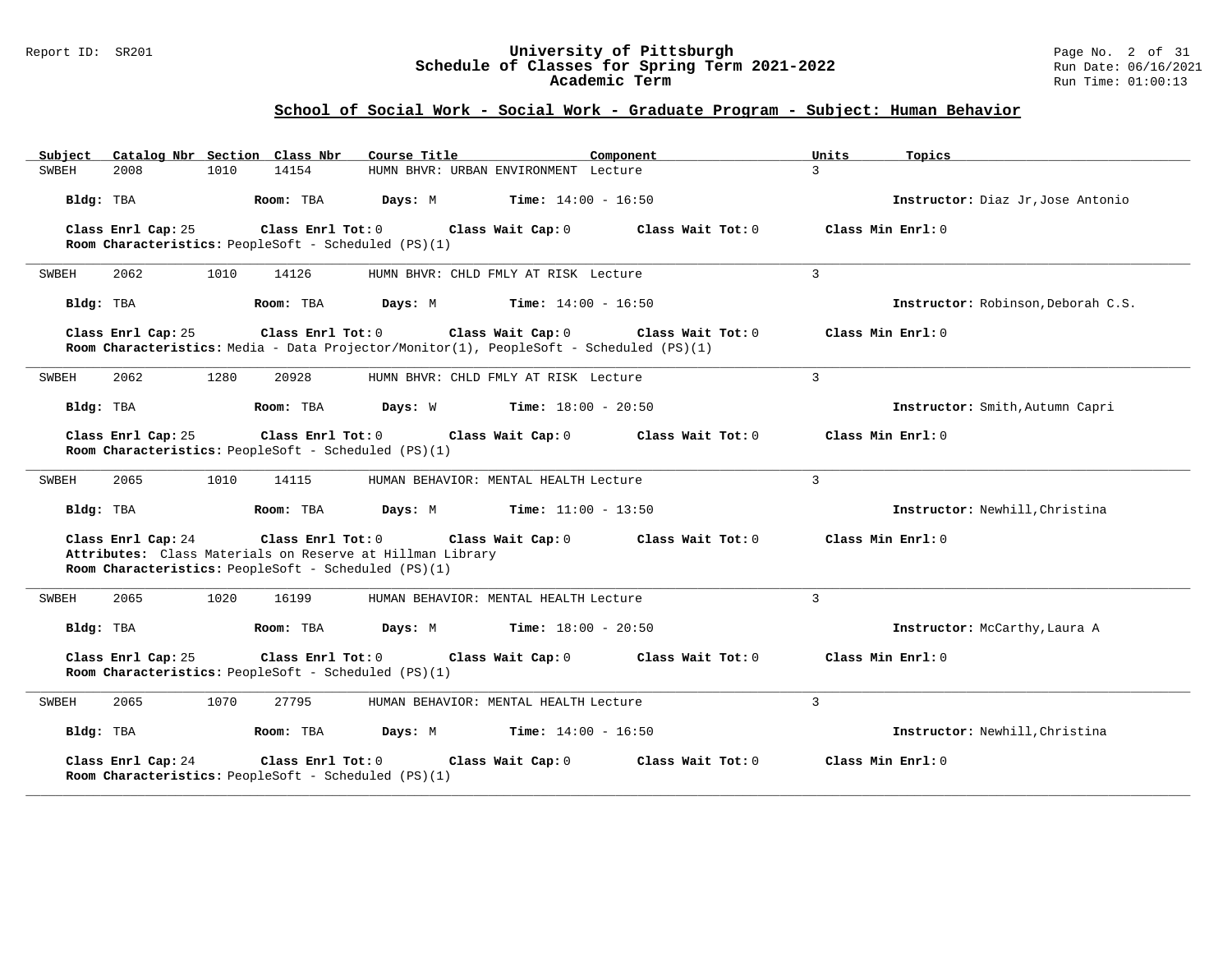#### Report ID: SR201 **University of Pittsburgh** Page No. 3 of 31 **Schedule of Classes for Spring Term 2021-2022** Run Date: 06/16/2021 **Academic Term** Run Time: 01:00:13

### **School of Social Work - Social Work - Graduate Program - Subject: Human Behavior**

| Subject<br>Catalog Nbr Section Class Nbr | Course Title                                              | Component                                                                                                                                                           | Units<br>Topics                   |
|------------------------------------------|-----------------------------------------------------------|---------------------------------------------------------------------------------------------------------------------------------------------------------------------|-----------------------------------|
| 1095<br>SWBEH<br>2065                    | 30083                                                     | HUMAN BEHAVIOR: MENTAL HEALTH Lecture                                                                                                                               | 3                                 |
| Bldg: Krebs Hall                         | <b>Room:</b> 00201                                        | <b>Days:</b> Th <b>Time:</b> $17:30 - 20:20$                                                                                                                        | Instructor: Andrews, James H      |
| Class Enrl Cap: 16                       | Class Enrl Tot: 0                                         | Class Wait Cap: $0$ Class Wait Tot: $0$ Class Min Enrl: $0$                                                                                                         |                                   |
| SWBEH<br>2066<br>1050                    | 17797                                                     | HUMN BHVR: HLTH/MENTAL HLTH<br>Lecture                                                                                                                              | 3                                 |
| Bldg: TBA                                | Room: TBA                                                 | <b>Days:</b> M <b>Time:</b> $11:00 - 13:50$                                                                                                                         | Instructor: Mercuri, James H      |
| Class Enrl Cap: 25                       |                                                           | Class Enrl Tot: $0$ Class Wait Cap: $0$ Class Wait Tot: $0$<br>Room Characteristics: Media - Data Projector/Monitor(1), PeopleSoft - Scheduled (PS)(1)              | Class Min Enrl: 0                 |
| 2066<br>1060<br>SWBEH                    | 24052                                                     | HUMN BHVR: HLTH/MENTAL HLTH<br>Lecture                                                                                                                              | 3                                 |
| Bldg: TBA                                | Room: TBA                                                 | <b>Days:</b> M <b>Time:</b> $11:00 - 13:50$                                                                                                                         | Instructor: Copeland, Valire Carr |
|                                          | Room Characteristics: PeopleSoft - Scheduled (PS)(1)      | Class Enrl Cap: 24 Class Enrl Tot: 0 Class Wait Cap: 0 Class Wait Tot: 0                                                                                            | Class Min Enri: 0                 |
| SWBEH<br>2077<br>1010                    | 14127                                                     | HUMN BHVR: ADLT DVLP AGING<br>Lecture                                                                                                                               | 3                                 |
| Bldg: TBA                                | Room: TBA                                                 | <b>Days:</b> Th <b>Time:</b> $14:00 - 16:50$                                                                                                                        | Instructor: Mulvaney, Elizabeth A |
|                                          | Attributes: Class Materials on Reserve at Hillman Library | Class Enrl Cap: 24 Class Enrl Tot: 0 Class Wait Cap: 0 Class Wait Tot: 0<br>Room Characteristics: Media - Data Projector/Monitor(1), PeopleSoft - Scheduled (PS)(1) | Class Min Enrl: 0                 |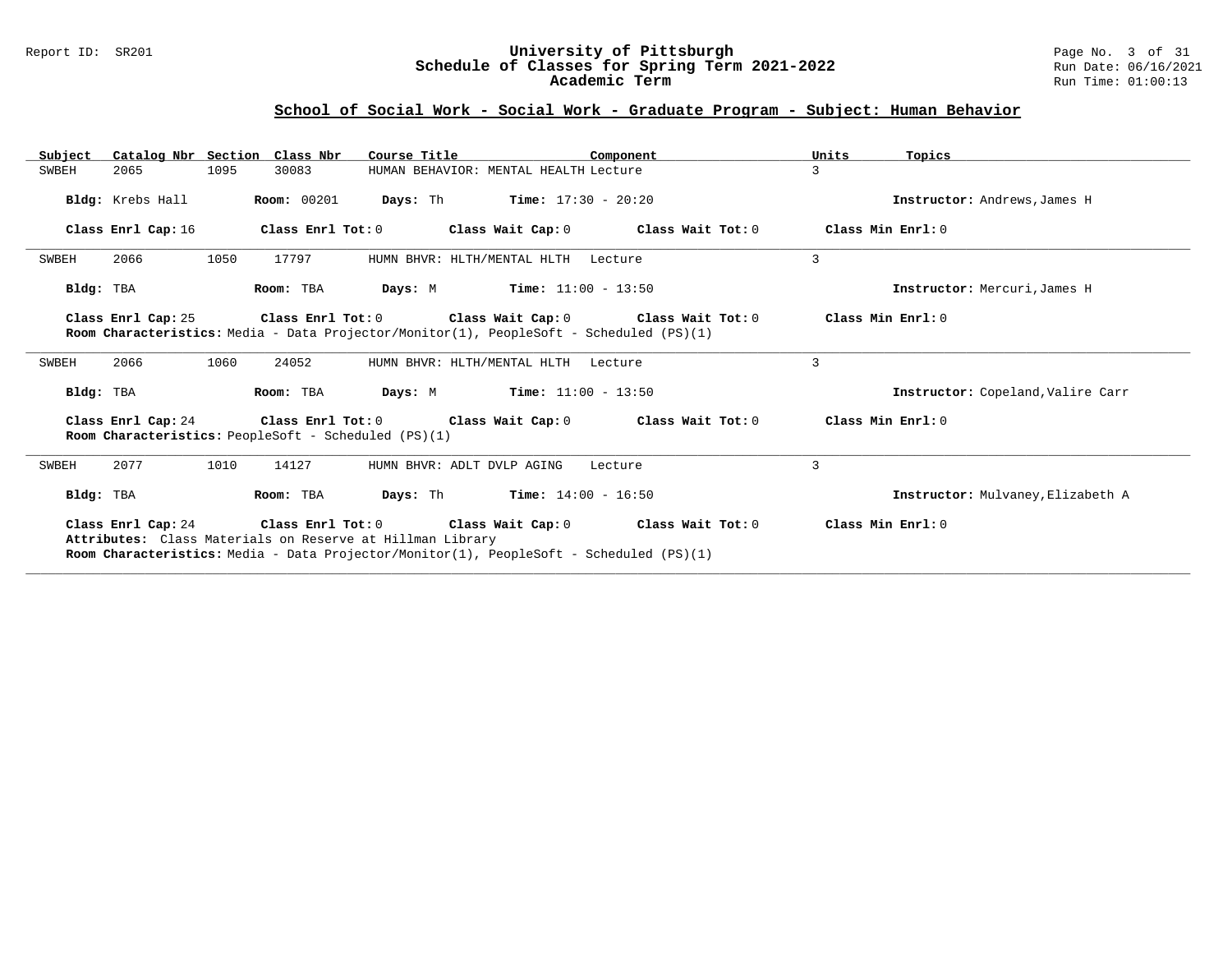#### Report ID: SR201 **University of Pittsburgh** Page No. 4 of 31 **Schedule of Classes for Spring Term 2021-2022** Run Date: 06/16/2021 **Academic Term** Run Time: 01:00:13

### **School of Social Work - Social Work - Graduate Program - Subject: Community Org and Soc Admin**

| Catalog Nbr Section Class Nbr<br>Subject | Course Title                                                                                                                      | Component                    | Units<br>Topics                 |
|------------------------------------------|-----------------------------------------------------------------------------------------------------------------------------------|------------------------------|---------------------------------|
| SWCOSA<br>2040<br>1070                   | 14125<br>GRANT PROPOSAL WRITING                                                                                                   | Lecture                      | $\mathcal{L}$                   |
| Bldg: TBA                                | Room: TBA<br>Days: W                                                                                                              | <b>Time:</b> $18:00 - 20:50$ | Instructor: Phan-Gruber, Mary B |
| Class Enrl Cap: 25                       | Class Enrl Tot: 0<br>Class Wait Cap: 0<br>Room Characteristics: Media - Data Projector/Monitor(1), PeopleSoft - Scheduled (PS)(1) | Class Wait Tot: 0            | Class Min Enrl: 0               |
| SWCOSA<br>2084<br>1080                   | 14740<br>HUMN SERVC ORGANIZATION MGMT Lecture                                                                                     |                              | $\overline{3}$                  |
| Bldg: TBA                                | Room: TBA<br>Days: Th                                                                                                             | <b>Time:</b> $14:00 - 16:50$ | Instructor: Coplan, David A     |
| Class Enrl Cap: 24                       | Class Enrl Tot: 0<br>Class Wait Cap: 0<br>Room Characteristics: Media - Data Projector/Monitor(1), PeopleSoft - Scheduled (PS)(1) | Class Wait $Tot: 0$          | Class Min $Enrl: 0$             |
| SWCOSA<br>2086<br>1010                   | 25884<br>HUMN RESRCE/SUPVSN FINCL MGMNTLecture                                                                                    |                              | 3                               |
| Bldg: TBA                                | Room: TBA<br>Days: M                                                                                                              | <b>Time:</b> $18:00 - 20:50$ | Instructor: Drane, Anthony P    |
| Class Enrl Cap: 25                       | Class Enrl Tot: 0 Class Wait Cap: 0<br>Room Characteristics: PeopleSoft - Scheduled (PS)(1)                                       | Class Wait Tot: $0$          | Class Min Enrl: 0               |
| 2088<br>1040<br>SWCOSA                   | 14739<br>COMMUNITY ORGANIZING                                                                                                     | Lecture                      | 3                               |
| Bldg: TBA                                | Days: Tu<br>Room: TBA                                                                                                             | <b>Time:</b> $18:00 - 20:50$ | Instructor: Redwood Jr, Carl E  |
|                                          |                                                                                                                                   |                              | Jones-Casey, Gabriella Pearl    |
|                                          |                                                                                                                                   |                              | Nikki                           |
| Class Enrl Cap: 25                       | Class Enrl Tot: 0<br>Class Wait Cap: 0<br>Room Characteristics: PeopleSoft - Scheduled (PS)(1)                                    | Class Wait Tot: 0            | Class Min Enrl: 0               |
| 2096<br>1040<br>SWCOSA                   | 15507<br>COMMUNTY PLANNING & DEVELOPMNTLecture                                                                                    |                              | $\mathbf{3}$                    |
| Bldg: TBA                                | Room: TBA<br>Days: Th                                                                                                             | <b>Time:</b> $11:00 - 13:50$ | Instructor: Ohmer, Mary L.      |
| Class Enrl Cap: 24                       | Class Enrl Tot: 0<br>Class Wait Cap: 0<br>Room Characteristics: PeopleSoft - Scheduled (PS)(1)                                    | Class Wait Tot: 0            | Class Min Enrl: 0               |
| SWCOSA<br>2097<br>1010                   | 14142<br>DIRECTED STUDY - COSA                                                                                                    | Directed Studies             | $1 - 3$                         |
| Bldg: TO BE ARRANGED                     | Room: TBA<br>Days: TBA                                                                                                            | <b>Time:</b> $00:00 - 00:00$ | Instructor: Ohmer, Mary L.      |
| Class Enrl Cap: 10                       | Class Enrl Tot: 0<br>Class Wait Cap: 0                                                                                            | Class Wait Tot: 0            | Class Min Enrl: 0               |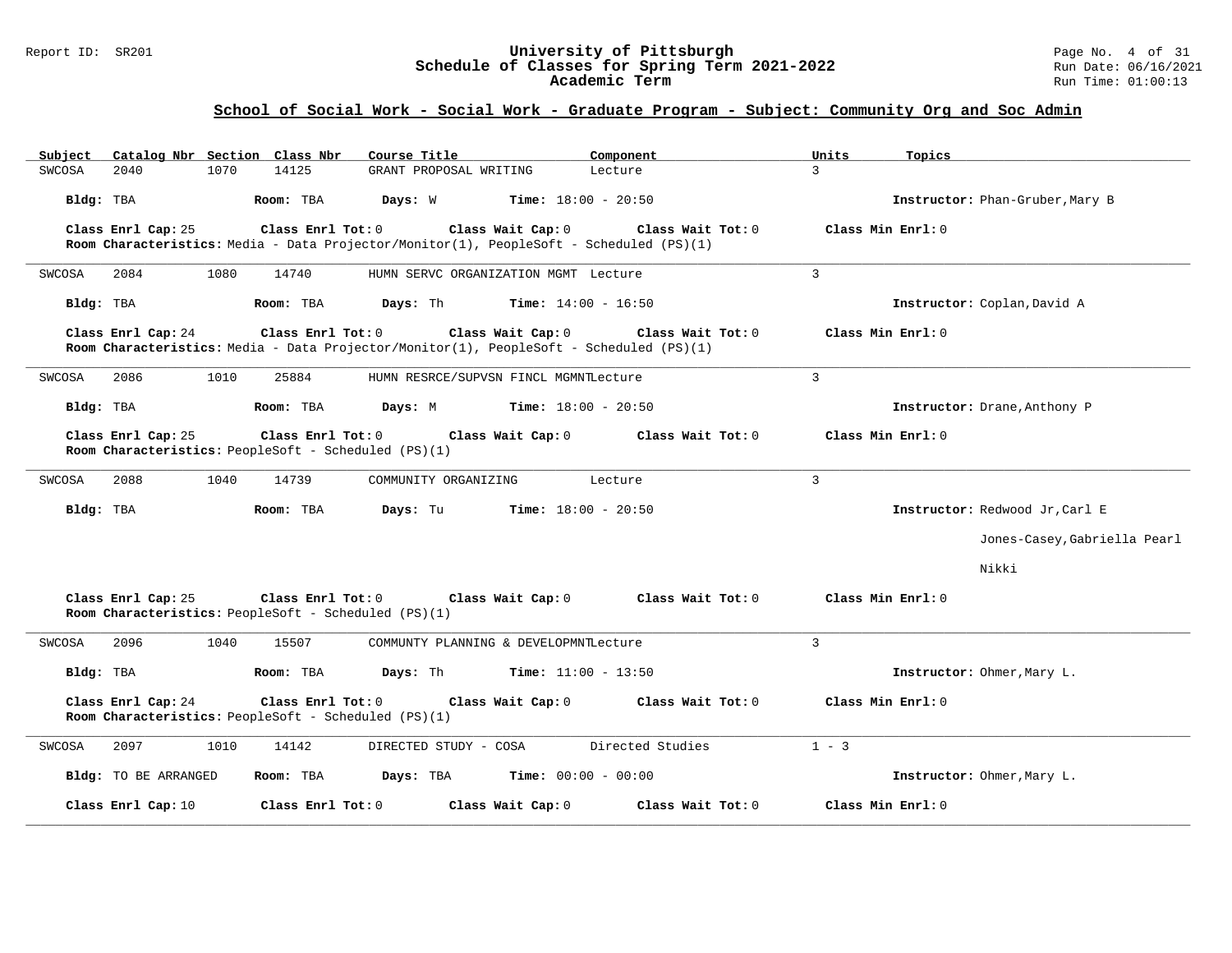#### Report ID: SR201 **University of Pittsburgh** Page No. 5 of 31 **Schedule of Classes for Spring Term 2021-2022** Run Date: 06/16/2021 **Academic Term** Run Time: 01:00:13

### **School of Social Work - Social Work - Graduate Program - Subject: Community Org and Soc Admin**

| Catalog Nbr Section Class Nbr<br>Subject | Course Title                                                                                                                   | Component        | Units<br>Topics                   |
|------------------------------------------|--------------------------------------------------------------------------------------------------------------------------------|------------------|-----------------------------------|
| 2097<br>SWCOSA<br>1015                   | 14143<br>DIRECTED STUDY - COSA                                                                                                 | Directed Studies | $1 - 3$                           |
| Bldg: TO BE ARRANGED                     | Room: TBA $Days:$ TBA $Time: 00:00 - 00:00$                                                                                    |                  | Instructor: Shook, Jeffrey James  |
|                                          | Class Enrl Cap: 5 Class Enrl Tot: 0 Class Wait Cap: 0 Class Wait Tot: 0 Class Min Enrl: 0                                      |                  |                                   |
|                                          | SWCOSA 2097 1020 14163 DIRECTED STUDY - COSA Directed Studies                                                                  |                  | $1 - 3$                           |
| Bldg: TO BE ARRANGED                     | Room: TBA $Days:$ TBA $Time: 00:00 - 00:00$                                                                                    |                  | Instructor: Staff                 |
|                                          | Class Enrl Cap: 35 Class Enrl Tot: 0 Class Wait Cap: 0 Class Wait Tot: 0 Class Min Enrl: 0                                     |                  |                                   |
|                                          | SWCOSA 2097 1030 14164 DIRECTED STUDY - COSA Directed Studies                                                                  |                  | $1 - 3$                           |
| Bldg: TO BE ARRANGED                     | Room: TBA $Days:$ TBA Time: $00:00 - 00:00$                                                                                    |                  | Instructor: Staff                 |
|                                          | Class Enrl Cap: 35 Class Enrl Tot: 0 Class Wait Cap: 0 Class Wait Tot: 0 Class Min Enrl: 0                                     |                  |                                   |
|                                          | SWCOSA 2097 1040 14165 DIRECTED STUDY - COSA Directed Studies                                                                  |                  | $1 - 3$                           |
| Bldg: TO BE ARRANGED                     | Room: TBA $Days:$ TBA $Time: 00:00 - 00:00$                                                                                    |                  | Instructor: Staff                 |
|                                          | Class Enrl Cap: 35 Class Enrl Tot: 0 Class Wait Cap: 0 Class Wait Tot: 0 Class Min Enrl: 0                                     |                  |                                   |
|                                          | SWCOSA 2099 1010 14144 FIELD WORK                                                                                              | Practicum        | $1 - 8$                           |
| Bldg: TO BE ARRANGED                     | Room: TBA $Days:$ TBA $Time: 00:00 - 00:00$                                                                                    |                  | Instructor: McDonough, Kathleen E |
|                                          | Class Enrl Cap: 50 $\qquad$ Class Enrl Tot: 0 $\qquad$ Class Wait Cap: 0 $\qquad$ Class Wait Tot: 0 $\qquad$ Class Min Enrl: 0 |                  |                                   |
| SWCOSA                                   | 2099 1015 14145 FIELD WORK<br>Practicum                                                                                        |                  | $1 - 8$                           |
| Bldg: TO BE ARRANGED                     | Room: TBA $Days:$ TBA $Time: 00:00 - 00:00$                                                                                    |                  | Instructor: Perry, Marlo          |
|                                          | Class Enrl Cap: 5 Class Enrl Tot: 0 Class Wait Cap: 0 Class Wait Tot: 0 Class Min Enrl: 0                                      |                  |                                   |
|                                          | SWCOSA 2099 1020 14166 FIELD WORK                                                                                              | Practicum        | $1 - 8$                           |
| Bldg: TO BE ARRANGED                     | Room: TBA $Days:$ TBA $Time: 00:00 - 00:00$                                                                                    |                  | Instructor: Labrum, Travis K      |
|                                          | Class Enrl Cap: 35 Class Enrl Tot: 0 Class Wait Cap: 0 Class Wait Tot: 0 Class Min Enrl: 0                                     |                  |                                   |
| SWCOSA<br>2099 — 200                     | 1030 14167 FIELD WORK                                                                                                          | Practicum        | $1 - 8$                           |
| Bldg: TO BE ARRANGED                     | Room: TBA $Days:$ TBA $Time:$ $00:00 - 00:00$                                                                                  |                  | Instructor: Ohmer, Mary L.        |
|                                          | Class Enrl Cap: 35 Class Enrl Tot: 0 Class Wait Cap: 0 Class Wait Tot: 0 Class Min Enrl: 0                                     |                  |                                   |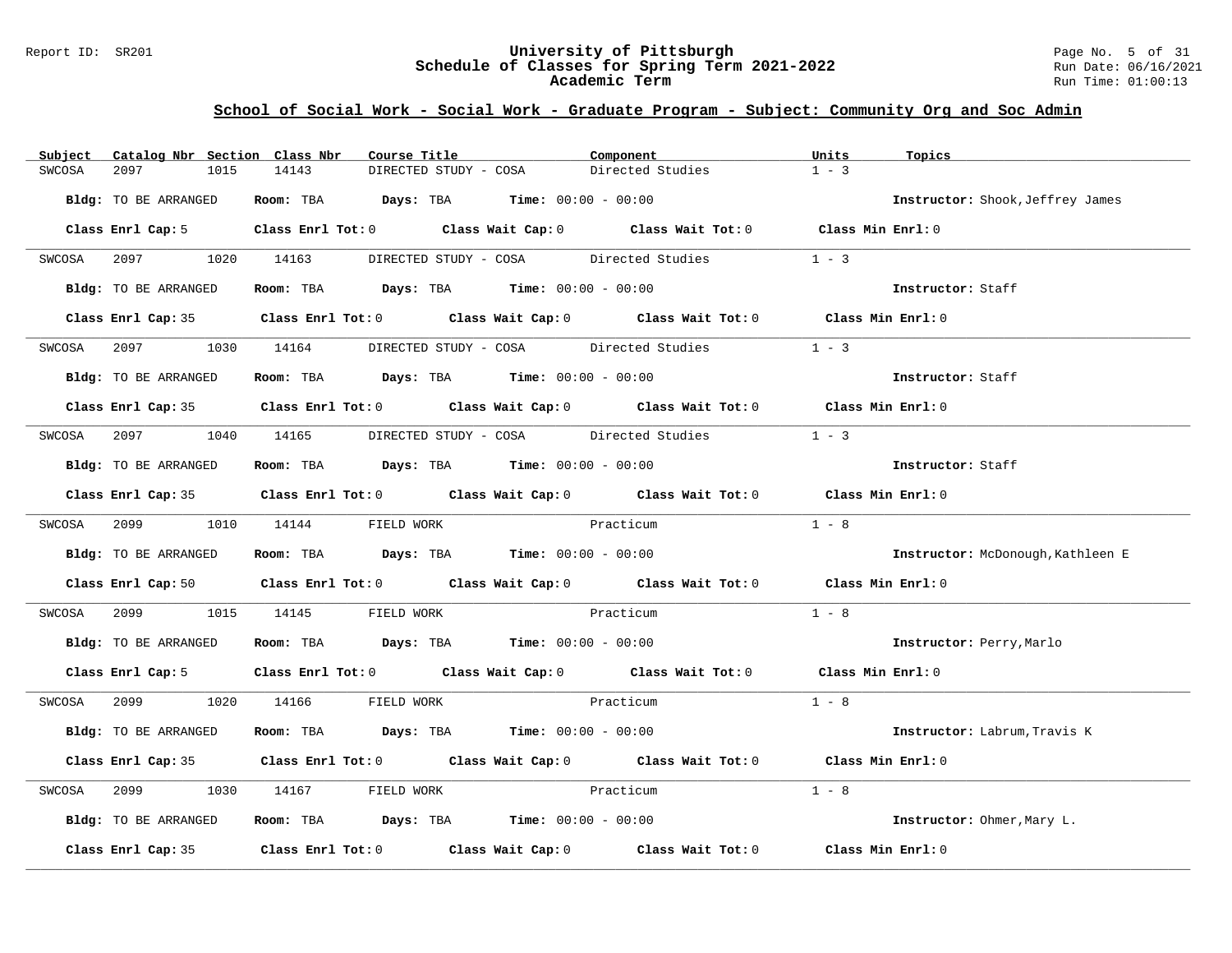| SWCOSA | 2099                 | 1040<br>14168 | FIELD WORK        |                              | Practicum                           | $1 - 8$           |                   |                                   |
|--------|----------------------|---------------|-------------------|------------------------------|-------------------------------------|-------------------|-------------------|-----------------------------------|
|        | Bldg: TO BE ARRANGED | Room: TBA     | Days: TBA         | <b>Time:</b> $00:00 - 00:00$ |                                     |                   |                   | Instructor: Wallace, John M       |
|        |                      |               |                   |                              |                                     |                   |                   | Melnick, Alicia D                 |
|        | Class Enrl Cap: 35   |               | Class Enrl Tot: 0 |                              | Class Wait Cap: 0 Class Wait Tot: 0 | Class Min Enrl: 0 |                   |                                   |
| SWCOSA | 2099                 | 1050<br>14169 | FIELD WORK        |                              | Practicum                           | $1 - 8$           |                   |                                   |
|        | Bldg: TO BE ARRANGED | Room: TBA     | Days: TBA         | $Time: 00:00 - 00:00$        |                                     |                   |                   | Instructor: Petracchi, Helen E    |
|        |                      |               |                   |                              |                                     |                   |                   | Rosen, Daniel                     |
|        | Class Enrl Cap: 35   |               | Class Enrl Tot: 0 | Class Wait Cap: 0            | Class Wait Tot: 0                   |                   | Class Min Enrl: 0 |                                   |
| SWCOSA | 2099                 | 1060<br>14170 | FIELD WORK        |                              | Practicum                           | $1 - 8$           |                   |                                   |
|        | Bldg: TO BE ARRANGED | Room: TBA     | Days: TBA         | $Time: 00:00 - 00:00$        |                                     |                   |                   | Instructor: Mulvaney, Elizabeth A |
|        | Class Enrl Cap: 35   |               | Class Enrl Tot: 0 | Class Wait Cap: 0            | Class Wait Tot: 0                   |                   | Class Min Enrl: 0 |                                   |
| SWCOSA | 2099                 | 1070<br>14171 | FIELD WORK        |                              | Practicum                           | $1 - 8$           |                   |                                   |
|        | Bldg: TO BE ARRANGED | Room: TBA     | Days: TBA         | $Time: 00:00 - 00:00$        |                                     |                   |                   | Instructor: Jacobs, Leah          |
|        | Class Enrl Cap: 35   |               | Class Enrl Tot: 0 | Class Wait Cap: 0            | Class Wait Tot: 0                   |                   | Class Min Enrl: 0 |                                   |
| SWCOSA | 2099                 | 1080<br>14172 | FIELD WORK        |                              | Practicum                           | $1 - 8$           |                   |                                   |
|        | Bldg: TO BE ARRANGED | Room: TBA     | Days: TBA         | Time: $00:00 - 00:00$        |                                     |                   |                   | Instructor: Shook, Jeffrey James  |
|        |                      |               |                   |                              |                                     |                   |                   | Lombardi, Brianna Marie           |
|        |                      |               |                   |                              |                                     |                   |                   | Betru, Yodit Keck                 |
|        | Class Enrl Cap: 35   |               | Class Enrl Tot: 0 | Class Wait Cap: 0            | Class Wait Tot: 0                   |                   | Class Min Enrl: 0 |                                   |
| SWCOSA | 2099                 | 1085<br>30058 | FIELD WORK        |                              | Practicum                           | $1 - 8$           |                   |                                   |
|        | Bldg: TO BE ARRANGED | Room: TBA     | Days: TBA         | <b>Time:</b> $00:00 - 00:00$ |                                     |                   |                   | Instructor: Farrish, Aliya D      |
|        |                      |               |                   |                              |                                     |                   |                   | Moon, Deborah Jungrim             |
|        | Class Enrl Cap: 20   |               | Class Enrl Tot: 0 | Class Wait Cap: 0            | Class Wait Tot: 0                   | Class Min Enrl: 0 |                   |                                   |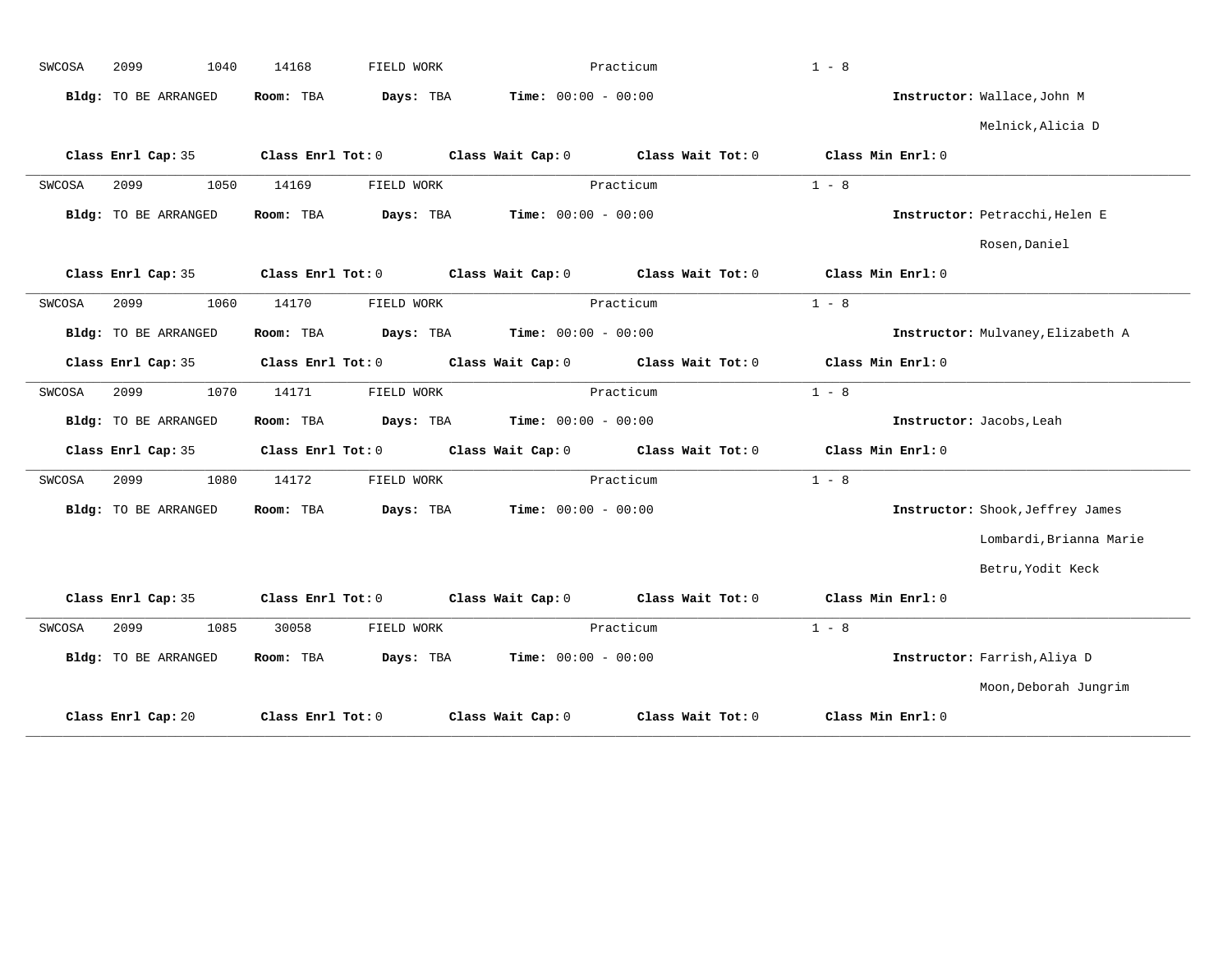#### Report ID: SR201 **University of Pittsburgh** Page No. 7 of 31 **Schedule of Classes for Spring Term 2021-2022** Run Date: 06/16/2021 **Academic Term** Run Time: 01:00:13

| Subject   |                                                           |      | Catalog Nbr Section Class Nbr       | Course Title   |                     |                                                                         | Component         |                   | Units             | Topics                                                                           |
|-----------|-----------------------------------------------------------|------|-------------------------------------|----------------|---------------------|-------------------------------------------------------------------------|-------------------|-------------------|-------------------|----------------------------------------------------------------------------------|
| SWGEN     | 2005                                                      | 1010 | 25888                               |                |                     | POVERTY& INCOME INEQUALITY                                              | Lecture           |                   | $\mathbf{R}$      |                                                                                  |
| Bldg: TBA |                                                           |      | Room: TBA                           | Days: TBA      |                     | Time: TBA                                                               |                   |                   |                   | Instructor: Staff                                                                |
|           | Class Enrl Cap: 9                                         |      | Class Enrl Tot: 0 Class Wait Cap: 0 |                |                     |                                                                         | Class Wait Tot: 0 |                   | Class Min Enrl: 0 |                                                                                  |
|           | Room Characteristics: PeopleSoft - Scheduled (PS)(1)      |      |                                     |                |                     |                                                                         |                   |                   |                   |                                                                                  |
|           |                                                           |      |                                     |                |                     | Combined Section ID: 0895(SOCWRK/1040/SWGEN/2005) - SOCWRK 1040(#25887) |                   |                   |                   |                                                                                  |
| SWGEN     | 2010                                                      | 1010 | 27942                               |                |                     | SCL WRK SERVC MEM, VET & FAML Lecture                                   |                   |                   | $\mathbf{3}$      |                                                                                  |
| Bldg: TBA |                                                           |      | Room: TBA                           |                | Days: W             | <b>Time:</b> $14:00 - 16:50$                                            |                   |                   |                   | Instructor: Vayda, Virginia Conyers                                              |
|           | Class Enrl Cap: 24                                        |      | Class Enrl Tot: 0                   |                |                     | Class Wait Cap: 0                                                       |                   | Class Wait Tot: 0 | Class Min Enrl: 0 |                                                                                  |
|           | Attributes: Class Materials on Reserve at Hillman Library |      |                                     |                |                     |                                                                         |                   |                   |                   |                                                                                  |
|           | Room Characteristics: PeopleSoft - Scheduled (PS)(1)      |      |                                     |                |                     |                                                                         |                   |                   |                   |                                                                                  |
| SWGEN     | 2088                                                      | 1050 | 18329                               | SPECIAL TOPICS |                     |                                                                         | Directed Studies  |                   | $1 - 3$           |                                                                                  |
|           | Bldg: TO BE ARRANGED                                      |      | Room: TBA                           | Days: TBA      |                     |                                                                         |                   |                   |                   | Time: 00:00 - 00:00 CUBAN SOCIAL POLICY ISSUES Instructor: Huguley, James Philip |
|           | Class Enrl Cap: 15                                        |      | Class Enrl Tot: 0                   |                |                     | Class Wait Cap: 0 Class Wait Tot: 0                                     |                   |                   | Class Min Enrl: 0 |                                                                                  |
| SWGEN     | 2088IS                                                    | 1010 | 18350                               |                | SPECIAL TOPICS - IS |                                                                         | Directed Studies  |                   | $\Omega$          |                                                                                  |
|           | Bldg: TO BE ARRANGED                                      |      | Room: TBA                           | Days: TBA      |                     | <b>Time:</b> $00:00 - 00:00$                                            |                   |                   |                   | Instructor: Whitehead, Jeffrey Robert                                            |
|           | Class Enrl Cap: 35                                        |      | Class Enrl Tot: 0                   |                |                     | Class Wait Cap: 0                                                       | Class Wait Tot: 0 |                   | Class Min Enrl: 0 |                                                                                  |
| SWGEN     | 20880S                                                    | 1010 | 18349                               |                | SPECIAL TOPICS - OS |                                                                         | Directed Studies  |                   | $\Omega$          |                                                                                  |
|           | Bldg: TO BE ARRANGED                                      |      | Room: TBA                           | Days: TBA      |                     | <b>Time:</b> $00:00 - 00:00$                                            |                   |                   |                   | Instructor: Whitehead, Jeffrey Robert                                            |
|           | Class Enrl Cap: 35                                        |      | Class Enrl Tot: 0                   |                |                     | Class Wait Cap: 0                                                       | Class Wait Tot: 0 |                   | Class Min Enrl: 0 |                                                                                  |
| SWGEN     | 2097                                                      | 1010 | 14105                               | DIRECTED STUDY |                     |                                                                         | Directed Studies  |                   | $1 - 6$           |                                                                                  |
|           | Bldg: TO BE ARRANGED                                      |      | Room: TBA                           | Days: TBA      |                     | <b>Time:</b> $00:00 - 00:00$                                            |                   |                   |                   | Instructor: Ambuske, Amy                                                         |
|           | Class Enrl Cap: 22                                        |      | Class Enrl Tot: 0                   |                |                     | Class Wait Cap: 0 Class Wait Tot: 0                                     |                   |                   | Class Min Enrl: 0 |                                                                                  |
| SWGEN     | 2097                                                      | 1015 | 14119                               | DIRECTED STUDY |                     |                                                                         | Directed Studies  |                   | $1 - 6$           |                                                                                  |
|           | <b>Bldg:</b> TO BE ARRANGED                               |      | Room: TBA                           |                |                     | <b>Days:</b> TBA <b>Time:</b> $00:00 - 00:00$                           |                   |                   |                   | Instructor: Shook, Jeffrey James                                                 |
|           | Class Enrl Cap: 10                                        |      | Class Enrl Tot: 0                   |                |                     | Class Wait Cap: 0                                                       |                   | Class Wait Tot: 0 | Class Min Enrl: 0 |                                                                                  |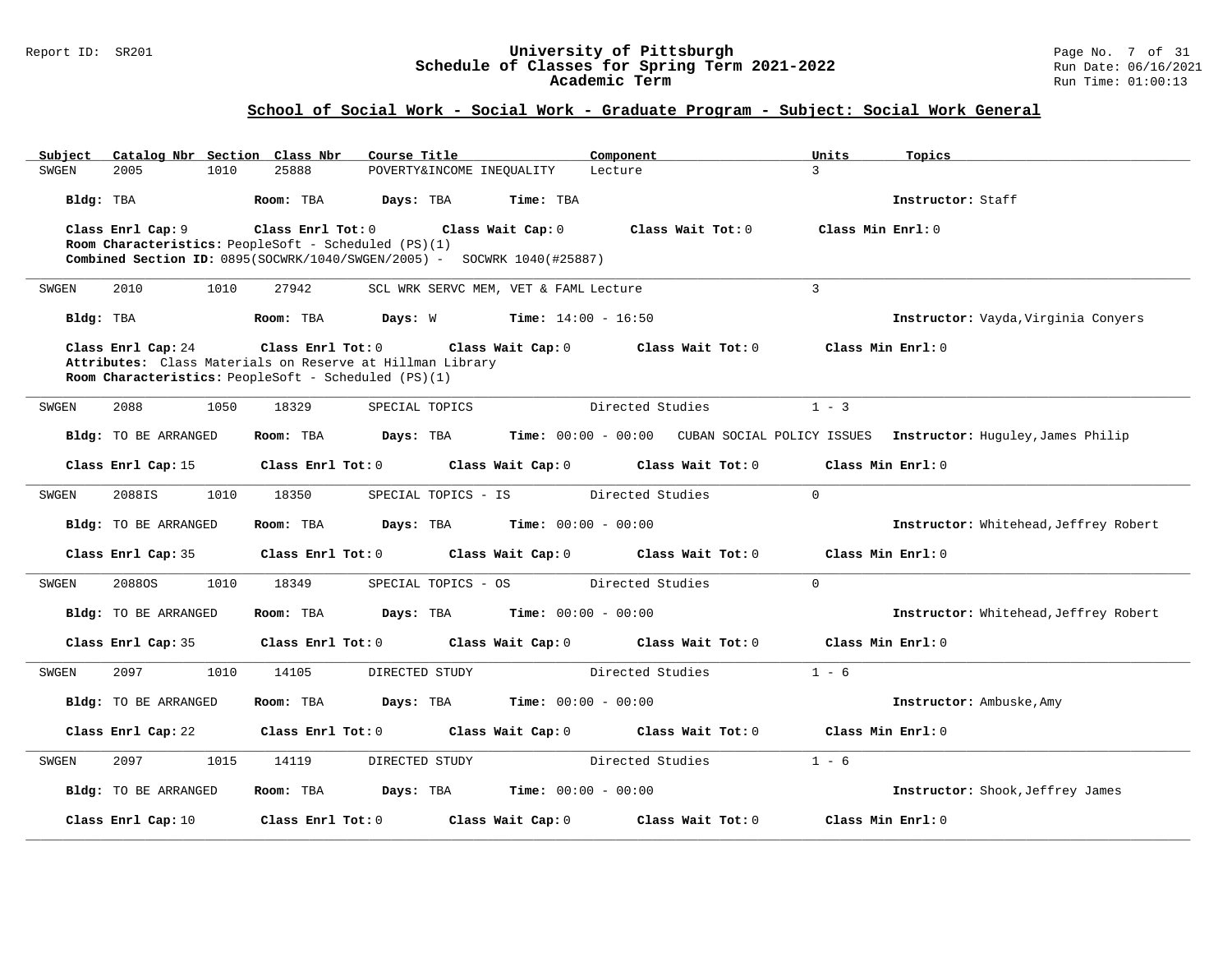#### Report ID: SR201 **University of Pittsburgh** Page No. 8 of 31 **Schedule of Classes for Spring Term 2021-2022** Run Date: 06/16/2021 **Academic Term** Run Time: 01:00:13

| Subject              | Catalog Nbr Section Class Nbr |       | Course Title                   | Component                                                                             |                                                                                                                                | Units             | Topics                              |
|----------------------|-------------------------------|-------|--------------------------------|---------------------------------------------------------------------------------------|--------------------------------------------------------------------------------------------------------------------------------|-------------------|-------------------------------------|
| 2097<br>SWGEN        | 1020                          | 14173 | DIRECTED STUDY                 |                                                                                       | Directed Studies                                                                                                               | $1 - 6$           |                                     |
| Bldg: TO BE ARRANGED |                               |       |                                | Room: TBA $Days:$ TBA $Time: 00:00 - 00:00$                                           |                                                                                                                                |                   | Instructor: Staff                   |
|                      |                               |       |                                |                                                                                       | Class Enrl Cap: 35 Class Enrl Tot: 0 Class Wait Cap: 0 Class Wait Tot: 0 Class Min Enrl: 0                                     |                   |                                     |
| SWGEN                |                               |       | 2097 1030 14174 DIRECTED STUDY | Directed Studies                                                                      |                                                                                                                                | $1 - 6$           |                                     |
| Bldg: TO BE ARRANGED |                               |       |                                | Room: TBA $Days:$ TBA $Time: 00:00 - 00:00$                                           |                                                                                                                                |                   | Instructor: Staff                   |
|                      |                               |       |                                |                                                                                       | Class Enrl Cap: 35 Class Enrl Tot: 0 Class Wait Cap: 0 Class Wait Tot: 0 Class Min Enrl: 0                                     |                   |                                     |
| SWGEN                | 2097 — 2007                   |       | 1040 14175 DIRECTED STUDY      | Directed Studies                                                                      |                                                                                                                                | $1 - 6$           |                                     |
| Bldg: TO BE ARRANGED |                               |       |                                | Room: TBA $\rule{1em}{0.15mm}$ Days: TBA $\rule{1.5mm}{0.15mm}$ Time: $00:00 - 00:00$ |                                                                                                                                |                   | Instructor: Staff                   |
|                      |                               |       |                                |                                                                                       | Class Enrl Cap: 35 Class Enrl Tot: 0 Class Wait Cap: 0 Class Wait Tot: 0 Class Min Enrl: 0                                     |                   |                                     |
| SWGEN                |                               |       |                                | 2099 1010 14130 GENERALIST FIELDWORK Practicum                                        |                                                                                                                                | $1 - 6$           |                                     |
| Bldg: TO BE ARRANGED |                               |       |                                | Room: TBA $Days:$ TBA $Time: 00:00 - 00:00$                                           |                                                                                                                                |                   | Instructor: Dalessandro, John P     |
|                      |                               |       |                                |                                                                                       | Class Enrl Cap: 300 Class Enrl Tot: 0 Class Wait Cap: 0 Class Wait Tot: 0 Class Min Enrl: 0                                    |                   |                                     |
| SWGEN                |                               |       |                                | 2099 1015 14158 GENERALIST FIELDWORK Practicum                                        |                                                                                                                                | $1 - 6$           |                                     |
| Bldg: TO BE ARRANGED |                               |       |                                | Room: TBA $Days:$ TBA $Time: 00:00 - 00:00$                                           |                                                                                                                                |                   | Instructor: Lombardi, Brianna Marie |
|                      |                               |       |                                |                                                                                       | Class Enrl Cap: 50 $\qquad$ Class Enrl Tot: 0 $\qquad$ Class Wait Cap: 0 $\qquad$ Class Wait Tot: 0 $\qquad$ Class Min Enrl: 0 |                   |                                     |
| SWGEN                | 2099 70<br>1020               |       |                                | 14151 GENERALIST FIELDWORK Practicum                                                  |                                                                                                                                | $1 - 6$           |                                     |
| Bldg: TO BE ARRANGED |                               |       |                                | Room: TBA $Days:$ TBA $Time: 00:00 - 00:00$                                           |                                                                                                                                |                   | Instructor: Ambuske, Amy            |
|                      |                               |       |                                |                                                                                       | Class Enrl Cap: 60 $\qquad$ Class Enrl Tot: 0 $\qquad$ Class Wait Cap: 0 $\qquad$ Class Wait Tot: 0 $\qquad$ Class Min Enrl: 0 |                   |                                     |
| SWGEN                |                               |       |                                | 2099 1030 14185 GENERALIST FIELDWORK Practicum                                        |                                                                                                                                | $1 - 6$           |                                     |
| Bldg: TO BE ARRANGED |                               |       |                                | Room: TBA $Days:$ TBA $Time: 00:00 - 00:00$                                           |                                                                                                                                |                   | Instructor: Robinson, Deborah C.S.  |
|                      |                               |       |                                |                                                                                       | Class Enrl Cap: 35 Class Enrl Tot: 0 Class Wait Cap: 0 Class Wait Tot: 0 Class Min Enrl: 0                                     |                   |                                     |
| 2099<br>SWGEN        | 1040                          |       |                                | 14186 GENERALIST FIELDWORK Practicum                                                  |                                                                                                                                | $1 - 6$           |                                     |
| Bldg: TO BE ARRANGED |                               |       |                                | Room: TBA $Days:$ TBA $Time: 00:00 - 00:00$                                           |                                                                                                                                |                   | Instructor: Melnick, Alicia D       |
|                      |                               |       |                                |                                                                                       | Class Enrl Cap: 35 $\qquad$ Class Enrl Tot: 0 $\qquad$ Class Wait Cap: 0 $\qquad$ Class Wait Tot: 0                            | Class Min Enrl: 0 |                                     |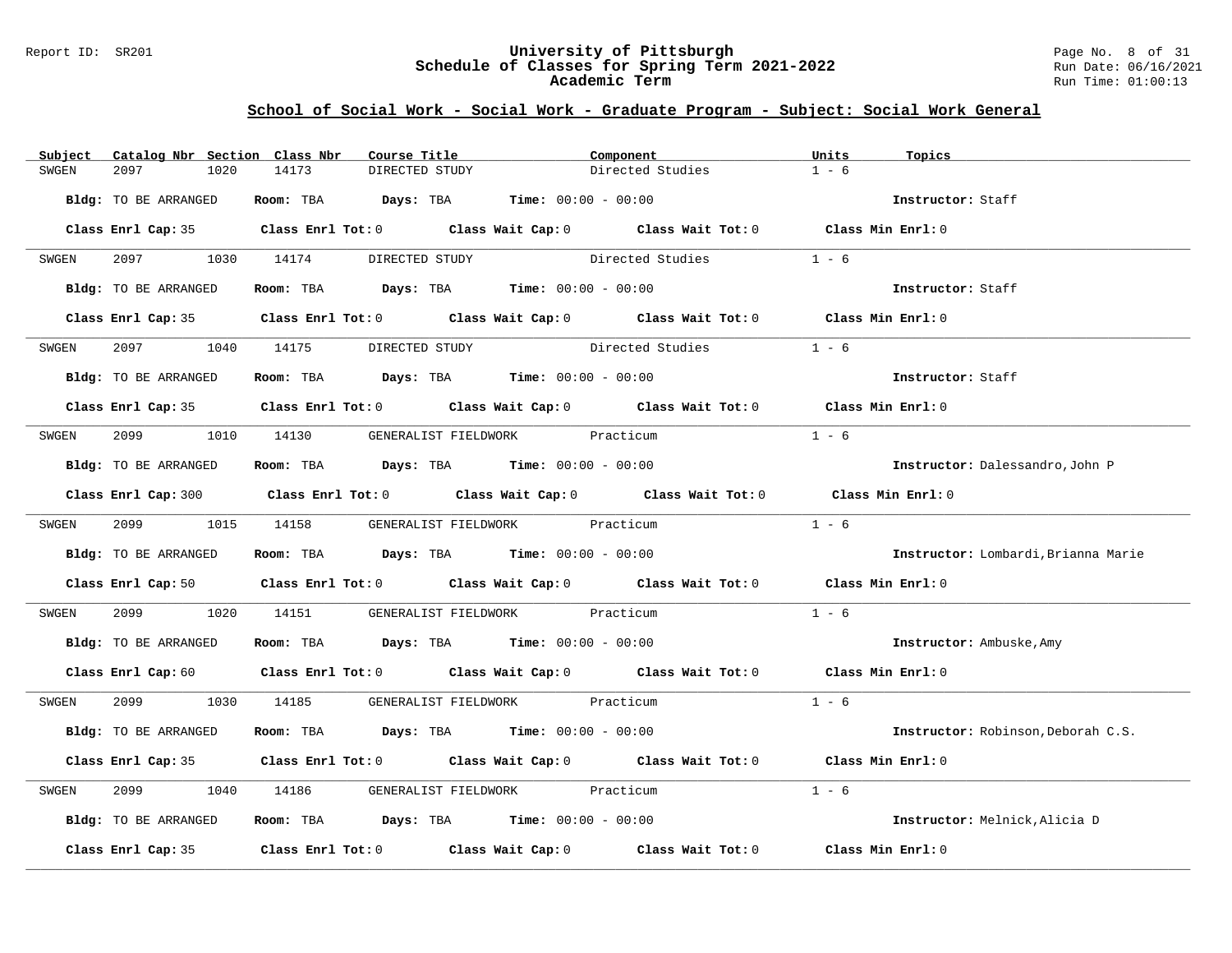| SWGEN | 2099<br>1050         | 14187<br>GENERALIST FIELDWORK                                                              | Practicum                                                                                  | $1 - 6$                      |
|-------|----------------------|--------------------------------------------------------------------------------------------|--------------------------------------------------------------------------------------------|------------------------------|
|       | Bldg: TO BE ARRANGED | Room: TBA $Days:$ TBA $Time: 00:00 - 00:00$                                                |                                                                                            | Instructor: Cahalane, Helen  |
|       |                      |                                                                                            | Class Enrl Cap: 35 Class Enrl Tot: 0 Class Wait Cap: 0 Class Wait Tot: 0 Class Min Enrl: 0 |                              |
| SWGEN |                      |                                                                                            | 2099 1060 14188 GENERALIST FIELDWORK Practicum                                             | $1 - 6$                      |
|       | Bldg: TO BE ARRANGED | Room: TBA $Days:$ TBA $Time: 00:00 - 00:00$                                                |                                                                                            | Instructor: Perry, Marlo     |
|       |                      |                                                                                            | Class Enrl Cap: 35 Class Enrl Tot: 0 Class Wait Cap: 0 Class Wait Tot: 0 Class Min Enrl: 0 |                              |
|       |                      | SWGEN 2099 1070 14189 GENERALIST FIELDWORK Practicum                                       |                                                                                            | $1 - 6$                      |
|       |                      | <b>Bldg:</b> TO BE ARRANGED <b>Room:</b> TBA <b>Days:</b> TBA <b>Time:</b> $00:00 - 00:00$ |                                                                                            | Instructor: Borish, Laura B  |
|       |                      |                                                                                            | Class Enrl Cap: 35 Class Enrl Tot: 0 Class Wait Cap: 0 Class Wait Tot: 0                   | Class Min Enrl: 0            |
|       |                      | SWGEN 2099 1080 14190 GENERALIST_FIELDWORK Practicum                                       |                                                                                            | $1 - 6$                      |
|       | Bldg: TO BE ARRANGED | Room: TBA $Days:$ TBA $Time: 00:00 - 00:00$                                                |                                                                                            | Instructor: Cherry, Melvin C |
|       |                      |                                                                                            | Class Enrl Cap: 35 Class Enrl Tot: 0 Class Wait Cap: 0 Class Wait Tot: 0 Class Min Enrl: 0 |                              |
|       |                      |                                                                                            | SWGEN 2099 1090 14191 GENERALIST FIELDWORK Practicum                                       | $1 - 6$                      |
|       |                      | <b>Bldg:</b> TO BE ARRANGED <b>ROOM:</b> TBA <b>Days:</b> TBA <b>Time:</b> $00:00 - 00:00$ |                                                                                            | Instructor: Rauktis, Mary    |
|       |                      |                                                                                            |                                                                                            |                              |
|       |                      |                                                                                            | Class Enrl Cap: 35 Class Enrl Tot: 0 Class Wait Cap: 0 Class Wait Tot: 0 Class Min Enrl: 0 |                              |
| SWGEN |                      |                                                                                            | 3025 1010 14106 DIRECTED STUDY Directed Studies 1 - 6                                      |                              |
|       |                      | Bldg: TO BE ARRANGED Room: TBA Days: TBA Time: 00:00 - 00:00                               |                                                                                            | Instructor: Tang, Fengyan    |
|       |                      |                                                                                            | Class Enrl Cap: 30 Class Enrl Tot: 0 Class Wait Cap: 0 Class Wait Tot: 0 Class Min Enrl: 0 |                              |
| SWGEN |                      |                                                                                            | 3025 1015 14118 DIRECTED STUDY Directed Studies                                            | $1 - 6$                      |
|       |                      | Bldg: TO BE ARRANGED ROOM: TBA Days: TBA Time: 00:00 - 00:00                               |                                                                                            | Instructor: Engel, Rafael    |
|       |                      |                                                                                            | Class Enrl Cap: 10 Class Enrl Tot: 0 Class Wait Cap: 0 Class Wait Tot: 0                   | Class Min Enrl: 0            |
|       |                      |                                                                                            | SWGEN 3039 1010 14155 COMPREHENSIVE STUDY Thesis Research                                  | $1 - 9$                      |
|       |                      | Bldg: TO BE ARRANGED Room: TBA Days: TBA Time: 00:00 - 00:00                               |                                                                                            | <b>Instructor:</b> Staff     |
|       |                      |                                                                                            | Class Enrl Cap: 15 Class Enrl Tot: 0 Class Wait Cap: 0 Class Wait Tot: 0 Class Min Enrl: 0 |                              |
|       |                      | SWGEN 3053 1040 14212 THEORY 2                                                             | <b>Example 19</b> Lecture                                                                  | $\mathcal{L}$                |
|       |                      | Bldg: TBA                  Room: TBA        Days: M          Time: 13:00 - 15:50           |                                                                                            | Instructor: Goodkind, Sara   |

**\_\_\_\_\_\_\_\_\_\_\_\_\_\_\_\_\_\_\_\_\_\_\_\_\_\_\_\_\_\_\_\_\_\_\_\_\_\_\_\_\_\_\_\_\_\_\_\_\_\_\_\_\_\_\_\_\_\_\_\_\_\_\_\_\_\_\_\_\_\_\_\_\_\_\_\_\_\_\_\_\_\_\_\_\_\_\_\_\_\_\_\_\_\_\_\_\_\_\_\_\_\_\_\_\_\_\_\_\_\_\_\_\_\_\_\_\_\_\_\_\_\_\_\_\_\_\_\_\_\_\_\_\_\_\_\_\_\_\_\_\_\_\_\_\_\_\_\_\_\_\_\_\_\_\_\_**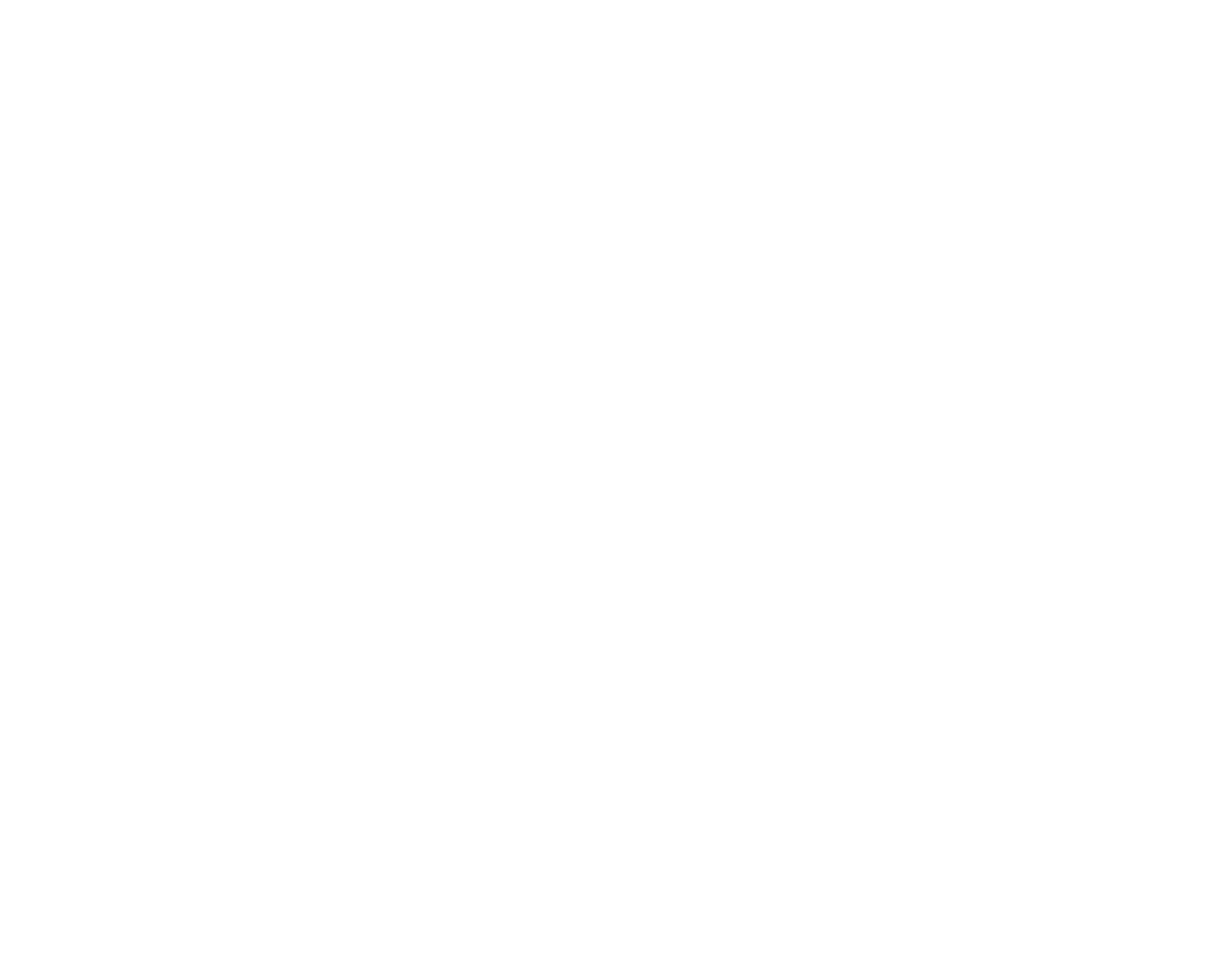#### Report ID: SR201 **University of Pittsburgh** Page No. 11 of 31 **Schedule of Classes for Spring Term 2021-2022** Run Date: 06/16/2021 **Academic Term** Run Time: 01:00:13

| Catalog Nbr Section Class Nbr<br>Subject                                   | Course Title                                                                                                 | Component                              | Units<br>Topics                              |
|----------------------------------------------------------------------------|--------------------------------------------------------------------------------------------------------------|----------------------------------------|----------------------------------------------|
| 2004<br>1070<br>SWINT                                                      | 14138<br>GRIEF AND LOSS                                                                                      | Lecture                                | $\mathbf{R}$                                 |
| Bldg: TBA                                                                  | Room: TBA<br>Days: Tu                                                                                        | <b>Time:</b> $18:00 - 20:50$           | Instructor: Ambuske, Amy                     |
| Class Enrl Cap: 25                                                         | $Class$ $Enr1$ $Tot: 0$<br>Room Characteristics: $(1)$ , PeopleSoft - Scheduled (PS) $(1)$                   | Class Wait Cap: 0<br>Class Wait Tot: 0 | Class Min Enrl: 0                            |
| Reserve Capacity:                                                          | 01-OCT-2021 PCSUR<br>01-DEC-2021 PCSUR                                                                       | Reserve Enrl Cap: 2<br>$\Omega$        | Reserve Enrl Tot:<br>$\mathbf 0$<br>$\Omega$ |
| 1080<br>SWINT<br>2004                                                      | 23657<br>GRIEF AND LOSS                                                                                      | Lecture                                | 3                                            |
| Bldg: TBA                                                                  | Room: TBA<br>Days: F                                                                                         | <b>Time:</b> $08:00 - 10:50$           | Instructor: Sabbagh, Tammy M.                |
| Class Enrl Cap: 24                                                         | Class Enrl Tot: 0<br>Room Characteristics: Media - Data Projector/Monitor(1), PeopleSoft - Scheduled (PS)(1) | Class Wait Cap: 0<br>Class Wait Tot: 0 | Class Min Enrl: 0                            |
| 2007<br>1060<br>SWINT                                                      | 14152                                                                                                        | INTRO PSYPHMCLGY SOCL WRK PRA Lecture  | 3                                            |
| Bldg: TBA                                                                  | Room: TBA<br>Days: Th                                                                                        | <b>Time:</b> $08:00 - 10:50$           | Instructor: DeSarno, Diane M                 |
| Class Enrl Cap: 24<br>Room Characteristics: PeopleSoft - Scheduled (PS)(1) | Class Enrl Tot: 0<br>Attributes: Class Materials on Reserve at Hillman Library                               | Class Wait Cap: 0<br>Class Wait Tot: 0 | Class Min Enrl: 0                            |
| 2011<br>1030<br>SWINT                                                      | 14134                                                                                                        | SOCL WORK PRACT WITH FAMILIES Lecture  | 3                                            |
| Bldg: TBA                                                                  | Room: TBA<br>Days: Tu                                                                                        | <b>Time:</b> $18:00 - 20:50$           | Instructor: Edwards, Ingrid E.               |
| Class Enrl Cap: 25                                                         | Class Enrl Tot: 0<br>Room Characteristics: $(1)$ , PeopleSoft - Scheduled (PS) $(1)$                         | Class Wait Cap: 0<br>Class Wait Tot: 0 | Class Min Enrl: 0                            |
| 2018<br>1060<br>SWINT                                                      | 14135                                                                                                        | CLINCAL SKILLS PSYCHOPATHOLOGYLecture  | 3                                            |
| Bldg: TBA                                                                  | Room: TBA<br>Days: Th                                                                                        | <b>Time:</b> $11:00 - 13:50$           | Instructor: Davis, Sandra Ann                |
| Class Enrl Cap: 24<br>Room Characteristics: PeopleSoft - Scheduled (PS)(1) | Class Enrl Tot: 0                                                                                            | Class Wait Cap: 0<br>Class Wait Tot: 0 | Class Min Enrl: 0                            |
| 2031<br>1050<br>SWINT                                                      | 14156                                                                                                        | ADV DRCT PRAC: COGNITV/BEHVRL Lecture  | 3                                            |
| Bldg: TBA                                                                  | Room: TBA<br>Days: Th                                                                                        | <b>Time:</b> $08:00 - 10:50$           | Instructor: Moon, Deborah Jungrim            |
| Class Enrl Cap: 24<br>Room Characteristics: PeopleSoft - Scheduled (PS)(1) | Class Enrl Tot: 0                                                                                            | Class Wait Cap: 0<br>Class Wait Tot: 0 | Class Min Enrl: 0                            |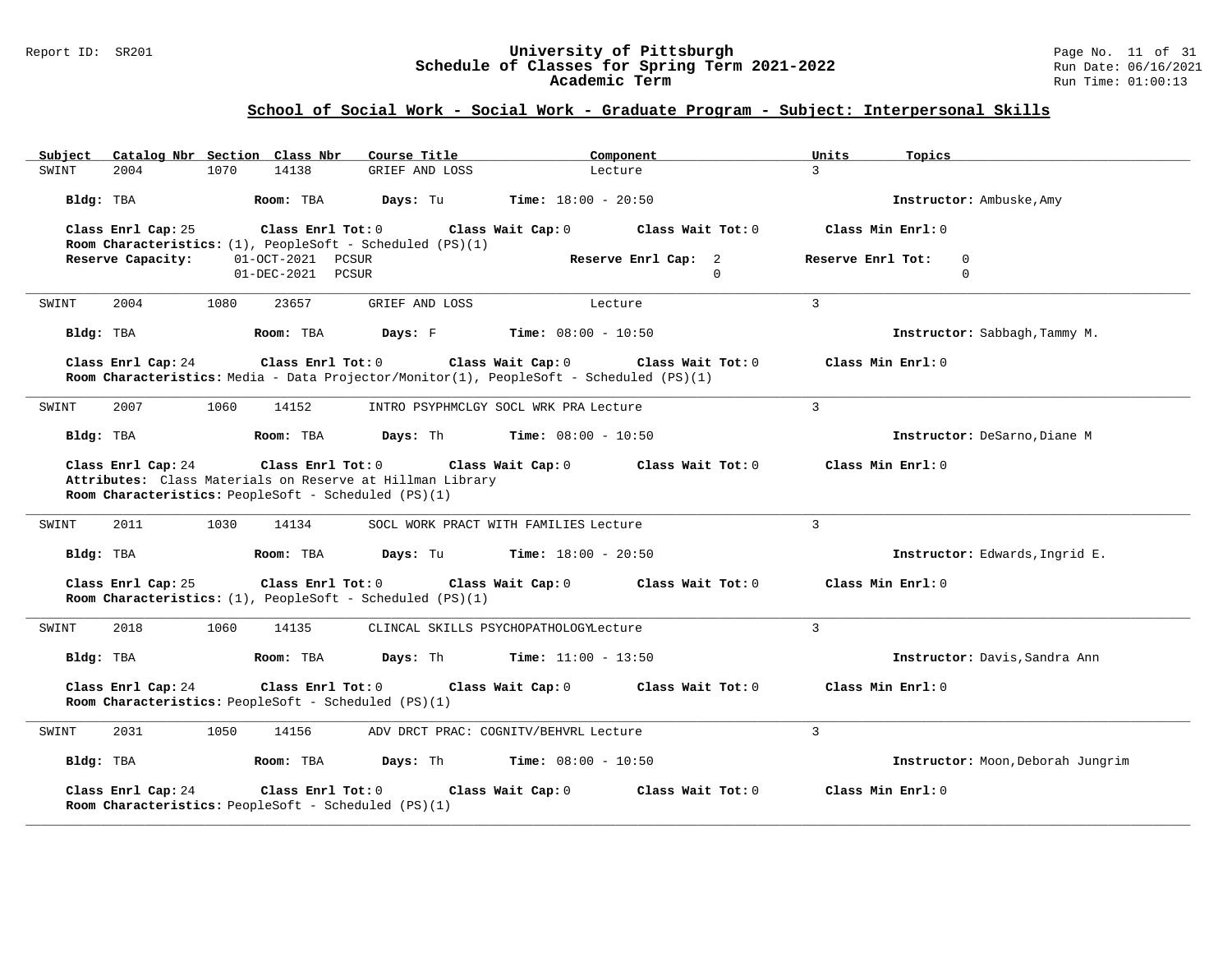#### Report ID: SR201 **University of Pittsburgh** Page No. 12 of 31 **Schedule of Classes for Spring Term 2021-2022** Run Date: 06/16/2021 **Academic Term** Run Time: 01:00:13

| Catalog Nbr Section Class Nbr<br>Subject                                          | Course Title                                                                                                                            | Component<br>Units        | Topics                             |
|-----------------------------------------------------------------------------------|-----------------------------------------------------------------------------------------------------------------------------------------|---------------------------|------------------------------------|
| 30090<br>SWINT<br>2031<br>1060                                                    | ADV DRCT PRAC: COGNITV/BEHVRL Lecture                                                                                                   | 3                         |                                    |
| <b>Room: 00108</b><br>Bldg: Swarts Hall                                           | Days: Th<br><b>Time:</b> $17:30 - 20:20$                                                                                                |                           | Instructor: Joyce, Steven James    |
| Class Enrl Cap: 16                                                                | Class Wait Cap: 0<br>Class Enrl Tot: 0                                                                                                  | $Class$ Wait Tot: $0$     | Class Min Enrl: 0                  |
| 2031<br>1070<br>14121<br>SWINT                                                    | ADV DRCT PRAC: COGNITV/BEHVRL Lecture                                                                                                   | 3                         |                                    |
| Bldg: TBA<br>Room: TBA                                                            | Days: Th<br><b>Time:</b> $11:00 - 13:50$                                                                                                |                           | Instructor: Jones, Toya S          |
| Class Enrl Cap: 24                                                                | Class Enrl Tot: 0<br>Class Wait Cap: 0<br>Room Characteristics: Media - Data Projector/Monitor(1), PeopleSoft - Scheduled (PS)(1)       | Class Wait Tot: 0         | Class Min Enrl: 0                  |
| 1070<br>29091<br>2035<br>SWINT                                                    | INTIMATE PARTNER VIOLENCE                                                                                                               | $\overline{3}$<br>Lecture |                                    |
| Bldg: TBA<br>Room: TBA                                                            | Days: Th<br><b>Time:</b> $14:00 - 16:45$                                                                                                |                           | Instructor: McCarthy, Laura A      |
| Class Enrl Cap: 25<br>Room Characteristics: PeopleSoft - Scheduled (PS)(1)        | $Class$ $Enrl$ $Tot: 0$<br>Class Wait Cap: 0                                                                                            | Class Wait Tot: 0         | Class Min Enrl: 0                  |
| 2042<br>1060<br>14107<br>SWINT                                                    | SOCIAL WORK WITH SUBSTANCE USELecture                                                                                                   | 3                         |                                    |
| Bldg: TBA<br>Room: TBA                                                            | Days: Th<br><b>Time:</b> $14:00 - 16:50$                                                                                                |                           | Instructor: Beatty, Michael Thomas |
| Class Enrl Cap: 24<br>Room Characteristics: PeopleSoft - Scheduled (PS)(1)        | Class Enrl Tot: 0<br>Class Wait Cap: 0                                                                                                  | Class Wait Tot: 0         | Class Min Enrl: 0                  |
| 2050<br>1060<br>14108<br>SWINT                                                    | COUPLES THRPY: THRY & TECHNQS Lecture                                                                                                   | 3                         |                                    |
| Bldg: TBA<br>Room: TBA                                                            | Days: Th<br><b>Time:</b> $11:00 - 13:50$                                                                                                |                           | Instructor: Coghill, Lynn E        |
| Class Enrl Cap: 25                                                                | $Class$ $Enr1$ $Tot: 0$<br>Class Wait Cap: 0<br>Room Characteristics: Media - Data Projector/Monitor(1), PeopleSoft - Scheduled (PS)(1) | Class Wait Tot: 0         | Class Min Enrl: 0                  |
| 1010<br>SWINT<br>2053<br>14146                                                    | GRP INTRVS WITH HI-RSK POPLTNSLecture                                                                                                   | $\overline{3}$            |                                    |
| Bldg: TBA<br>Room: TBA                                                            | Days: F<br><b>Time:</b> $11:00 - 13:50$                                                                                                 |                           | Instructor: Mulvaney, Elizabeth A  |
| Class Enrl Cap: 24<br>Room Characteristics: PeopleSoft - Scheduled (PS)(1)        | $Class$ $Enr1$ $Tot: 0$<br>Class Wait Cap: 0                                                                                            | Class Wait Tot: 0         | Class Min Enrl: 0                  |
| 2058<br>1030<br>14128<br>SWINT                                                    | SOCIAL WORK EDUCATNAL SETTINGSLecture                                                                                                   | $\mathcal{L}$             |                                    |
| Bldg: TBA<br>Room: TBA                                                            | Days: W<br><b>Time:</b> $18:00 - 20:50$                                                                                                 |                           | Instructor: Johnson, Alicia D      |
| Class Enrl Cap: 24<br><b>Room Characteristics:</b> PeopleSoft - Scheduled (PS)(1) | $Class$ $Enr1$ $Tot: 0$<br>Class Wait Cap: 0                                                                                            | Class Wait Tot: 0         | Class Min Enrl: 0                  |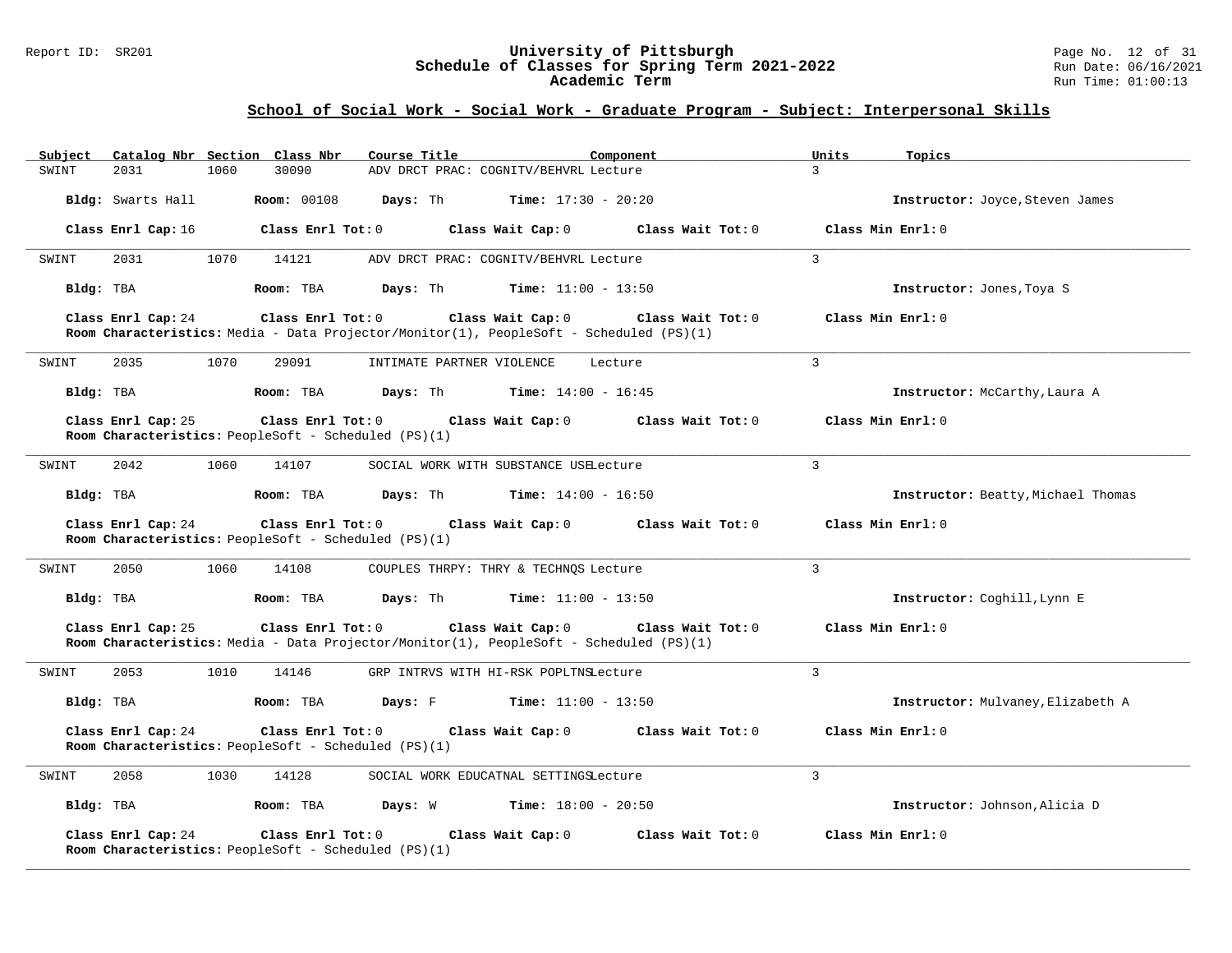| SWINT | 2072               | 1400 | 23658             |                                                                                                                                                      | SOCL WRK PRA &TRAUMATIC STRESSLecture |                     | $\overline{3}$                    |
|-------|--------------------|------|-------------------|------------------------------------------------------------------------------------------------------------------------------------------------------|---------------------------------------|---------------------|-----------------------------------|
|       | Bldg: TBA          |      | Room: TBA         | Days: F                                                                                                                                              | <b>Time:</b> $11:00 - 13:50$          |                     | Instructor: Jones, Toya S         |
|       | Class Enrl Cap: 25 |      | Class Enrl Tot: 0 | Attributes: Class Materials on Reserve at Hillman Library                                                                                            | Class Wait Cap: 0                     | Class Wait $Tot: 0$ | Class Min Enrl: 0                 |
|       |                    |      |                   | Room Characteristics: Media - Data Projector/Monitor(1), PeopleSoft - Scheduled (PS)(1)                                                              |                                       |                     |                                   |
| SWINT | 2073               | 1200 | 24220             | INTGRTD HC & PHARMACOLOGY                                                                                                                            |                                       | Lecture             | $\overline{3}$                    |
|       | Bldg: TBA          |      | Room: TBA         | Days: W                                                                                                                                              | <b>Time:</b> $18:00 - 20:50$          |                     | Instructor: Silipigni, John       |
|       | Class Enrl Cap: 25 |      | Class Enrl Tot: 0 | Room Characteristics: PeopleSoft - Scheduled (PS)(1)                                                                                                 | Class Wait Cap: 0                     | Class Wait $Tot: 0$ | Class Min Enrl: 0                 |
| SWINT | 2074               | 1010 | 25883             | SPIRITUALITY & SOCIAL WORK                                                                                                                           |                                       | Lecture             | 3                                 |
|       | Bldg: TBA          |      | Room: TBA         | Days: F                                                                                                                                              | <b>Time:</b> $08:00 - 10:50$          |                     | Instructor: Mulvaney, Elizabeth A |
|       | Class Enrl Cap: 24 |      | Class Enrl Tot: 0 | Attributes: Class Materials on Reserve at Hillman Library                                                                                            | Class Wait Cap: 0                     | Class Wait Tot: 0   | Class Min Enrl: 0                 |
|       |                    |      |                   | Room Characteristics: PeopleSoft - Scheduled (PS)(1)                                                                                                 |                                       |                     |                                   |
| SWINT | 2082               | 1010 | 14139             | MODELS OF INTERVENTION                                                                                                                               |                                       | Lecture             | 3                                 |
|       | Bldg: TBA          |      | Room: TBA         | Days: M                                                                                                                                              | <b>Time:</b> $08:00 - 10:50$          |                     | Instructor: Burden, Bonita        |
|       | Class Enrl Cap: 25 |      | Class Enrl Tot: 0 | Room Characteristics: PeopleSoft - Scheduled (PS)(1)                                                                                                 | Class Wait Cap: 0                     | Class Wait Tot: 0   | Class Min Enrl: 0                 |
| SWINT | 2082               | 1030 | 16596             | MODELS OF INTERVENTION                                                                                                                               |                                       | Lecture             | 3                                 |
|       | Bldg: TBA          |      | Room: TBA         | Days: Tu                                                                                                                                             | <b>Time:</b> $18:00 - 20:50$          |                     | Instructor: Jones, Toya S         |
|       | Class Enrl Cap: 25 |      | Class Enrl Tot: 0 |                                                                                                                                                      | Class Wait Cap: 0                     | Class Wait Tot: 0   | Class Min Enrl: 0                 |
|       |                    |      |                   | Attributes: Class Materials on Reserve at Hillman Library<br>Room Characteristics: Media - Data Projector/Monitor(1), PeopleSoft - Scheduled (PS)(1) |                                       |                     |                                   |
| SWINT | 2082               | 1040 | 20692             | MODELS OF INTERVENTION                                                                                                                               |                                       | Lecture             | $\overline{3}$                    |
|       | Bldg: TBA          |      | Room: TBA         | Days: M                                                                                                                                              | <b>Time:</b> $08:00 - 10:50$          |                     | Instructor: Labrum, Travis K      |
|       | Class Enrl Cap: 24 |      | Class Enrl Tot: 0 | Room Characteristics: Media - Data Projector/Monitor(1), PeopleSoft - Scheduled (PS)(1)                                                              | Class Wait Cap: 0                     | Class Wait Tot: 0   | Class Min Enrl: 0                 |
| SWINT | 2082               | 1050 | 26729             | MODELS OF INTERVENTION                                                                                                                               |                                       | Lecture             | $\overline{3}$                    |
|       | Bldg: TBA          |      | Room: TBA         | Days: M                                                                                                                                              | <b>Time:</b> $08:00 - 10:50$          |                     | Instructor: Mulvaney, Elizabeth A |
|       | Class Enrl Cap: 24 |      | Class Enrl Tot: 0 | Attributes: Class Materials on Reserve at Hillman Library<br>Room Characteristics: PeopleSoft - Scheduled (PS)(1)                                    | Class Wait Cap: 0                     | Class Wait Tot: 0   | Class Min Enrl: 0                 |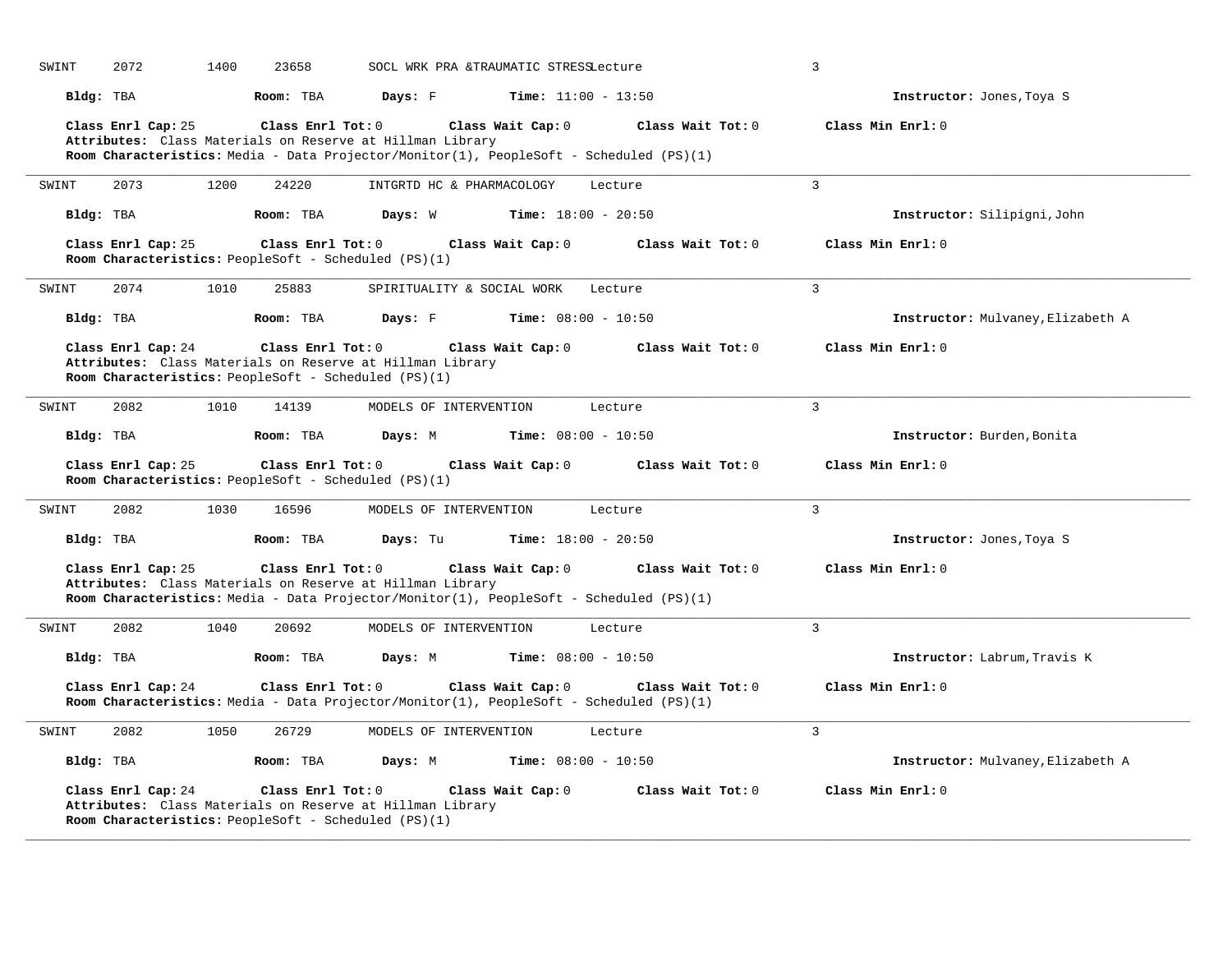#### Report ID: SR201 **University of Pittsburgh** Page No. 14 of 31 **Schedule of Classes for Spring Term 2021-2022** Run Date: 06/16/2021 **Academic Term** Run Time: 01:00:13

| Subject              | Catalog Nbr Section Class Nbr | Course Title                                                                                                                                                                                                                  | Component | Units<br>Topics                        |
|----------------------|-------------------------------|-------------------------------------------------------------------------------------------------------------------------------------------------------------------------------------------------------------------------------|-----------|----------------------------------------|
| 2097<br>SWINT        | 1010<br>14116                 | DRCTD STUDY INTRPRSNAL SKILLS Directed Studies                                                                                                                                                                                |           | $1 - 3$                                |
| Bldg: TO BE ARRANGED |                               | Room: TBA $Days:$ TBA $Time: 00:00 - 00:00$                                                                                                                                                                                   |           | Instructor: Staff                      |
|                      |                               | Class Enrl Cap: 30 Class Enrl Tot: 0 Class Wait Cap: 0 Class Wait Tot: 0 Class Min Enrl: 0                                                                                                                                    |           |                                        |
| SWINT                |                               | 2097 1015 14147 DRCTD STUDY INTRPRSNAL SKILLS Directed Studies                                                                                                                                                                |           | $1 - 3$                                |
| Bldg: TO BE ARRANGED |                               | Room: TBA $Days:$ TBA $Time: 00:00 - 00:00$                                                                                                                                                                                   |           | Instructor: Eckstrom, Stephanie Arline |
|                      |                               | Class Enrl Cap: 5 Class Enrl Tot: 0 Class Wait Cap: 0 Class Wait Tot: 0 Class Min Enrl: 0                                                                                                                                     |           |                                        |
| SWINT                | 2097 1020 14181               | DRCTD STUDY INTRPRSNAL SKILLS Directed Studies                                                                                                                                                                                |           | $1 - 3$                                |
| Bldg: TO BE ARRANGED |                               | Room: TBA $Days:$ TBA $Time: 00:00 - 00:00$                                                                                                                                                                                   |           | Instructor: Engel, Rafael              |
|                      |                               | Class Enrl Cap: 35 Class Enrl Tot: 0 Class Wait Cap: 0 Class Wait Tot: 0 Class Min Enrl: 0                                                                                                                                    |           |                                        |
| SWINT                |                               | 2097 1030 14182 DRCTD STUDY INTRPRSNAL SKILLS Directed Studies                                                                                                                                                                |           | $1 - 3$                                |
| Bldg: TO BE ARRANGED |                               | Room: TBA $Days:$ TBA $Time: 00:00 - 00:00$                                                                                                                                                                                   |           | Instructor: Staff                      |
|                      |                               | Class Enrl Cap: 35 Class Enrl Tot: 0 Class Wait Cap: 0 Class Wait Tot: 0 Class Min Enrl: 0                                                                                                                                    |           |                                        |
| SWINT                |                               | 2097 1040 14183 DRCTD STUDY INTRPRSNAL SKILLS Directed Studies 1 - 3                                                                                                                                                          |           |                                        |
| Bldg: TO BE ARRANGED |                               | Room: TBA $Days:$ TBA $Time: 00:00 - 00:00$                                                                                                                                                                                   |           | Instructor: Staff                      |
|                      |                               | Class Enrl Cap: 35 Class Enrl Tot: 0 Class Wait Cap: 0 Class Wait Tot: 0 Class Min Enrl: 0                                                                                                                                    |           |                                        |
| 2097<br>SWINT        |                               | 1050 14184 DRCTD STUDY INTRPRSNAL SKILLS Directed Studies                                                                                                                                                                     |           | $1 - 3$                                |
| Bldg: TO BE ARRANGED |                               | Room: TBA $Days:$ TBA $Time: 00:00 - 00:00$                                                                                                                                                                                   |           | Instructor: Staff                      |
|                      |                               | Class Enrl Cap: 35 Class Enrl Tot: 0 Class Wait Cap: 0 Class Wait Tot: 0 Class Min Enrl: 0                                                                                                                                    |           |                                        |
| SWINT                |                               | 2097 1060 14216 DRCTD STUDY INTRPRSNAL SKILLS Directed Studies 1 - 3                                                                                                                                                          |           |                                        |
| Bldg: TO BE ARRANGED |                               | Room: TBA $Days:$ TBA $Time: 00:00 - 00:00$                                                                                                                                                                                   |           | Instructor: Staff                      |
|                      |                               | Class Enrl Cap: 35 Class Enrl Tot: 0 Class Wait Cap: 0 Class Wait Tot: 0 Class Min Enrl: 0                                                                                                                                    |           |                                        |
| 2097<br>SWINT        | 1070<br>14217                 | DRCTD STUDY INTRPRSNAL SKILLS Directed Studies                                                                                                                                                                                |           | $1 - 3$                                |
| Bldg: TO BE ARRANGED |                               | Room: TBA $Days:$ TBA Time: $00:00 - 00:00$                                                                                                                                                                                   |           | Instructor: Staff                      |
|                      |                               | Class Enrl Cap: 35 $\,$ Class Enrl Tot: 0 $\,$ Class Wait Cap: 0 $\,$ Class Wait Tot: 0 $\,$ Class Enrl Tot: 0 $\,$ Class Enrl Tot: 0 $\,$ Class Enrl Tot: 0 $\,$ Class Enrl Tot: 0 $\,$ Class Enrl Tot: 0 $\,$ Class Enrl To |           | Class Min Enrl: 0                      |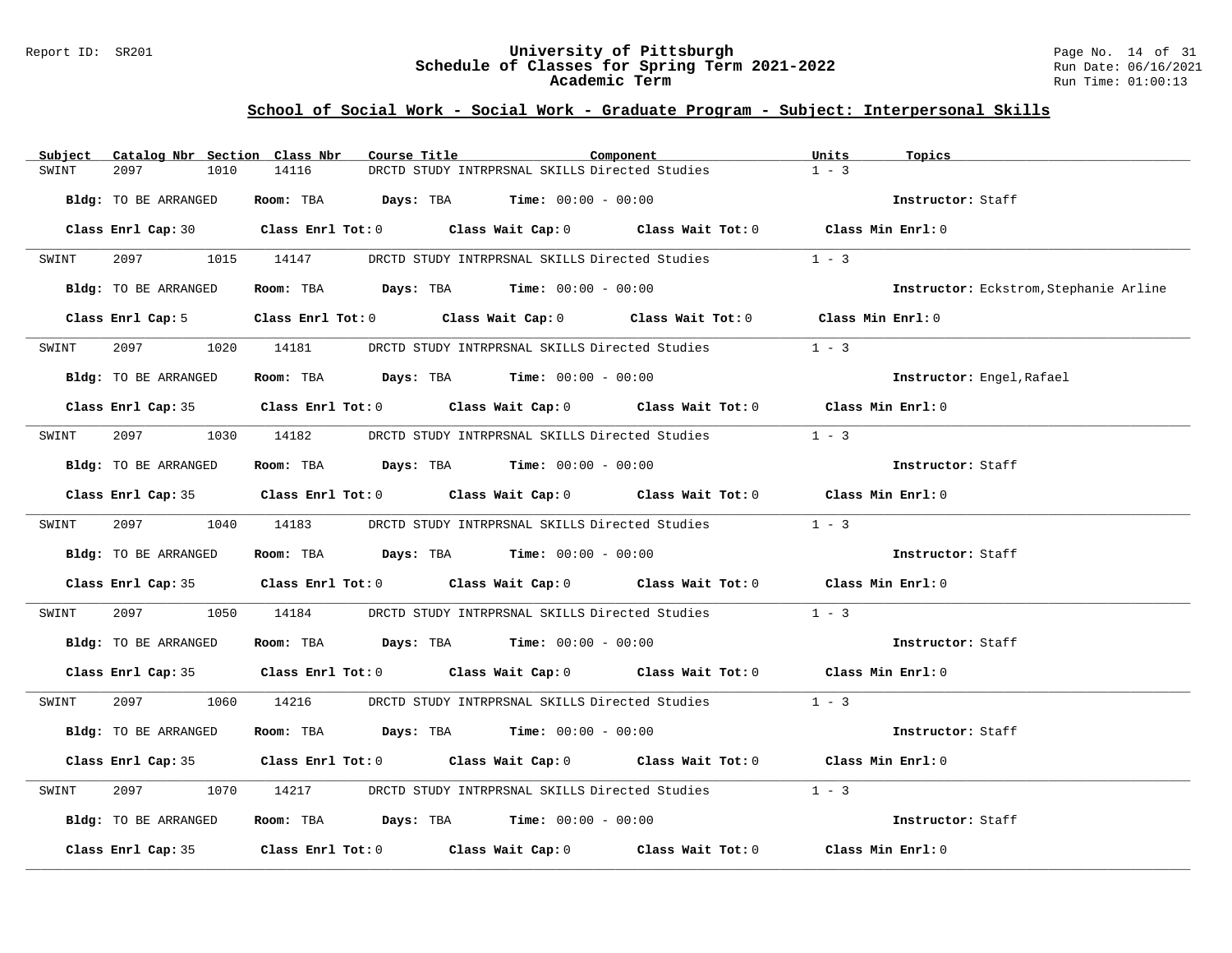| SWINT | 2099<br>1010         | 14109<br>FIELD WORK              |                                                                                                                                 | Practicum | $1 - 8$                            |
|-------|----------------------|----------------------------------|---------------------------------------------------------------------------------------------------------------------------------|-----------|------------------------------------|
|       | Bldg: TO BE ARRANGED |                                  | Room: TBA $\rule{1em}{0.15mm}$ Days: TBA $\rule{1.15mm}]{0.15mm}$ Time: $0.000 - 0.0000$                                        |           | Instructor: Whitfield, Darren L    |
|       |                      |                                  | Class Enrl Cap: 180 $\qquad$ Class Enrl Tot: 0 $\qquad$ Class Wait Cap: 0 $\qquad$ Class Wait Tot: 0 $\qquad$ Class Min Enrl: 0 |           |                                    |
| SWINT |                      |                                  | 2099 1015 14117 FIELD WORK Practicum                                                                                            |           | $1 - 8$                            |
|       | Bldg: TO BE ARRANGED |                                  | Room: TBA Days: TBA Time: $00:00 - 00:00$                                                                                       |           | Instructor: Robinson, Deborah C.S. |
|       |                      |                                  | Class Enrl Cap: 35 Class Enrl Tot: 0 Class Wait Cap: 0 Class Wait Tot: 0 Class Min Enrl: 0                                      |           |                                    |
|       |                      | SWINT 2099 1020 14159 FIELD WORK | Practicum                                                                                                                       |           | $1 - 8$                            |
|       |                      |                                  | <b>Bldg:</b> TO BE ARRANGED <b>Room:</b> TBA <b>Days:</b> TBA <b>Time:</b> $00:00 - 00:00$                                      |           | Instructor: Dalessandro, John P    |
|       |                      |                                  | Class Enrl Cap: 50 $\qquad$ Class Enrl Tot: 0 $\qquad$ Class Wait Cap: 0 $\qquad$ Class Wait Tot: 0                             |           | Class Min Enrl: 0                  |
|       |                      | SWINT 2099 1025 14136 FIELD WORK | Practicum                                                                                                                       |           | $1 - 8$                            |
|       | Bldg: TO BE ARRANGED |                                  | Room: TBA $\rule{1em}{0.15mm}$ Days: TBA $\rule{1.15mm}]{0.15mm}$ Time: $0.000 - 0.0000$                                        |           | Instructor: Santhouse, Robin       |
|       |                      |                                  | Class Enrl Cap: 35 Class Enrl Tot: 0 Class Wait Cap: 0 Class Wait Tot: 0                                                        |           | Class Min Enrl: 0                  |
| SWINT |                      | 2099 1030 14192 FIELD WORK       | Practicum                                                                                                                       |           | $1 - 8$                            |
|       | Bldg: TO BE ARRANGED |                                  | Room: TBA $Days:$ TBA $Time: 00:00 - 00:00$                                                                                     |           | Instructor: Petracchi, Helen E     |
|       |                      |                                  | Class Enrl Cap: 35 Class Enrl Tot: 0 Class Wait Cap: 0 Class Wait Tot: 0                                                        |           | Class Min Enrl: 0                  |
| SWINT |                      | 2099 1040 14193 FIELD WORK       | Practicum                                                                                                                       |           | $1 - 8$                            |
|       | Bldg: TO BE ARRANGED |                                  | Room: TBA $Days:$ TBA $Time: 00:00 - 00:00$                                                                                     |           | Instructor: Cahalane, Helen        |
|       |                      |                                  | Class Enrl Cap: 35 Class Enrl Tot: 0 Class Wait Cap: 0 Class Wait Tot: 0                                                        |           | $Class$ Min $Enrl: 0$              |
| SWINT |                      | 2099 1050 14194 FIELD WORK       |                                                                                                                                 | Practicum | $1 - 8$                            |
|       |                      |                                  | Bldg: TO BE ARRANGED Room: TBA Days: TBA Time: 00:00 - 00:00                                                                    |           | Instructor: Perry, Marlo           |
|       | Class Enrl Cap: 35   |                                  | Class Enrl Tot: $0$ Class Wait Cap: $0$ Class Wait Tot: $0$                                                                     |           | $Class$ Min $Enrl: 0$              |
|       |                      | SWINT 2099 1060 14195 FIELD WORK |                                                                                                                                 | Practicum | $1 - 8$                            |
|       | Bldg: TO BE ARRANGED |                                  | Room: TBA $Days:$ TBA $Time: 00:00 - 00:00$                                                                                     |           | Instructor: Jones, Toya S          |
|       |                      |                                  | Class Enrl Cap: 35 Class Enrl Tot: 0 Class Wait Cap: 0 Class Wait Tot: 0 Class Min Enrl: 0                                      |           |                                    |
|       |                      | SWINT 2099 1070 14196 FIELD WORK | Practicum                                                                                                                       |           | $1 - 8$                            |
|       | Bldg: TO BE ARRANGED |                                  | Room: TBA $\rule{1em}{0.15mm}$ Days: TBA Time: $00:00 - 00:00$                                                                  |           | Instructor: Booth, Jaime M         |
|       | Class Enrl Cap: 35   |                                  | Class Enrl Tot: $0$ Class Wait Cap: $0$ Class Wait Tot: $0$                                                                     |           | Class Min Enrl: 0                  |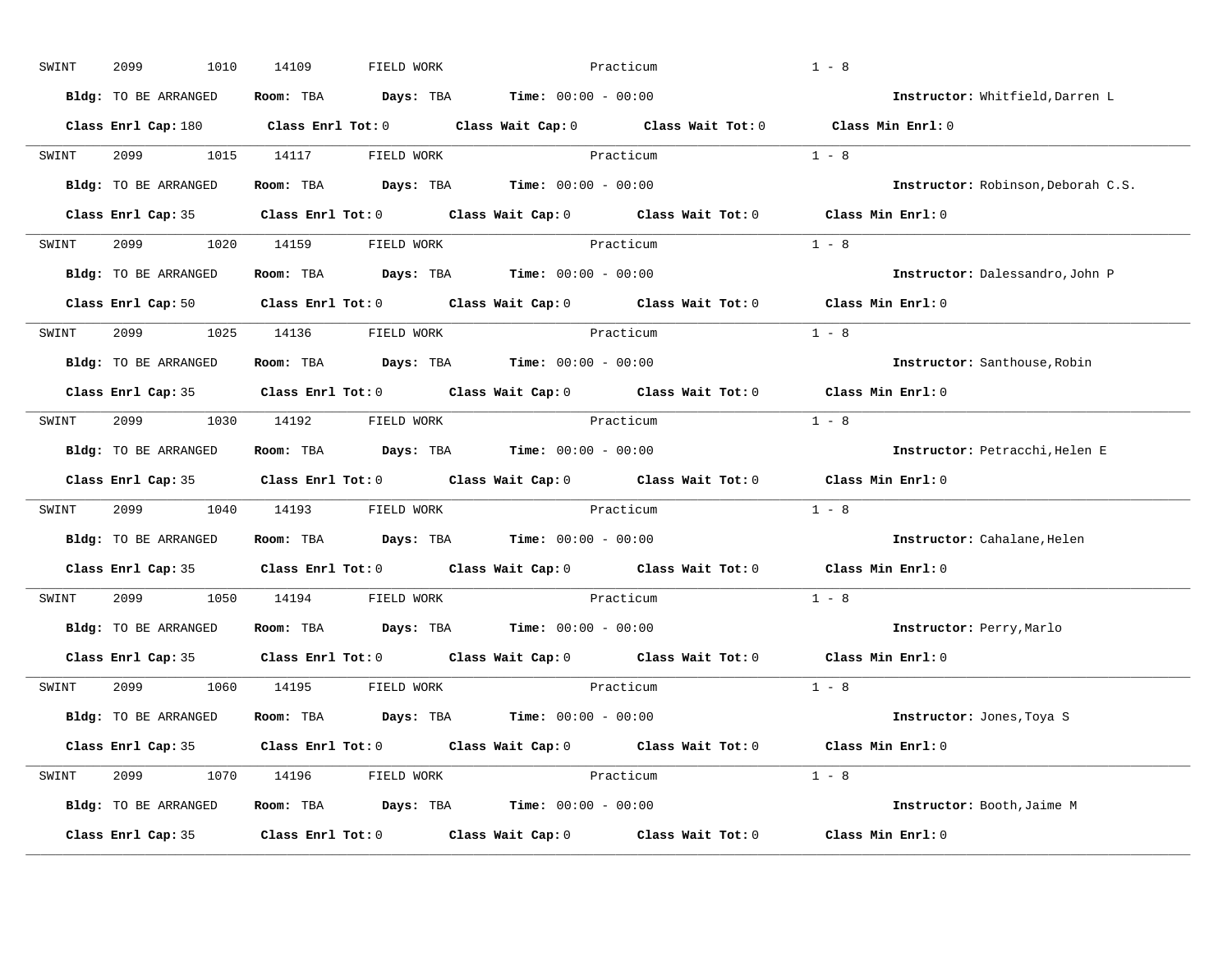#### Report ID: SR201 **University of Pittsburgh** Page No. 16 of 31 **Schedule of Classes for Spring Term 2021-2022** Run Date: 06/16/2021 **Academic Term** Run Time: 01:00:13

| Subject | Catalog Nbr Section Class Nbr |      |           | Course Title |           |                                                     | Component |                                                                                                     | Units   | Topics            |                                  |
|---------|-------------------------------|------|-----------|--------------|-----------|-----------------------------------------------------|-----------|-----------------------------------------------------------------------------------------------------|---------|-------------------|----------------------------------|
| SWINT   | 2099                          | 1080 | 14197     | FIELD WORK   |           |                                                     | Practicum |                                                                                                     | $1 - 8$ |                   |                                  |
|         | Bldg: TO BE ARRANGED          |      | Room: TBA |              | Days: TBA | <b>Time:</b> $00:00 - 00:00$                        |           |                                                                                                     |         |                   | Instructor: Ambuske, Amy         |
|         | Class Enrl Cap: 35            |      |           |              |           |                                                     |           | Class Enrl Tot: 0 Class Wait Cap: 0 Class Wait Tot: 0                                               |         | Class Min Enrl: 0 |                                  |
| SWINT   | 2099                          | 1090 | 14198     | FIELD WORK   |           |                                                     | Practicum |                                                                                                     | $1 - 8$ |                   |                                  |
|         | Bldg: TO BE ARRANGED          |      | Room: TBA |              |           | <b>Days:</b> TBA <b>Time:</b> $00:00 - 00:00$       |           |                                                                                                     |         |                   | Instructor: Betru, Yodit Keck    |
|         |                               |      |           |              |           |                                                     |           |                                                                                                     |         |                   | Lombardi, Brianna Marie          |
|         | Class Enrl Cap: 35            |      |           |              |           |                                                     |           | Class Enrl Tot: 0 Class Wait Cap: 0 Class Wait Tot: 0                                               |         | Class Min Enrl: 0 |                                  |
| SWINT   | 2099                          | 1100 | 14199     | FIELD WORK   |           |                                                     | Practicum |                                                                                                     | $1 - 8$ |                   |                                  |
|         | Bldg: TO BE ARRANGED          |      | Room: TBA |              |           | <b>Days:</b> TBA <b>Time:</b> $00:00 - 00:00$       |           |                                                                                                     |         |                   | Instructor: Newhill, Christina   |
|         | Class Enrl Cap: 35            |      |           |              |           |                                                     |           | Class Enrl Tot: $0$ Class Wait Cap: $0$ Class Wait Tot: $0$                                         |         | Class Min Enrl: 0 |                                  |
| SWINT   | 2099                          | 1110 | 14200     | FIELD WORK   |           |                                                     | Practicum |                                                                                                     | $1 - 8$ |                   |                                  |
|         | Bldg: TO BE ARRANGED          |      | Room: TBA |              |           | $\texttt{DayS:}$ TBA $\texttt{Time:}$ 00:00 - 00:00 |           |                                                                                                     |         |                   | Instructor: Tang, Fengyan        |
|         |                               |      |           |              |           |                                                     |           | Class Enrl Cap: 35 $\qquad$ Class Enrl Tot: 0 $\qquad$ Class Wait Cap: 0 $\qquad$ Class Wait Tot: 0 |         | Class Min Enrl: 0 |                                  |
| SWINT   | 2099                          | 1120 | 14201     | FIELD WORK   |           |                                                     | Practicum |                                                                                                     | $1 - 8$ |                   |                                  |
|         | Bldg: TO BE ARRANGED          |      | Room: TBA |              |           | <b>Days:</b> TBA <b>Time:</b> $00:00 - 00:00$       |           |                                                                                                     |         |                   | Instructor: Labrum, Travis K     |
|         |                               |      |           |              |           |                                                     |           |                                                                                                     |         |                   | Moon, Deborah Jungrim            |
|         | Class Enrl Cap: 35            |      |           |              |           |                                                     |           | Class Enrl Tot: 0 Class Wait Cap: 0 Class Wait Tot: 0                                               |         | Class Min Enrl: 0 |                                  |
| SWINT   | 2099                          | 1130 | 14202     | FIELD WORK   |           |                                                     | Practicum |                                                                                                     | $1 - 8$ |                   |                                  |
|         | Bldg: TO BE ARRANGED          |      |           |              |           | Room: TBA $Days:$ TBA $Time: 00:00 - 00:00$         |           |                                                                                                     |         |                   | Instructor: Jacobs, Leah         |
|         |                               |      |           |              |           |                                                     |           | Class Enrl Cap: 35 Class Enrl Tot: 0 Class Wait Cap: 0 Class Wait Tot: 0                            |         | Class Min Enrl: 0 |                                  |
| SWINT   | 2099                          | 1140 | 14203     | FIELD WORK   |           |                                                     | Practicum |                                                                                                     | $1 - 8$ |                   |                                  |
|         | Bldg: TO BE ARRANGED          |      |           |              |           | Room: TBA $Days:$ TBA $Time: 00:00 - 00:00$         |           |                                                                                                     |         |                   | Instructor: Shook, Jeffrey James |
|         | Class Enrl Cap: 35            |      |           |              |           | Class Enrl Tot: 0 Class Wait Cap: 0                 |           | Class Wait Tot: 0                                                                                   |         | Class Min Enrl: 0 |                                  |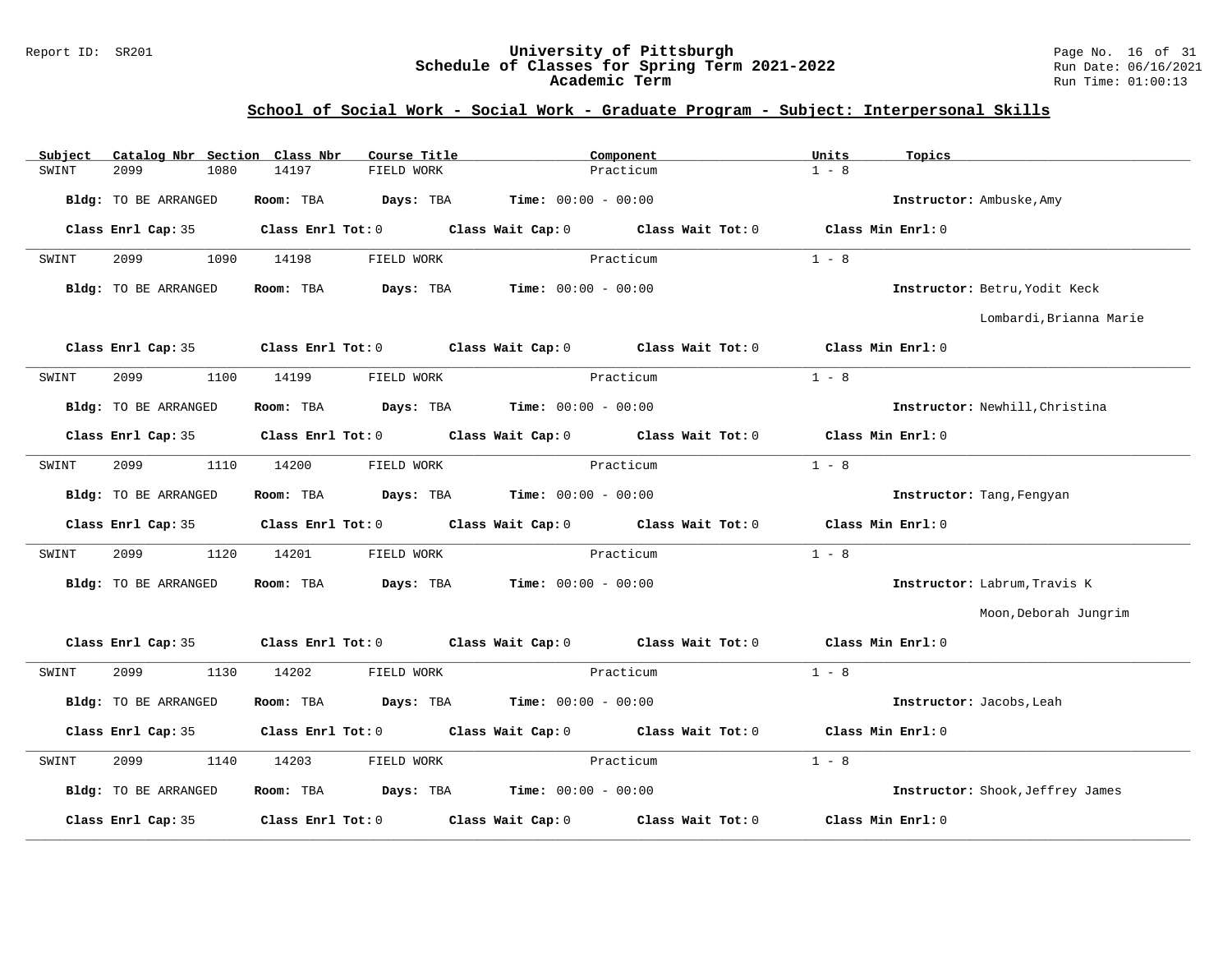#### Report ID: SR201 **University of Pittsburgh** Page No. 17 of 31 **Schedule of Classes for Spring Term 2021-2022** Run Date: 06/16/2021 **Academic Term** Run Time: 01:00:13

| Subject | Catalog Nbr Section Class Nbr |                   | Course Title | Component                                             |                                                       | Units   | Topics                                |
|---------|-------------------------------|-------------------|--------------|-------------------------------------------------------|-------------------------------------------------------|---------|---------------------------------------|
| SWINT   | 2099<br>1150                  | 14204             | FIELD WORK   | Practicum                                             |                                                       | $1 - 8$ |                                       |
|         | Bldg: TO BE ARRANGED          | Room: TBA         | Days: TBA    | <b>Time:</b> $00:00 - 00:00$                          |                                                       |         | Instructor: Borish, Laura B           |
|         |                               |                   |              |                                                       |                                                       |         | Rauktis, Mary                         |
|         | Class Enrl Cap: 35            | Class Enrl Tot: 0 |              | Class Wait Cap: $0$ Class Wait Tot: $0$               |                                                       |         | Class Min Enrl: 0                     |
| SWINT   | 2099<br>1160                  | 14205             | FIELD WORK   | Practicum                                             |                                                       | $1 - 8$ |                                       |
|         | Bldg: TO BE ARRANGED          | Room: TBA         |              | <b>Days:</b> TBA <b>Time:</b> $00:00 - 00:00$         |                                                       |         | Instructor: Mulvaney, Elizabeth A     |
|         | Class Enrl Cap: 35            |                   |              | Class Enrl Tot: 0 Class Wait Cap: 0 Class Wait Tot: 0 |                                                       |         | Class Min Enrl: 0                     |
| SWINT   | 2099<br>1170                  | 14206             | FIELD WORK   | Practicum                                             |                                                       | $1 - 8$ |                                       |
|         | Bldg: TO BE ARRANGED          | Room: TBA         |              | <b>Days:</b> TBA <b>Time:</b> $00:00 - 00:00$         |                                                       |         | Instructor: Cherry, Melvin C          |
|         | Class Enrl Cap: 35            |                   |              | Class Enrl Tot: 0 Class Wait Cap: 0 Class Wait Tot: 0 |                                                       |         | Class Min Enrl: 0                     |
| SWINT   | 2099<br>1180                  | 14207             | FIELD WORK   | Practicum                                             |                                                       | $1 - 8$ |                                       |
|         | Bldg: TO BE ARRANGED          | Room: TBA         | Days: TBA    | <b>Time:</b> $00:00 - 00:00$                          |                                                       |         | Instructor: McDonough, Kathleen E     |
|         | Class Enrl Cap: 35            |                   |              |                                                       | Class Enrl Tot: 0 Class Wait Cap: 0 Class Wait Tot: 0 |         | Class Min Enrl: 0                     |
| SWINT   | 2099<br>1190                  | 14208             | FIELD WORK   | Practicum                                             |                                                       | $1 - 8$ |                                       |
|         | Bldg: TO BE ARRANGED          | Room: TBA         | Days: TBA    | $Time: 00:00 - 00:00$                                 |                                                       |         | Instructor: Melnick, Alicia D         |
|         |                               |                   |              |                                                       |                                                       |         | Shook, Jeffrey James                  |
|         | Class Enrl Cap: 35            | Class Enrl Tot: 0 |              | Class Wait Cap: $0$ Class Wait Tot: $0$               |                                                       |         | Class Min Enrl: 0                     |
| SWINT   | 2099<br>1200                  | 14209             | FIELD WORK   | Practicum                                             |                                                       | $1 - 8$ |                                       |
|         | Bldg: TO BE ARRANGED          | Room: TBA         |              | <b>Days:</b> TBA <b>Time:</b> $00:00 - 00:00$         |                                                       |         | Instructor: Rosen, Daniel             |
|         | Class Enrl Cap: 35            |                   |              | Class Enrl Tot: 0 Class Wait Cap: 0 Class Wait Tot: 0 |                                                       |         | Class Min Enrl: 0                     |
| SWINT   | 2099<br>1210                  | 14210             | FIELD WORK   | Practicum                                             |                                                       | $1 - 8$ |                                       |
|         | Bldg: TO BE ARRANGED          | Room: TBA         |              | $\texttt{Days:}$ TBA $\texttt{Time:}$ 00:00 - 00:00   |                                                       |         | Instructor: Gartner, Rachel Elizabeth |
|         | Class Enrl Cap: 35            | Class Enrl Tot: 0 |              | Class Wait Cap: 0                                     | Class Wait Tot: 0                                     |         | Class Min Enrl: 0                     |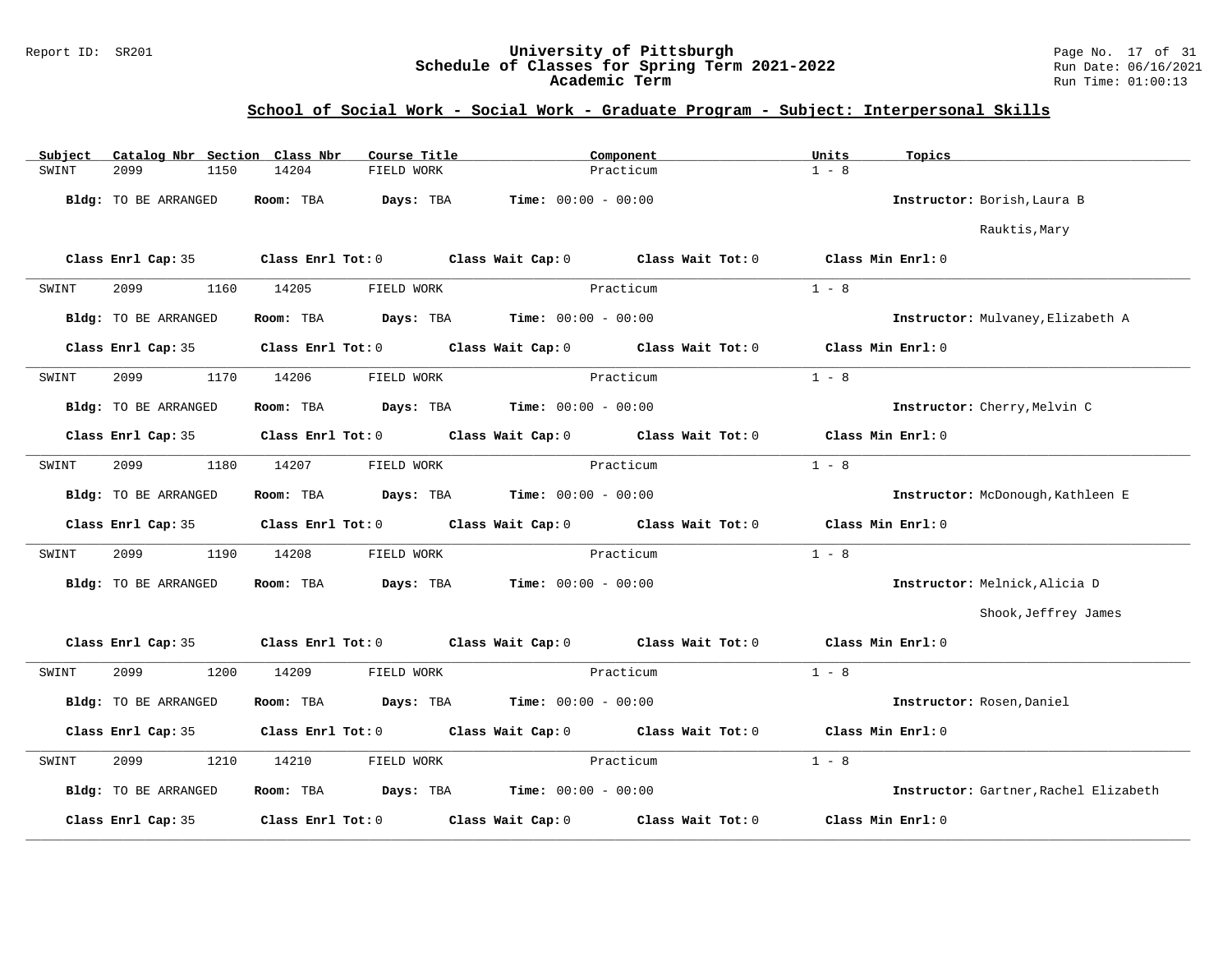#### Report ID: SR201 **University of Pittsburgh** Page No. 18 of 31 **Schedule of Classes for Spring Term 2021-2022** Run Date: 06/16/2021 **Academic Term** Run Time: 01:00:13

| Subject<br>Catalog Nbr Section Class Nbr | Course Title                                       |                              | Component         | Units              | Topics                            |
|------------------------------------------|----------------------------------------------------|------------------------------|-------------------|--------------------|-----------------------------------|
| 2099<br>1220<br>SWINT                    | 14211<br>FIELD WORK                                |                              | Practicum         |                    |                                   |
| Bldg: TO BE ARRANGED                     | Room: TBA<br>Days: TBA                             | $Time: 00:00 - 00:00$        |                   |                    | Instructor: Goodkind, Sara        |
| Class Enrl Cap: 35                       | Class Enrl Tot: 0                                  | Class Wait Cap: 0            | Class Wait Tot: 0 | Class Min Enrl: 0  |                                   |
| 2099<br>1230<br>SWINT                    | 14213<br>FIELD WORK                                |                              | Practicum         | $1 - 8$            |                                   |
| Bldg: TO BE ARRANGED                     | Room: TBA<br>Days: TBA                             | $Time: 00:00 - 00:00$        |                   |                    | Instructor: Copeland, Valire Carr |
| Class Enrl Cap: 50                       | Class Enrl Tot: 0                                  | Class Wait Cap: 0            | Class Wait Tot: 0 | Class Min $Err1:0$ |                                   |
| 2099<br>1240<br>SWINT                    | 14214<br>FIELD WORK                                |                              | Practicum         | $1 - 8$            |                                   |
| Bldg: TO BE ARRANGED                     | Days: TBA<br>Room: TBA                             | $Time: 00:00 - 00:00$        |                   |                    | Instructor: Engel, Rafael         |
| Class Enrl Cap: 50                       | $\texttt{Class}$ $\texttt{Enrl}$ $\texttt{Tot:}~0$ | Class Wait Cap: 0            | Class Wait Tot: 0 | Class Min Enrl: 0  |                                   |
| 2099<br>1250<br>SWINT                    | 14215<br>FIELD WORK                                |                              | Practicum         | $1 - 8$            |                                   |
| Bldg: TO BE ARRANGED                     | Room: TBA<br>Days: TBA                             | <b>Time:</b> $00:00 - 00:00$ |                   |                    | Instructor: Farrish, Aliya D      |
| Class Enrl Cap: 50                       | Class Enrl Tot: 0                                  | Class Wait Cap: 0            | Class Wait Tot: 0 | Class Min Enrl: 0  |                                   |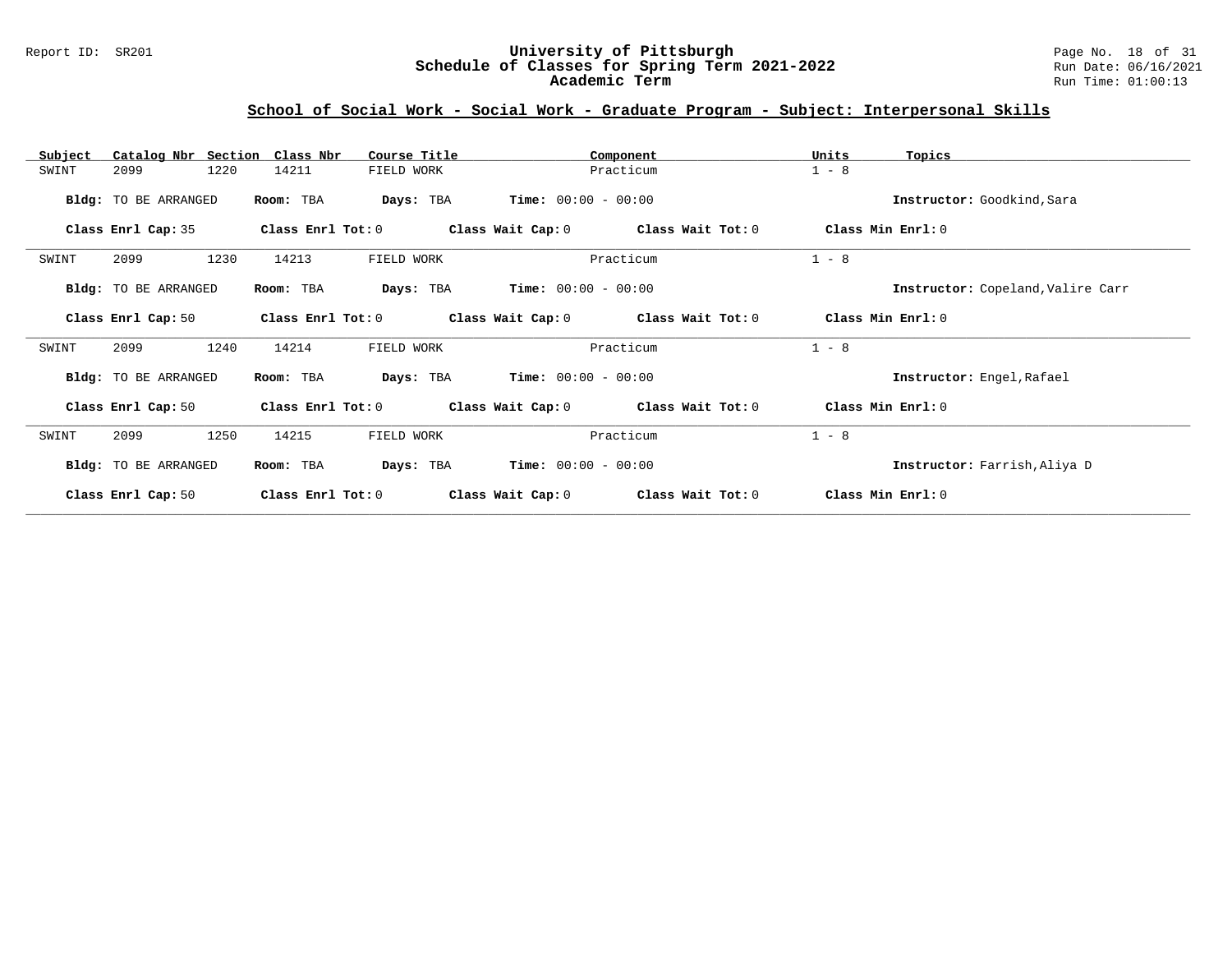#### Report ID: SR201 **University of Pittsburgh** Page No. 19 of 31 **Schedule of Classes for Spring Term 2021-2022** Run Date: 06/16/2021 **Academic Term** Run Time: 01:00:13

| Catalog Nbr Section Class Nbr<br>Subject                                                        | Course Title<br>Component                                                                                    | Units<br>Topics                         |
|-------------------------------------------------------------------------------------------------|--------------------------------------------------------------------------------------------------------------|-----------------------------------------|
| 2021<br>1040<br>17297<br>SWRES                                                                  | GENERALIST SOCIAL WORK RESEARCLecture                                                                        | $\mathcal{L}$                           |
| Bldg: TBA<br>Room: TBA                                                                          | Days: Tu<br><b>Time:</b> $14:00 - 16:50$                                                                     | Instructor: Jacobs, Leah                |
| Class Enrl Cap: 24<br>Class Enrl Tot: 0                                                         | Class Wait Cap: 0                                                                                            | Class Wait Tot: 0<br>Class Min Enrl: 0  |
| Attributes: Class Materials on Reserve at Hillman Library                                       |                                                                                                              |                                         |
|                                                                                                 | Room Characteristics: Media - Data Projector/Monitor(1), PeopleSoft - Scheduled (PS)(1)                      |                                         |
| 2021<br>1060<br>14114<br>SWRES                                                                  | GENERALIST SOCIAL WORK RESEARCLecture                                                                        | 3                                       |
| Bldg: TBA<br>Room: TBA                                                                          | Days: Tu<br><b>Time:</b> $18:00 - 20:50$                                                                     | Instructor: Rauktis, Mary               |
| Class Enrl Cap: 24<br>Class Enrl Tot: 0                                                         | Class Wait Cap: 0                                                                                            | Class Wait Tot: 0<br>Class Min Enrl: 0  |
| Attributes: Class Materials on Reserve at Hillman Library                                       |                                                                                                              |                                         |
|                                                                                                 | Room Characteristics: Media - Data Projector/Monitor(1), PeopleSoft - Scheduled (PS)(1)                      |                                         |
| 2021<br>1070<br>14122<br>SWRES                                                                  | GENERALIST SOCIAL WORK RESEARCLecture                                                                        | 3                                       |
| Bldg: TBA<br>Room: TBA                                                                          | Days: Tu<br><b>Time:</b> $18:00 - 20:50$                                                                     | Instructor: Davis, Cecily D             |
| Class Enrl Cap: 24<br>Class Enrl Tot: 0                                                         | Class Wait Cap: 0                                                                                            | Class Wait Tot: 0<br>Class Min Enrl: 0  |
| Room Characteristics: PeopleSoft - Scheduled (PS)(1)                                            |                                                                                                              |                                         |
| <b>SWRES</b><br>2021<br>1090<br>14742                                                           | GENERALIST SOCIAL WORK RESEARCLecture                                                                        | 3                                       |
| Bldg: TBA<br>Room: TBA                                                                          | Days: Tu<br><b>Time:</b> $14:00 - 16:50$                                                                     | Instructor: Sullivan-Cosetti, Marilyn M |
|                                                                                                 |                                                                                                              |                                         |
| Class Enrl Cap: 24<br>Class Enrl Tot: 0<br>Room Characteristics: PeopleSoft - Scheduled (PS)(1) | Class Wait Cap: 0                                                                                            | Class Min Enrl: 0<br>Class Wait Tot: 0  |
| 2021<br>1100<br>14743<br>SWRES                                                                  | GENERALIST SOCIAL WORK RESEARCLecture                                                                        | $\overline{3}$                          |
| Bldg: TBA<br>Room: TBA                                                                          | <b>Time:</b> $14:00 - 16:50$<br>Days: Tu                                                                     | Instructor: Davis, Cecily D             |
| Class Enrl Cap: 24<br>Class Enrl Tot: 0                                                         | Class Wait Cap: 0                                                                                            | Class Wait Tot: 0<br>Class Min Enrl: 0  |
| Room Characteristics: PeopleSoft - Scheduled (PS)(1)                                            |                                                                                                              |                                         |
| 2021<br>1120<br>20694<br>SWRES                                                                  | GENERALIST SOCIAL WORK RESEARCLecture                                                                        | 3                                       |
| Bldg: TBA<br>Room: TBA                                                                          | <b>Time:</b> $14:00 - 16:50$<br>Days: Tu                                                                     | Instructor: Engel, Rafael               |
| Class Enrl Cap: 25<br>Class Enrl Tot: 0                                                         | Class Wait Cap: 0<br>Room Characteristics: Media - Data Projector/Monitor(1), PeopleSoft - Scheduled (PS)(1) | Class Min Enrl: 0<br>Class Wait Tot: 0  |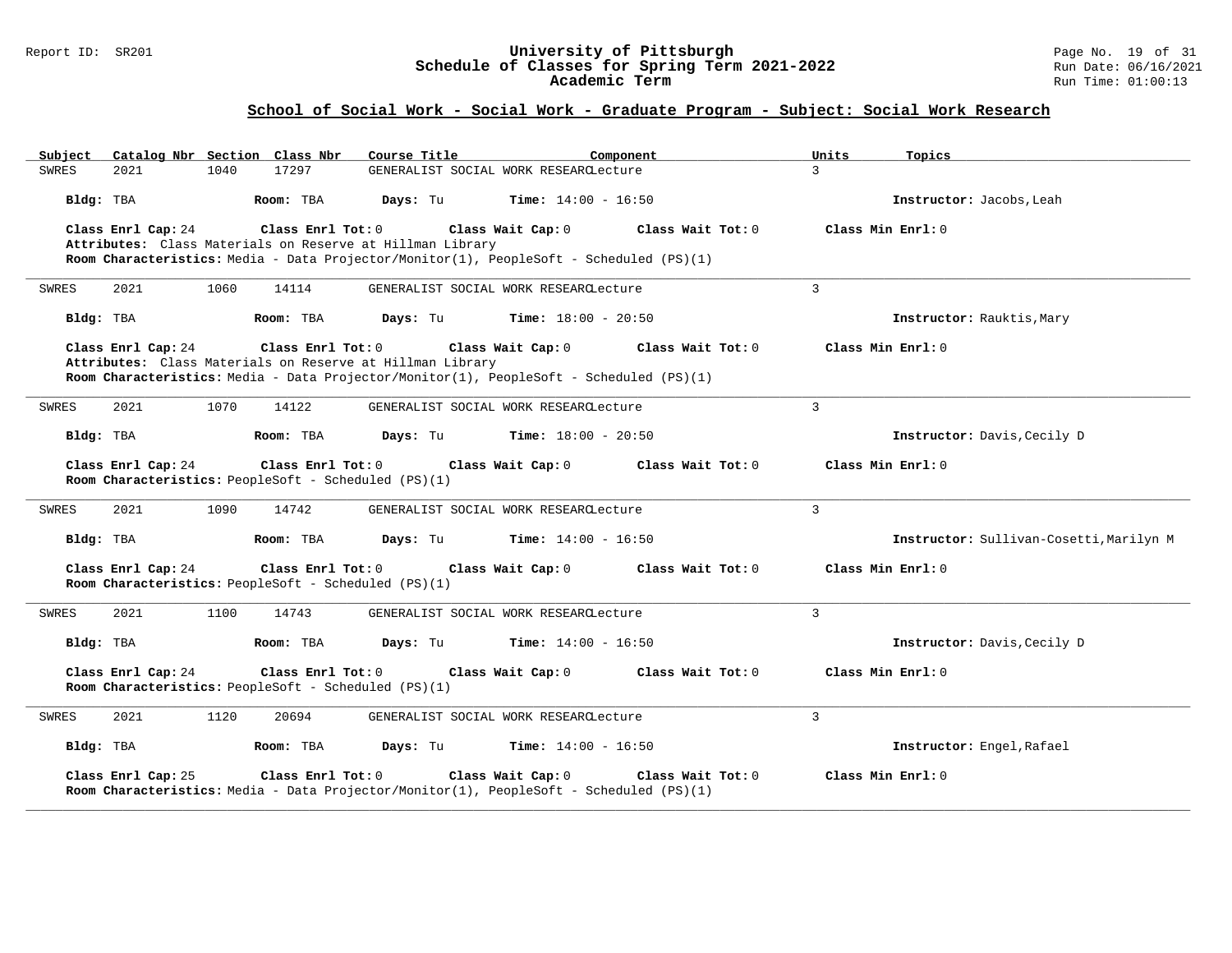#### Report ID: SR201 **University of Pittsburgh** Page No. 20 of 31 **Schedule of Classes for Spring Term 2021-2022** Run Date: 06/16/2021 **Academic Term** Run Time: 01:00:13

| Catalog Nbr Section Class Nbr<br>Subject                                                        | Course Title<br>Component                                                                                                                                    | Units<br>Topics                 |
|-------------------------------------------------------------------------------------------------|--------------------------------------------------------------------------------------------------------------------------------------------------------------|---------------------------------|
| 14110<br><b>SWRES</b><br>2023<br>1010                                                           | DIRECTED STUDY IN RESEARCH<br>Directed Studies                                                                                                               | $\mathcal{E}$                   |
| Bldg: TO BE ARRANGED<br>Room: TBA                                                               | Days: TBA<br><b>Time:</b> $00:00 - 00:00$                                                                                                                    | Instructor: Staff               |
| Class Enrl Cap: 10<br>Class Enrl Tot: $0$                                                       | Class Wait Cap: 0 Class Wait Tot: 0                                                                                                                          | Class Min Enrl: 0               |
| 2023<br>1020<br>14179<br>SWRES                                                                  | DIRECTED STUDY IN RESEARCH Directed Studies                                                                                                                  | $\mathbf{3}$                    |
| Bldg: TO BE ARRANGED<br>Room: TBA                                                               | $\texttt{Days:}$ TBA Time: $00:00 - 00:00$                                                                                                                   | Instructor: Staff               |
| Class Enrl Cap: 5                                                                               | $Class$ $Enr1$ $Tot: 0$<br>Class Wait Cap: 0<br>Class Wait Tot: 0                                                                                            | Class Min Enrl: 0               |
| 2023<br>1030<br>SWRES<br>14180                                                                  | DIRECTED STUDY IN RESEARCH<br>Directed Studies                                                                                                               | $\overline{3}$                  |
| Bldg: TBA<br>Room: TBA                                                                          | <b>Days:</b> M <b>Time:</b> $09:30 - 11:30$                                                                                                                  | Instructor: Greeno, Catherine G |
| Class Enrl Cap: 6<br>Class Enrl Tot: 0<br>Room Characteristics: PeopleSoft - Scheduled (PS)(1)  | Class Wait Cap: 0<br>Class Wait Tot: 0                                                                                                                       | Class Min Enrl: 0               |
| 2033<br>1030<br>14161<br>SWRES                                                                  | EVALUATIVE RESEARCH SOCL SERVSLecture                                                                                                                        | $\mathbf{3}$                    |
| Bldg: TBA<br>Room: TBA                                                                          | <b>Days:</b> W <b>Time:</b> $18:00 - 20:50$                                                                                                                  | Instructor: Maloney, Erica Lynn |
| Class Enrl Cap: 24                                                                              | $Class$ $Enr1$ $Tot: 0$<br>Class Wait Cap: 0<br>Class Wait Tot: 0<br>Room Characteristics: Media - Data Projector/Monitor(1), PeopleSoft - Scheduled (PS)(1) | Class Min Enrl: 0               |
| 2033<br>1040<br>23946<br>SWRES                                                                  | EVALUATIVE RESEARCH SOCL SERVSLecture                                                                                                                        | $\mathcal{L}$                   |
| Room: TBA<br>Bldg: TBA                                                                          | <b>Days:</b> F Time: $08:00 - 10:50$                                                                                                                         | Instructor: Trunzo, Annette C   |
| Class Enrl Cap: 25<br>Class Enrl Tot: 0<br>Room Characteristics: PeopleSoft - Scheduled (PS)(1) | Class Wait Cap: 0 Class Wait Tot: 0                                                                                                                          | Class Min Enrl: 0               |
| 1070<br>SWRES<br>2033<br>14148                                                                  | EVALUATIVE RESEARCH SOCL SERVSLecture                                                                                                                        | $\mathbf{3}$                    |
| Bldg: TBA<br>Room: TBA                                                                          | <b>Time:</b> $11:00 - 13:50$                                                                                                                                 | Instructor: Tang, Fengyan       |
| Class Enrl Cap: 24<br>Room Characteristics: (1), PeopleSoft - Scheduled (PS)(1)                 | Class Enrl Tot: 0 Class Wait Cap: 0 Class Wait Tot: 0                                                                                                        | Class Min Enrl: 0               |
| 2045<br>1060<br>14741<br>SWRES                                                                  | <b>OUALITATIVE RESEARCH</b><br>Lecture                                                                                                                       | $\mathcal{L}$                   |
| Bldg: TBA                                                                                       | Room: TBA $Days: W$ Time: $18:00 - 20:50$                                                                                                                    | Instructor: Doyle, Patricia L   |
| Class Enrl Cap: 25<br>Class Enrl Tot: 0<br>Room Characteristics: PeopleSoft - Scheduled (PS)(1) | Class Wait Cap: 0<br>Class Wait Tot: 0                                                                                                                       | Class Min Enrl: 0               |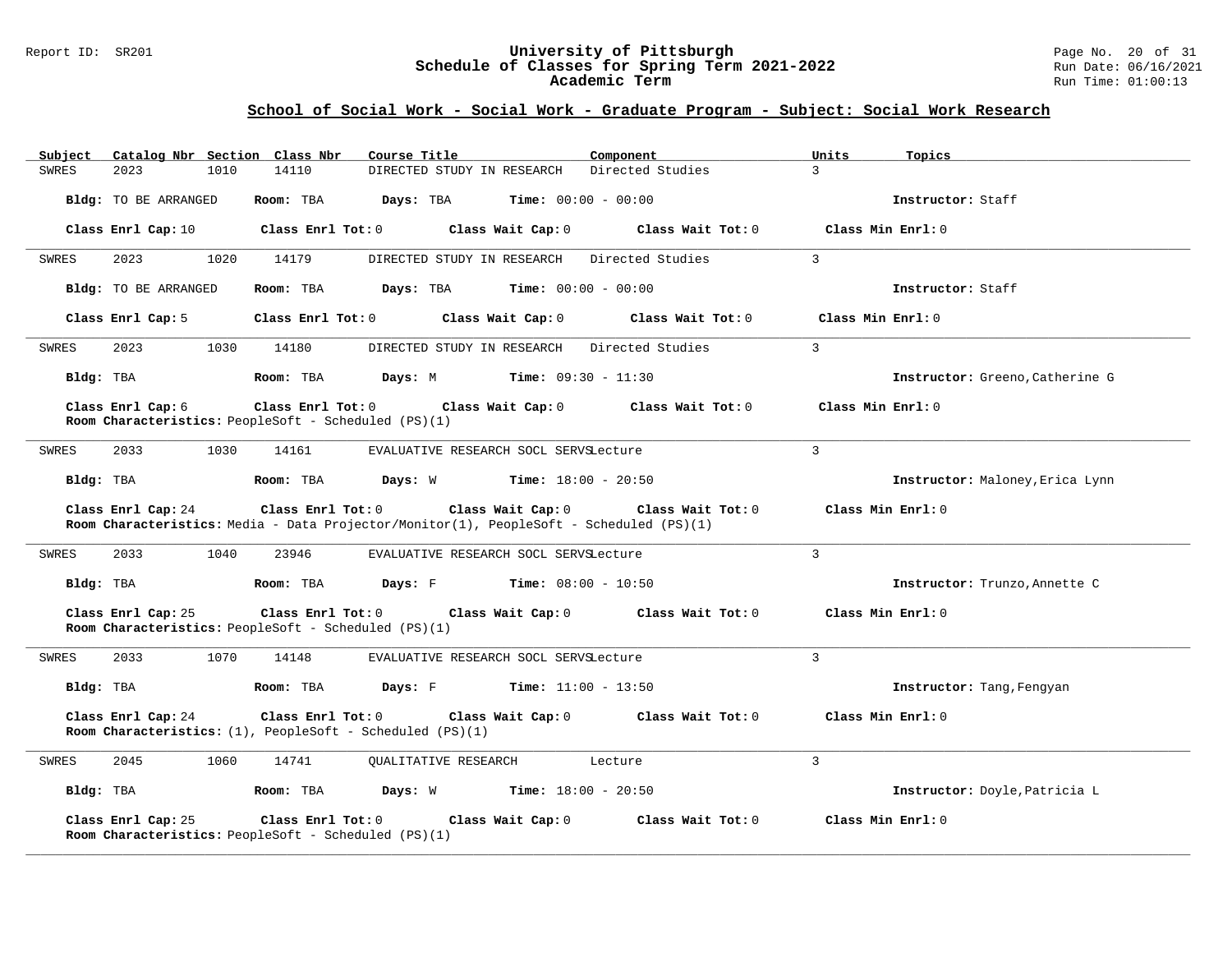#### Report ID: SR201 **University of Pittsburgh** Page No. 21 of 31 **Schedule of Classes for Spring Term 2021-2022** Run Date: 06/16/2021 **Academic Term** Run Time: 01:00:13

| Catalog Nbr Section Class Nbr<br>Subject | Course Title                                                                            | Component                           | Units<br>Topics                 |
|------------------------------------------|-----------------------------------------------------------------------------------------|-------------------------------------|---------------------------------|
| 1030<br>SWRES<br>2051                    | 14120<br>SINGLE SUBJECT RESEARCH                                                        | Lecture                             | $\mathbf{z}$                    |
| Bldg: TBA                                | Room: TBA<br><b>Days:</b> Tu <b>Time:</b> $18:00 - 20:50$                               |                                     | Instructor: Santhouse, Robin    |
| Class Enrl Cap: 25                       | Class Enrl Tot: 0                                                                       | Class Wait Cap: 0 Class Wait Tot: 0 | Class Min Enrl: 0               |
|                                          | Attributes: Class Materials on Reserve at Hillman Library                               |                                     |                                 |
|                                          | Room Characteristics: Media - Data Projector/Monitor(1), PeopleSoft - Scheduled (PS)(1) |                                     |                                 |
| 3021<br>1030<br>SWRES                    | 14111<br>MULTIVARIATE ANALYSIS                                                          | Lecture                             | $\overline{4}$                  |
| Bldg: TBA                                | <b>Days:</b> M <b>Time:</b> $09:00 - 12:50$<br>Room: TBA                                |                                     | Instructor: Tang, Fengyan       |
| Class Enrl Cap: 15                       | Class Enrl Tot: 0<br>Room Characteristics: PeopleSoft - Scheduled (PS)(1)               | Class Wait Cap: 0 Class Wait Tot: 0 | Class Min Enrl: 0               |
|                                          |                                                                                         |                                     |                                 |
| 3023<br>1010<br>SWRES                    | 14157<br>RES METHODS: CAPSTONE SEM 2 Lecture                                            |                                     | $\overline{3}$                  |
| Bldg: TO BE ARRANGED                     | <b>Days:</b> Th <b>Time:</b> $13:00 - 15:50$<br>Room: TBA                               |                                     | Instructor: Greeno, Catherine G |
| Class Enrl Cap: 15                       | $Class$ $Enr1$ $Tot: 0$                                                                 | Class Wait Cap: 0 Class Wait Tot: 0 | Class Min Enrl: 0               |
| SWRES<br>3024<br>1010                    | DIRCTED STUDY-RESEARCH PRACTCMDirected Studies<br>14140                                 |                                     | 3                               |
| Bldg: TO BE ARRANGED                     | Room: TBA<br><b>Days:</b> TBA <b>Time:</b> $00:00 - 00:00$                              |                                     | Instructor: Staff               |
| Class Enrl Cap: 10                       | Class Enrl Tot: 0 Class Wait Cap: 0 Class Wait Tot: 0                                   |                                     | Class Min Enrl: 0               |
| 3040<br>1010<br>SWRES                    | 14112<br>DISSERTATION RESEARCH                                                          | Thesis Research                     | $1 - 9$                         |
| Bldg: TO BE ARRANGED                     | Room: TBA<br><b>Days:</b> TBA <b>Time:</b> $00:00 - 00:00$                              |                                     | Instructor: Wallace, John M     |
| Class Enrl Cap: 30                       | Class Enrl Tot: 0 Class Wait Cap: 0 Class Wait Tot: 0                                   |                                     | Class Min Enrl: 0               |
| 3040<br>1020<br>SWRES                    | 14176<br>DISSERTATION RESEARCH                                                          | Thesis Research                     | $1 - 9$                         |
| Bldg: TO BE ARRANGED                     | <b>Days:</b> TBA <b>Time:</b> $00:00 - 00:00$<br>Room: TBA                              |                                     | Instructor: Staff               |
| Class Enrl Cap: 35                       | Class Enrl Tot: 0 Class Wait Cap: 0 Class Wait Tot: 0                                   |                                     | Class Min Enrl: 0               |
| 3040<br>1030<br>SWRES                    | DISSERTATION RESEARCH<br>14177                                                          | Thesis Research                     | $1 - 9$                         |
| Bldg: TO BE ARRANGED                     | <b>Days:</b> TBA <b>Time:</b> $00:00 - 00:00$<br>Room: TBA                              |                                     | Instructor: Staff               |
| Class Enrl Cap: 35                       | Class Enrl Tot: 0<br>Class Wait Cap: 0                                                  | Class Wait Tot: 0                   | Class Min Enrl: 0               |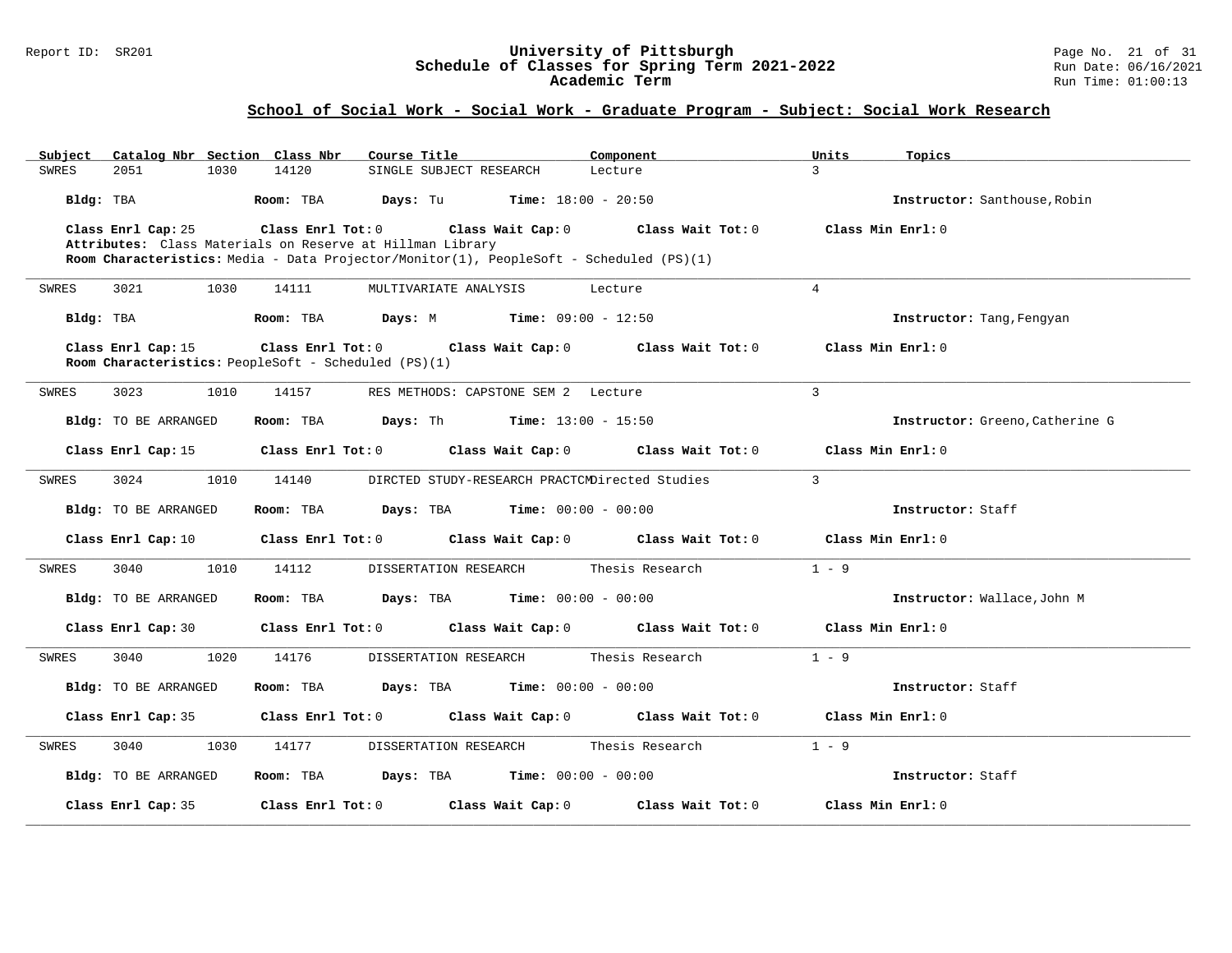#### Report ID: SR201 **University of Pittsburgh** Page No. 22 of 31 **Schedule of Classes for Spring Term 2021-2022** Run Date: 06/16/2021 **Academic Term** Run Time: 01:00:13

| Subject | Catalog Nbr Section Class Nbr |      |                   | Course Title          | Component                    | Units | Topics            |
|---------|-------------------------------|------|-------------------|-----------------------|------------------------------|-------|-------------------|
| SWRES   | 3040                          | 1040 | 14178             | DISSERTATION RESEARCH | Thesis Research              | - 9   |                   |
|         | <b>Bldg:</b> TO BE ARRANGED   |      | Room: TBA         | Days: TBA             | <b>Time:</b> $00:00 - 00:00$ |       | Instructor: Staff |
|         | Class Enrl Cap: 35            |      | Class Enrl Tot: 0 | Class Wait Cap: 0     | Class Wait Tot: 0            |       | Class Min Enrl: 0 |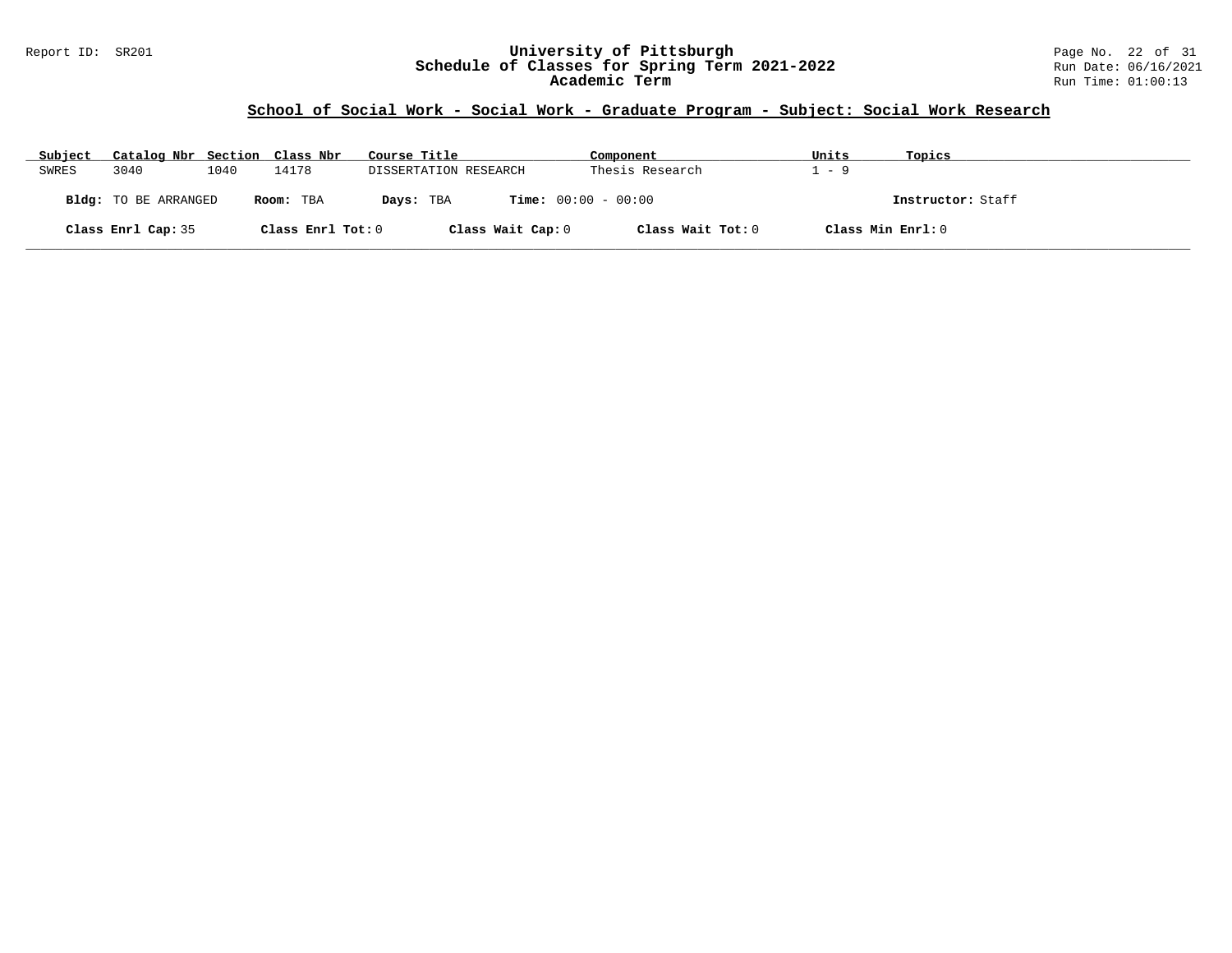#### Report ID: SR201 **University of Pittsburgh** Page No. 23 of 31 **Schedule of Classes for Spring Term 2021-2022** Run Date: 06/16/2021 **Academic Term** Run Time: 01:00:13

| Catalog Nbr Section Class Nbr<br>Subject                                                                                                                                                                                                                               | Course Title                             | Component         | Units<br>Topics                       |
|------------------------------------------------------------------------------------------------------------------------------------------------------------------------------------------------------------------------------------------------------------------------|------------------------------------------|-------------------|---------------------------------------|
| 2035<br>1030<br>14150<br>SWWEL                                                                                                                                                                                                                                         | GLOBL PERSPECTIVES SOCIAL WORKLecture    |                   | $\mathcal{L}$                         |
| Bldg: TBA<br>Room: TBA                                                                                                                                                                                                                                                 | Days: Tu<br><b>Time:</b> $14:00 - 16:50$ |                   | Instructor: Brubaker, Dawn St Francis |
| Class Enrl Tot: 0<br>Class Enrl Cap: 6<br>Attributes: Asian Studies, Global Studies, Undergraduate Global Health<br>Room Characteristics: $(1)$ , PeopleSoft - Scheduled (PS) $(1)$<br><b>Combined Section ID:</b> $0185(SOCWR/1035/SWWEL/2035) - SOCWRK 1035(H14141)$ | Class Wait Cap: 0                        | Class Wait Tot: 0 | Class Min Enrl: 0                     |
| 2039<br>1030<br>14132<br>SWWEL                                                                                                                                                                                                                                         | SOCIAL POLICY AND GERONTOLOGY Lecture    |                   | 3                                     |
| Bldg: TBA<br>Room: TBA                                                                                                                                                                                                                                                 | Days: Tu<br><b>Time:</b> $11:00 - 13:50$ |                   | Instructor: Melnick, Alicia D         |
| Class Enrl Cap: 24<br>Class Enrl Tot: 0<br>Room Characteristics: PeopleSoft - Scheduled (PS)(1)                                                                                                                                                                        | Class Wait Cap: 0                        | Class Wait Tot: 0 | Class Min Enrl: 0                     |
| 2057<br>1020<br>16169<br>SWWEL                                                                                                                                                                                                                                         | MENTAL HEALTH & PUBLIC POLICY Lecture    |                   | 3                                     |
| Bldg: TBA<br>Room: TBA                                                                                                                                                                                                                                                 | <b>Time:</b> $08:00 - 10:50$<br>Days: Tu |                   | Instructor: Rasheed, Miryah           |
| Class Enrl Cap: 24<br>Class Enrl Tot: 0<br>Room Characteristics: PeopleSoft - Scheduled (PS)(1)                                                                                                                                                                        | Class Wait Cap: 0                        | Class Wait Tot: 0 | Class Min Enrl: 0                     |
| 2057<br>SWWEL<br>1030<br>14129                                                                                                                                                                                                                                         | MENTAL HEALTH & PUBLIC POLICY Lecture    |                   | 3                                     |
| Bldg: TBA<br>Room: TBA                                                                                                                                                                                                                                                 | Days: Tu<br><b>Time:</b> $11:00 - 13:50$ |                   | Instructor: Edwards, Ingrid E.        |
| Class Enrl Cap: 24<br>Class Enrl Tot: 0<br>Room Characteristics: $(1)$ , PeopleSoft - Scheduled (PS) $(1)$                                                                                                                                                             | Class Wait Cap: 0                        | Class Wait Tot: 0 | Class Min Enrl: 0                     |
| 2057<br>1095<br>30082<br>SWWEL                                                                                                                                                                                                                                         | MENTAL HEALTH & PUBLIC POLICY Lecture    |                   | 3                                     |
| Bldg: Krebs Hall<br><b>Room:</b> 00201                                                                                                                                                                                                                                 | <b>Time:</b> $17:30 - 20:20$<br>Days: Tu |                   | Instructor: Harshberger, Mark B       |
| Class Enrl Cap: 16<br>Class Enrl Tot: 0                                                                                                                                                                                                                                | Class Wait Cap: 0                        | Class Wait Tot: 0 | Class Min Enrl: 0                     |
| 2057<br>1350<br>14133<br>SWWEL                                                                                                                                                                                                                                         | MENTAL HEALTH & PUBLIC POLICY Lecture    |                   | 3                                     |
| Bldg: TBA<br>Room: TBA                                                                                                                                                                                                                                                 | Days: Th<br><b>Time:</b> $18:00 - 20:50$ |                   | Instructor: Horwith, Eric Steven      |
| Class Enrl Cap: 24<br>Class Enrl Tot: 0<br>Room Characteristics: PeopleSoft - Scheduled (PS)(1)                                                                                                                                                                        | Class Wait Cap: 0                        | Class Wait Tot: 0 | Class Min Enrl: 0                     |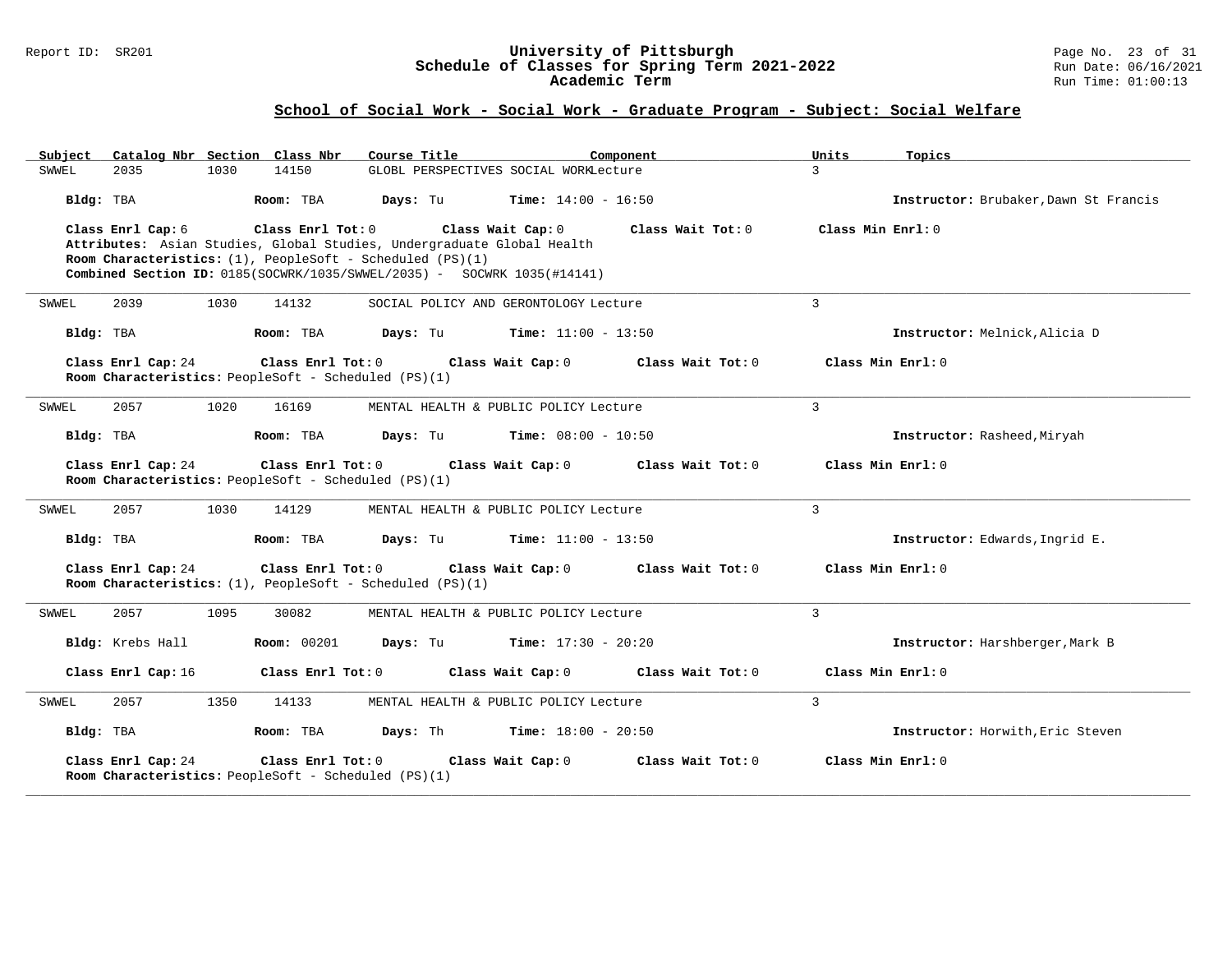#### Report ID: SR201 **University of Pittsburgh** Page No. 24 of 31 **Schedule of Classes for Spring Term 2021-2022** Run Date: 06/16/2021 **Academic Term** Run Time: 01:00:13

| Subject   | Catalog Nbr Section Class Nbr |      |                                                                           | Course Title                                                                                                                                         |                              | Component                    |                                                                                                                                     | Units              | Topics                         |
|-----------|-------------------------------|------|---------------------------------------------------------------------------|------------------------------------------------------------------------------------------------------------------------------------------------------|------------------------------|------------------------------|-------------------------------------------------------------------------------------------------------------------------------------|--------------------|--------------------------------|
| SWWEL     | 2059                          | 1030 | 14113                                                                     | CHILD AND FAMILY POLICY                                                                                                                              |                              | Lecture                      |                                                                                                                                     | $\overline{3}$     |                                |
| Bldg: TBA |                               |      | Room: TBA                                                                 | Days: Tu                                                                                                                                             |                              | <b>Time:</b> $11:00 - 13:50$ |                                                                                                                                     |                    | Instructor: Borish, Laura B    |
|           | Class Enrl Cap: 24            |      | Class Enrl Tot: 0                                                         |                                                                                                                                                      | Class Wait Cap: 0            |                              | Class Wait Tot: 0<br>Room Characteristics: Media - Data Projector/Monitor(1), Seating - Moveable(1), PeopleSoft - Scheduled (PS)(1) | Class Min $Err1:0$ |                                |
| SWWEL     | 2059                          | 1050 | 14131                                                                     | CHILD AND FAMILY POLICY                                                                                                                              |                              | Lecture                      |                                                                                                                                     | 3                  |                                |
| Bldg: TBA |                               |      | Room: TBA                                                                 | Days: M                                                                                                                                              | <b>Time:</b> $18:00 - 20:50$ |                              |                                                                                                                                     |                    | Instructor: Caruso, Jennifer A |
|           | Class Enrl Cap: 24            |      | Class Enrl Tot: 0                                                         | Room Characteristics: Media - Data Projector/Monitor(1), PeopleSoft - Scheduled (PS)(1)                                                              | Class Wait Cap: 0            |                              | Class Wait Tot: 0                                                                                                                   | Class Min Enrl: 0  |                                |
| SWWEL     | 2059                          | 1060 | 30089                                                                     | CHILD AND FAMILY POLICY                                                                                                                              |                              | Lecture                      |                                                                                                                                     | $\overline{3}$     |                                |
|           | Bldg: Swarts Hall             |      | <b>Room: 00108</b>                                                        | Days: Tu                                                                                                                                             | $Time: 17:30 - 20:20$        |                              |                                                                                                                                     |                    | Instructor: Emerson, Karen A.  |
|           | Class Enrl Cap: 16            |      | Class Enrl Tot: 0                                                         |                                                                                                                                                      | Class Wait Cap: 0            |                              | Class Wait Tot: 0                                                                                                                   | Class Min Enrl: 0  |                                |
| SWWEL     | 2081                          | 1030 | 14123                                                                     | SOCIAL WELFARE                                                                                                                                       |                              | Lecture                      |                                                                                                                                     | $\mathbf{3}$       |                                |
| Bldg: TBA |                               |      | Room: TBA                                                                 | Days: Th                                                                                                                                             | <b>Time:</b> $18:00 - 20:50$ |                              |                                                                                                                                     |                    | Instructor: Slawinski, Tonya T |
|           | Class Enrl Cap: 30            |      | Class Enrl Tot: 0                                                         | Attributes: Class Materials on Reserve at Hillman Library<br>Room Characteristics: Media - Data Projector/Monitor(1), PeopleSoft - Scheduled (PS)(1) | Class Wait Cap: 0            |                              | Class Wait Tot: 0                                                                                                                   | Class Min Enrl: 0  |                                |
| SWWEL     | 2087                          | 1010 | 14149                                                                     | ORGANIZATIONS & PUBLIC POLICY Lecture                                                                                                                |                              |                              |                                                                                                                                     | $\overline{3}$     |                                |
| Bldg: TBA |                               |      | Room: TBA                                                                 | Days: Th                                                                                                                                             |                              | <b>Time:</b> $18:00 - 20:50$ |                                                                                                                                     |                    | Instructor: Ali, Khalifah      |
|           | Class Enrl Cap: 25            |      | Class Enrl Tot: 0                                                         | Room Characteristics: Media - Data Projector/Monitor(1), PeopleSoft - Scheduled (PS)(1)                                                              | Class Wait Cap: 0            |                              | Class Wait Tot: 0                                                                                                                   | Class Min Enrl: 0  |                                |
| SWWEL     | 3037                          | 1340 | 22954                                                                     | SOCIAL POLICY ANALYSIS                                                                                                                               |                              | Lecture                      |                                                                                                                                     | 3                  |                                |
| Bldg: TBA |                               |      | Room: TBA                                                                 | Days: Th                                                                                                                                             | $Time: 09:00 - 11:50$        |                              |                                                                                                                                     |                    | Instructor: Mann, Aaron R      |
|           | Class Enrl Cap: 14            |      | Class Enrl Tot: 0<br>Room Characteristics: PeopleSoft - Scheduled (PS)(1) |                                                                                                                                                      | Class Wait Cap: 0            |                              | Class Wait Tot: 0                                                                                                                   | Class Min Enrl: 0  |                                |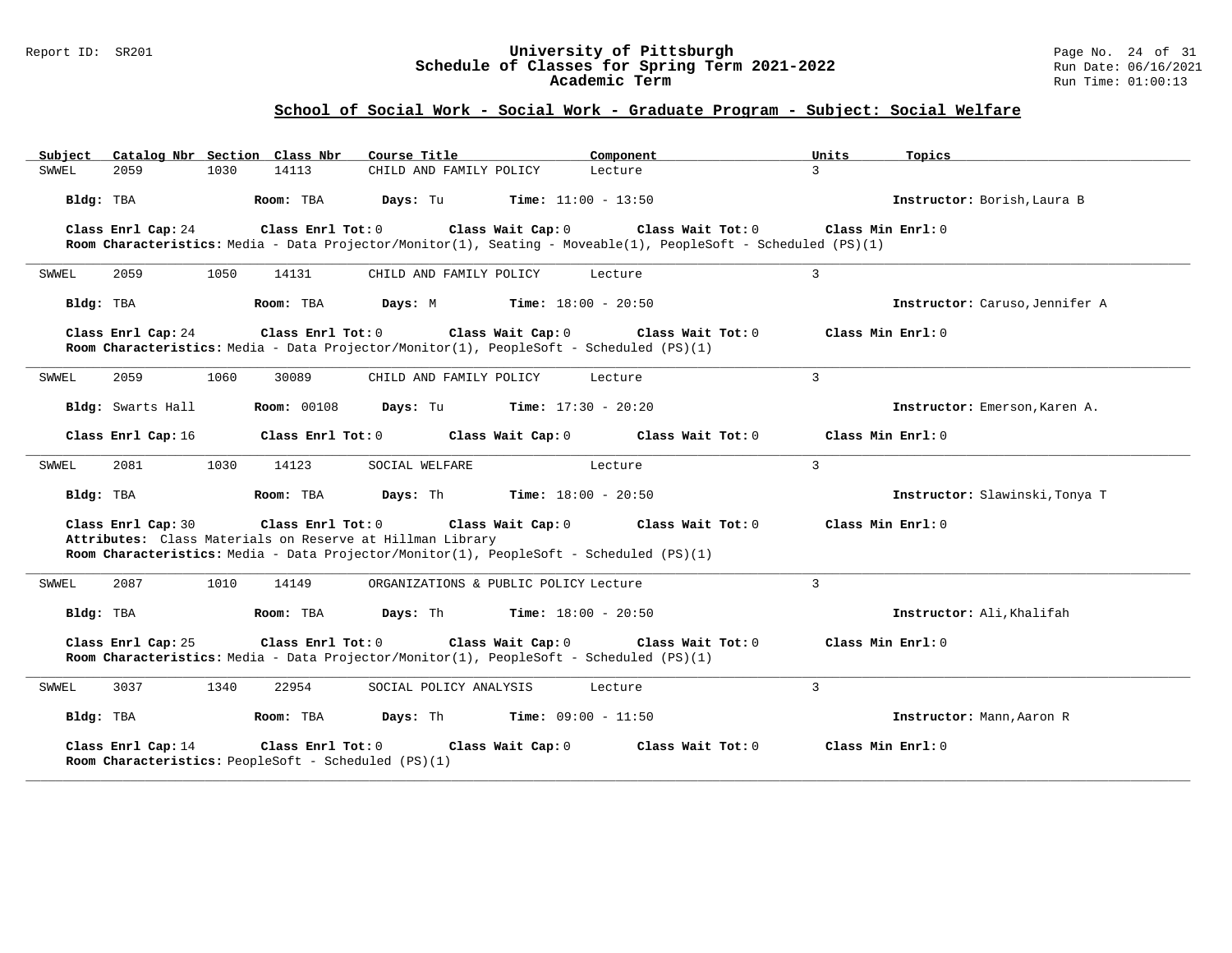#### Report ID: SR201 **University of Pittsburgh** Page No. 25 of 31 **Schedule of Classes for Spring Term 2021-2022** Run Date: 06/16/2021 **Academic Term** Run Time: 01:00:13

| Catalog Nbr Section Class Nbr<br>Subject                                 | Course Title<br>Component                                                                                                          | Topics<br>Units                       |
|--------------------------------------------------------------------------|------------------------------------------------------------------------------------------------------------------------------------|---------------------------------------|
| 1050<br>20943<br>SOCWRK<br>1000                                          | INTRODUCTION TO SOCIAL WORK Lecture                                                                                                | $\overline{3}$                        |
| Bldg: TBA<br>Room: TBA                                                   | Time: $13:00 - 14:15$<br>Days: TuTh                                                                                                | Instructor: Simmons, Bobby F          |
| Class Enrl Cap: 25<br>Class Enrl Tot: 0                                  | Class Wait Cap: 20<br>Class Wait Tot: 0                                                                                            | Class Min Enrl: 0                     |
| Attributes: Class Materials on Reserve at Hillman Library, Urban Studies |                                                                                                                                    |                                       |
| Room Characteristics: PeopleSoft - Scheduled (PS)(1)                     |                                                                                                                                    |                                       |
| 1000<br>1060<br>27821<br>SOCWRK                                          | INTRODUCTION TO SOCIAL WORK Lecture                                                                                                | 3                                     |
| Bldg: TBA<br>Room: TBA                                                   | Days: TuTh<br><b>Time:</b> $13:00 - 14:15$                                                                                         | Instructor: Cherry, Melvin C          |
| Class Enrl Cap: 25<br>Class Enrl Tot: 0                                  | Class Wait Cap: 20<br>Class Wait Tot: 0                                                                                            | Class Min Enrl: 0                     |
| Attributes: Urban Studies                                                |                                                                                                                                    |                                       |
| Room Characteristics: PeopleSoft - Scheduled (PS)(1)                     |                                                                                                                                    |                                       |
| 1000<br>1080<br>16146<br>SOCWRK                                          | INTRODUCTION TO SOCIAL WORK Lecture                                                                                                | $\overline{3}$                        |
| Room: TBA<br>Bldg: TBA                                                   | Days: TuTh<br>Time: $13:00 - 14:15$                                                                                                | Instructor: Lombardi, Brianna Marie   |
| Class Enrl Cap: 25<br>Class Enrl Tot: 0                                  | Class Wait Cap: 20<br>Class Wait Tot: 0                                                                                            | Class Min Enrl: 0                     |
| Attributes: Class Materials on Reserve at Hillman Library, Urban Studies |                                                                                                                                    |                                       |
|                                                                          | Room Characteristics: Media - Data Projector/Monitor(1), PeopleSoft - Scheduled (PS)(1)                                            |                                       |
|                                                                          |                                                                                                                                    |                                       |
| 1006<br>1100<br>16686<br>SOCWRK                                          | POLICY ANALYSIS<br>Lecture                                                                                                         | $\overline{3}$                        |
| Bldg: TBA<br>Room: TBA                                                   | <b>Time:</b> $14:00 - 16:50$<br>Days: Tu                                                                                           | Instructor: Mann, Aaron R             |
| Class Enrl Cap: 16<br>Class Enrl Tot: 0                                  | Class Wait Cap: 10<br>Class Wait Tot: 0<br>Room Characteristics: Media - Data Projector/Monitor(1), PeopleSoft - Scheduled (PS)(1) | Class Min Enrl: 0                     |
|                                                                          |                                                                                                                                    |                                       |
| 1008<br>1030<br>14137<br>SOCWRK                                          | GENRLST SW PRACT DIVRS POPLATNLecture                                                                                              | $\overline{3}$                        |
| Bldg: TBA<br>Room: TBA                                                   | Days: W<br><b>Time:</b> $14:00 - 16:50$                                                                                            | Instructor: Jones, Toya S             |
| Class Enrl Cap: 16<br>Class Enrl Tot: 0                                  | Class Wait Cap: 10<br>Class Wait Tot: 0                                                                                            | Class Min Enrl: 0                     |
|                                                                          | Attributes: Class Materials on Reserve at Hillman Library, Global Studies, Undergraduate Global Health                             |                                       |
| Room Characteristics: $(1)$ , PeopleSoft - Scheduled (PS) $(1)$          |                                                                                                                                    |                                       |
| 1012<br>1010<br>14103<br>SOCWRK                                          | SOCIAL WORK W/COMNYS & ORGNS Lecture                                                                                               | $\overline{3}$                        |
| Bldg: TBA<br>Room: TBA                                                   | Time: $14:00 - 16:50$<br>Days: Th                                                                                                  | Instructor: Anderson, Elizabeth Marie |
| Class Enrl Cap: 16<br>Class Enrl Tot: 0                                  | Class Wait Cap: 10<br>Class Wait Tot: 0                                                                                            | Class Min Enrl: 0                     |
| Room Characteristics: $(1)$ , PeopleSoft - Scheduled $(PS)(1)$           |                                                                                                                                    |                                       |
|                                                                          |                                                                                                                                    |                                       |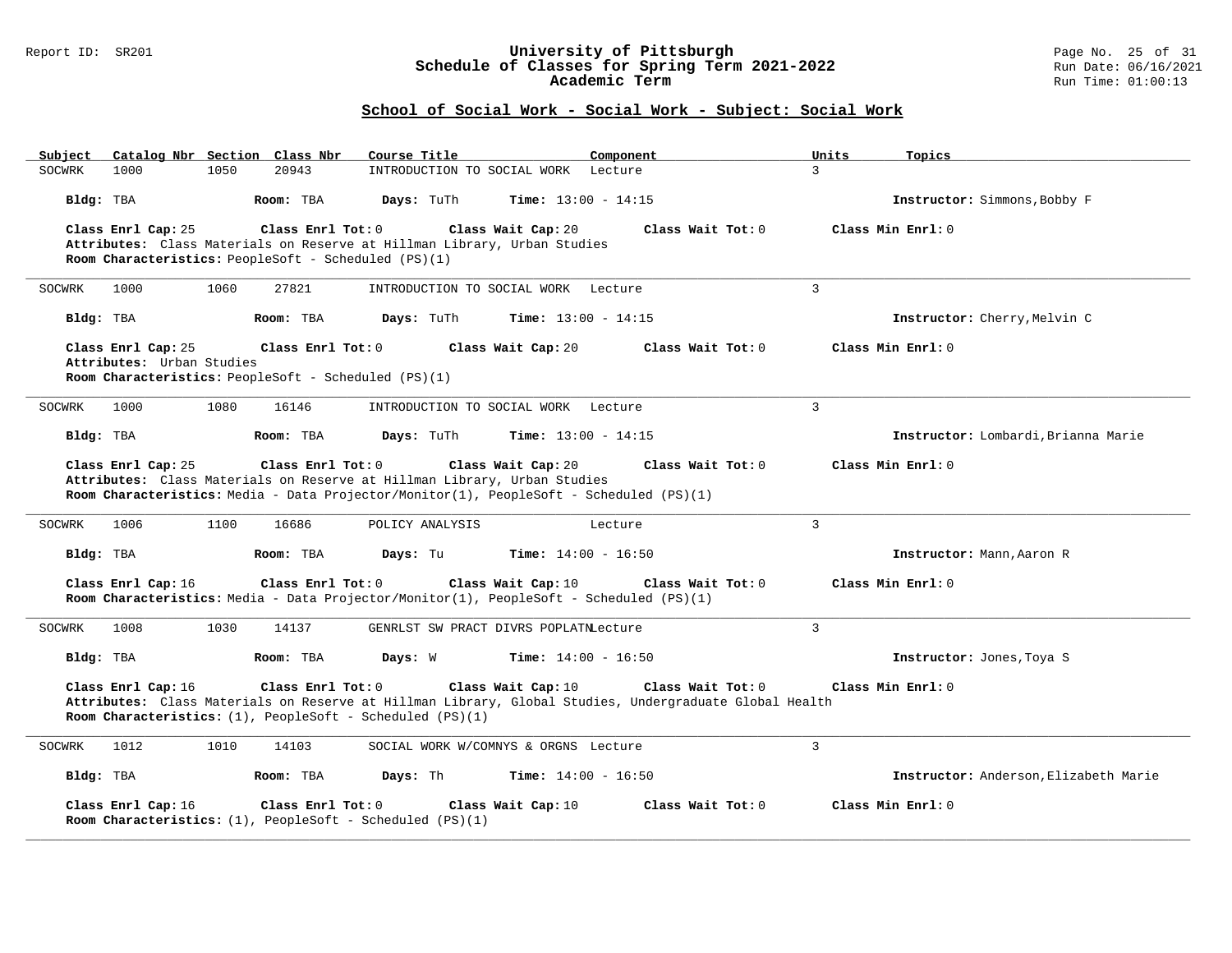#### Report ID: SR201 **University of Pittsburgh** Page No. 26 of 31 **Schedule of Classes for Spring Term 2021-2022** Run Date: 06/16/2021 **Academic Term** Run Time: 01:00:13

| Subject     |                                                  |      | Catalog Nbr Section Class Nbr                        | Course Title                                                                            | Component                                                                           | Units         | Topics                        |
|-------------|--------------------------------------------------|------|------------------------------------------------------|-----------------------------------------------------------------------------------------|-------------------------------------------------------------------------------------|---------------|-------------------------------|
| SOCWRK      | 1026                                             | 1030 | 17296                                                | PRACTICUM SEMINAR AND LAB 2 Seminar                                                     |                                                                                     | $\mathcal{L}$ |                               |
| Bldg: TBA   |                                                  |      |                                                      | Room: TBA $Days: M$ Time: $14:00 - 16:50$                                               |                                                                                     |               | Instructor: Mann, Aaron R     |
|             | Class Enrl Cap: 22                               |      |                                                      |                                                                                         | Class Enrl Tot: 0 Class Wait Cap: 20 Class Wait Tot: 0                              |               | Class Min Enrl: 0             |
|             |                                                  |      |                                                      | Room Characteristics: Media - Data Projector/Monitor(1), PeopleSoft - Scheduled (PS)(1) |                                                                                     |               |                               |
| SOCWRK 1026 |                                                  | 1050 | 30247                                                | PRACTICUM SEMINAR AND LAB 2 Seminar                                                     |                                                                                     | $\mathcal{L}$ |                               |
|             | Bldg: TO BE ARRANGED                             |      |                                                      | Room: TBA $Days:$ TBA $Time: 00:00 - 00:00$                                             |                                                                                     |               | Instructor: Staff             |
|             | Class Enrl Cap: 1<br>Attributes: Capstone Course |      |                                                      |                                                                                         | Class Enrl Tot: $0$ Class Wait Cap: 1 Class Wait Tot: 0                             |               | Class Min Enrl: 0             |
| SOCWRK 1026 |                                                  | 1060 | 22655                                                | PRACTICUM SEMINAR AND LAB 2 Seminar                                                     |                                                                                     | 3             |                               |
|             | Bldg: TBA                                        |      |                                                      | <b>Room:</b> TBA <b>Days:</b> M <b>Time:</b> $14:00 - 16:50$                            |                                                                                     |               | Instructor: Caldwell, Keith J |
|             | Class Enrl Cap: 23                               |      | Room Characteristics: PeopleSoft - Scheduled (PS)(1) |                                                                                         | Class Enrl Tot: $0$ Class Wait Cap: $20$ Class Wait Tot: $0$                        |               | Class Min Enrl: 0             |
| SOCWRK      | 1027                                             | 1030 | 21624                                                | PRACTICUM 2                                                                             | Practicum                                                                           | 6             |                               |
|             | Bldg: TO BE ARRANGED                             |      |                                                      | Room: TBA $\rule{1em}{0.15mm}$ Days: TBA Time: $00:00 - 00:00$                          |                                                                                     |               | Instructor: Caldwell, Keith J |
|             |                                                  |      |                                                      |                                                                                         | Class Enrl Cap: 23 (class Enrl Tot: 0 (class Wait Cap: 20 (class Wait Tot: 0 $\sim$ |               | Class Min Enrl: 0             |
| SOCWRK 1027 |                                                  | 1040 | 22656                                                | PRACTICUM 2                                                                             | Practicum                                                                           | $6^{\circ}$   |                               |
|             | Bldg: TO BE ARRANGED                             |      | Room: TBA                                            | $\texttt{Davis:}$ TBA $\texttt{Time:}$ 00:00 - 00:00                                    |                                                                                     |               | Instructor: Mann, Aaron R     |
|             |                                                  |      |                                                      |                                                                                         | Class Enrl Cap: 22 Class Enrl Tot: 0 Class Wait Cap: 20 Class Wait Tot: 0           |               | Class Min Enrl: 0             |
| SOCWRK 1027 |                                                  | 1050 | 30246                                                | PRACTICUM 2                                                                             | Practicum                                                                           | $6^{\circ}$   |                               |
|             | Bldg: TO BE ARRANGED                             |      |                                                      | Room: TBA $\rule{1em}{0.15mm}$ Days: TBA Time: $00:00 - 00:00$                          |                                                                                     |               | Instructor: Staff             |
|             | Class Enrl Cap: 1<br>Attributes: Capstone Course |      |                                                      |                                                                                         | Class Enrl Tot: 0 Class Wait Cap: 1 Class Wait Tot: 0                               |               | Class Min Enrl: 0             |
| SOCWRK      | 1030                                             | 1010 | 14104                                                | DIRECTED STUDY                                                                          | Directed Studies                                                                    | $1 - 6$       |                               |
|             | Bldg: TO BE ARRANGED                             |      |                                                      | Room: TBA $Days:$ TBA $Time: 00:00 - 00:00$                                             |                                                                                     |               | Instructor: Caldwell, Keith J |
|             | Class Enrl Cap: 10                               |      |                                                      | Class Enrl Tot: 0 Class Wait Cap: 10                                                    | Class Wait Tot: 0                                                                   |               | Class Min Enrl: 0             |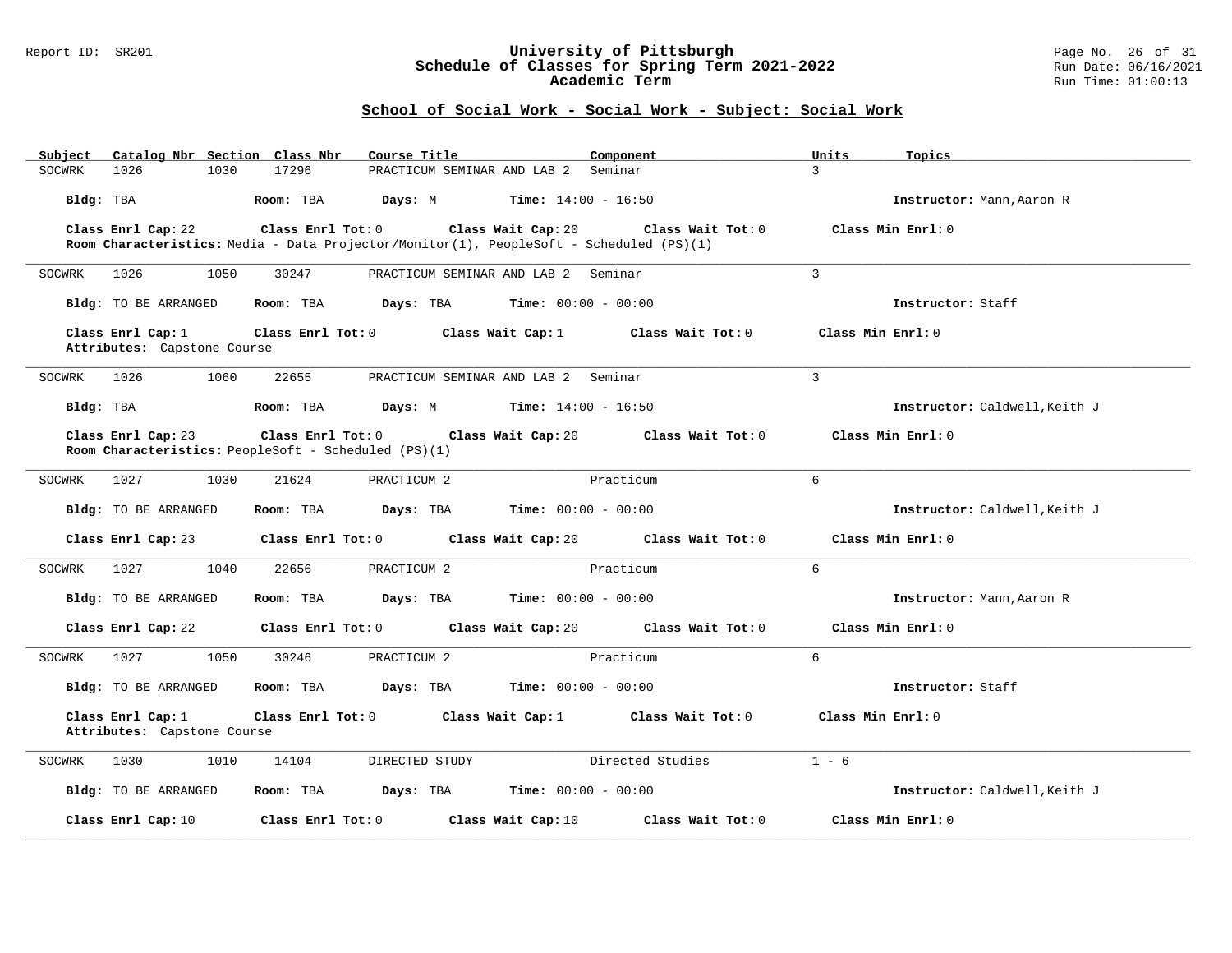#### Report ID: SR201 **University of Pittsburgh** Page No. 27 of 31 **Schedule of Classes for Spring Term 2021-2022** Run Date: 06/16/2021 **Academic Term** Run Time: 01:00:13

| Subject   | Catalog Nbr Section Class Nbr                                                                                                                                                                                                                    |      |                                      | Course Title                                                                                                                                                                              |                                       | Component         | Units          | Topics                                |
|-----------|--------------------------------------------------------------------------------------------------------------------------------------------------------------------------------------------------------------------------------------------------|------|--------------------------------------|-------------------------------------------------------------------------------------------------------------------------------------------------------------------------------------------|---------------------------------------|-------------------|----------------|---------------------------------------|
| SOCWRK    | 1030                                                                                                                                                                                                                                             | 1020 | 16900                                | DIRECTED STUDY                                                                                                                                                                            |                                       | Directed Studies  | $1 - 6$        |                                       |
|           | Bldg: TO BE ARRANGED                                                                                                                                                                                                                             |      | Room: TBA                            | Days: TBA                                                                                                                                                                                 | $Time: 00:00 - 00:00$                 |                   |                | Instructor: Mann, Aaron R             |
|           | Class Enrl Cap: 5                                                                                                                                                                                                                                |      |                                      | Class Enrl Tot: 0 Class Wait Cap: 5                                                                                                                                                       |                                       | Class Wait Tot: 0 |                | Class Min Enrl: 0                     |
| SOCWRK    | 1030                                                                                                                                                                                                                                             | 1030 | 16977                                | DIRECTED STUDY                                                                                                                                                                            |                                       | Directed Studies  | $1 - 6$        |                                       |
|           | Bldg: TO BE ARRANGED                                                                                                                                                                                                                             |      | Room: TBA                            | Days: TBA                                                                                                                                                                                 | <b>Time:</b> $00:00 - 00:00$          |                   |                | Instructor: Jacobs, Leah              |
|           | Class Enrl Cap: 1                                                                                                                                                                                                                                |      |                                      | Class Enrl Tot: 0 Class Wait Cap: 1                                                                                                                                                       |                                       | Class Wait Tot: 0 |                | Class Min Enrl: 0                     |
| SOCWRK    | 1030                                                                                                                                                                                                                                             | 1040 | 30724                                | DIRECTED STUDY                                                                                                                                                                            |                                       | Directed Studies  | $1 - 6$        |                                       |
|           | Bldg: TO BE ARRANGED                                                                                                                                                                                                                             |      | Room: TBA                            | Days: TBA                                                                                                                                                                                 | <b>Time:</b> $00:00 - 00:00$          |                   |                | Instructor: Caldwell, Keith J         |
|           | Class Enrl Cap: 1                                                                                                                                                                                                                                |      |                                      | Class Enrl Tot: 0 Class Wait Cap: 1                                                                                                                                                       |                                       | Class Wait Tot: 0 |                | Class Min Enrl: 0                     |
| SOCWRK    | 1035                                                                                                                                                                                                                                             | 1010 | 14141                                |                                                                                                                                                                                           | GLOBL PERSPECTIVES SOCIAL WORKLecture |                   | $\mathcal{E}$  |                                       |
| Bldg: TBA |                                                                                                                                                                                                                                                  |      | Room: TBA                            | Days: Tu                                                                                                                                                                                  | <b>Time:</b> $14:00 - 16:50$          |                   |                | Instructor: Brubaker, Dawn St Francis |
|           | Class Enrl Cap: 19<br>Attributes: Asian Studies, Global Studies, Undergraduate Global Health<br>Room Characteristics: $(1)$ , PeopleSoft - Scheduled (PS) $(1)$<br><b>Combined Section ID:</b> $0185(SOCWR/1035/SWWEL/2035) - SWEL 2035(#14150)$ |      | Class Enrl Tot: 0 Class Wait Cap: 10 |                                                                                                                                                                                           | Class Min Enrl: 0                     |                   |                |                                       |
| SOCWRK    | 1040                                                                                                                                                                                                                                             | 1010 | 25887                                |                                                                                                                                                                                           | POVERTY & INCOME INEQUALITY Lecture   |                   | 3              |                                       |
| Bldg: TBA |                                                                                                                                                                                                                                                  |      | Room: TBA                            | <b>Days:</b> W <b>Time:</b> $14:00 - 16:50$                                                                                                                                               |                                       |                   |                | Instructor: Lucas, Emma T.            |
|           | Class Enrl Cap: 15                                                                                                                                                                                                                               |      | Class Enrl Tot: 0                    | Attributes: Global Studies, Undergraduate Global Health<br>Room Characteristics: PeopleSoft - Scheduled (PS)(1)<br>Combined Section ID: 0895(SOCWRK/1040/SWGEN/2005) - SWGEN 2005(#25888) | Class Wait Cap: 10                    | Class Wait Tot: 0 |                | Class Min Enrl: 0                     |
| SOCWRK    | 1079                                                                                                                                                                                                                                             | 1010 | 14153                                | CHILD WELFARE SERVICES                                                                                                                                                                    |                                       | Lecture           | $\overline{3}$ |                                       |
| Bldg: TBA |                                                                                                                                                                                                                                                  |      | Room: TBA                            | <b>Days:</b> Tu <b>Time:</b> $11:00 - 13:50$                                                                                                                                              |                                       |                   |                | Instructor: Bradley-King, Cynthia     |
|           | Class Enrl Cap: 30                                                                                                                                                                                                                               |      |                                      | Class Enrl Tot: 0 Class Wait Cap: 20<br>Room Characteristics: Media - Data Projector/Monitor(1), PeopleSoft - Scheduled (PS)(1)                                                           |                                       | Class Wait Tot: 0 |                | Class Min Enrl: 0                     |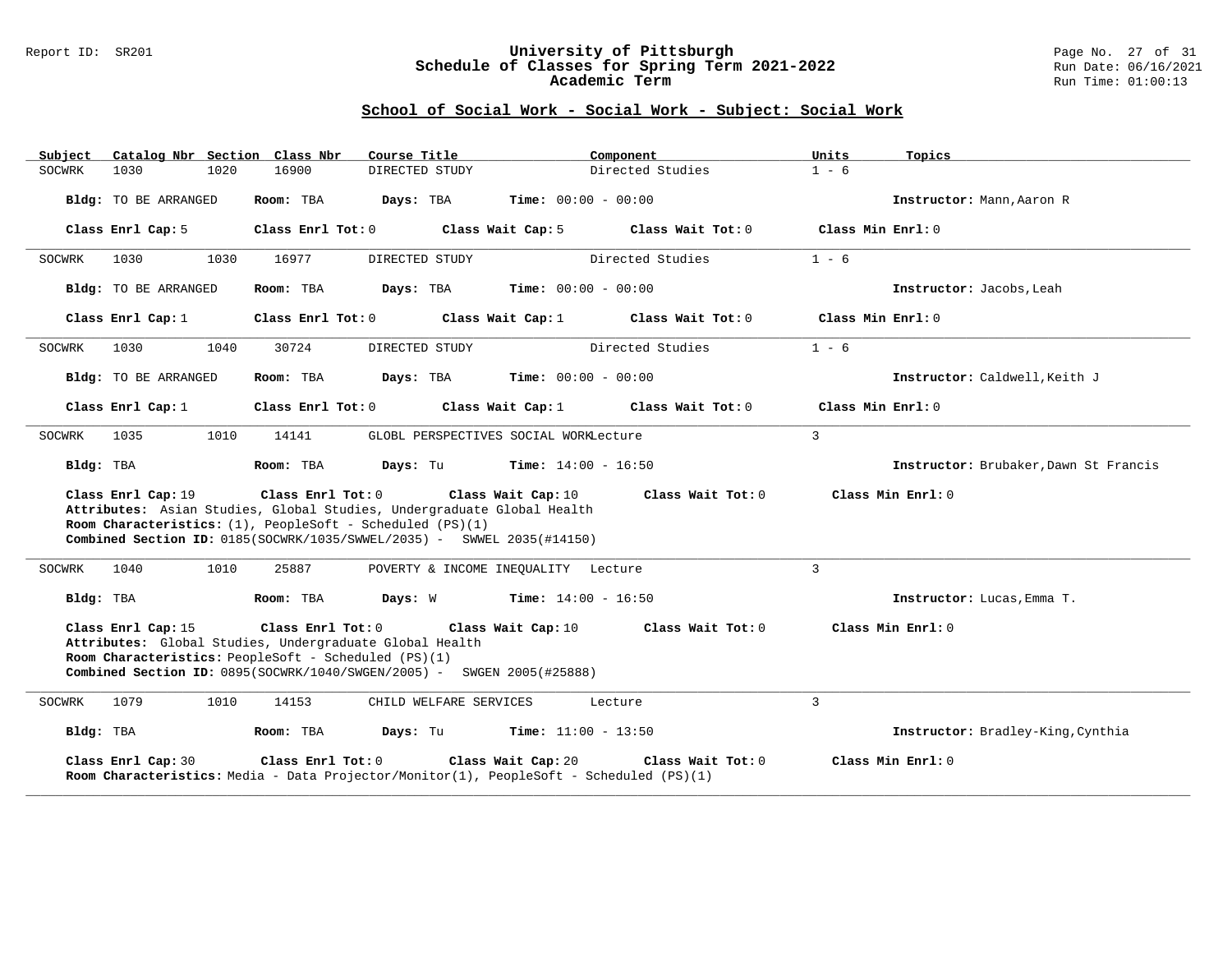#### Report ID: SR201 **University of Pittsburgh** Page No. 28 of 31 **Schedule of Classes for Spring Term 2021-2022** Run Date: 06/16/2021 **Academic Term** Run Time: 01:00:13

| Subject | Catalog Nbr Section Class Nbr |      |                   | Course Title |                                       |                    | Component                    | Units | Topics                       |
|---------|-------------------------------|------|-------------------|--------------|---------------------------------------|--------------------|------------------------------|-------|------------------------------|
| SOCWRK  | 1080                          | 1010 | 20693             |              | BROWNE LEADERSHIP FELLOWS SEM Seminar |                    |                              |       |                              |
|         | <b>Bldg:</b> TO BE ARRANGED   |      | Room: TBA         | Days: TBA    |                                       |                    | <b>Time:</b> $00:00 - 00:00$ |       | Instructor: Farrish, Aliya D |
|         | Class Enrl Cap: 10            |      | Class Enrl Tot: 0 |              |                                       | Class Wait Cap: 10 | Class Wait Tot: 0            |       | Class Min Enrl: 0            |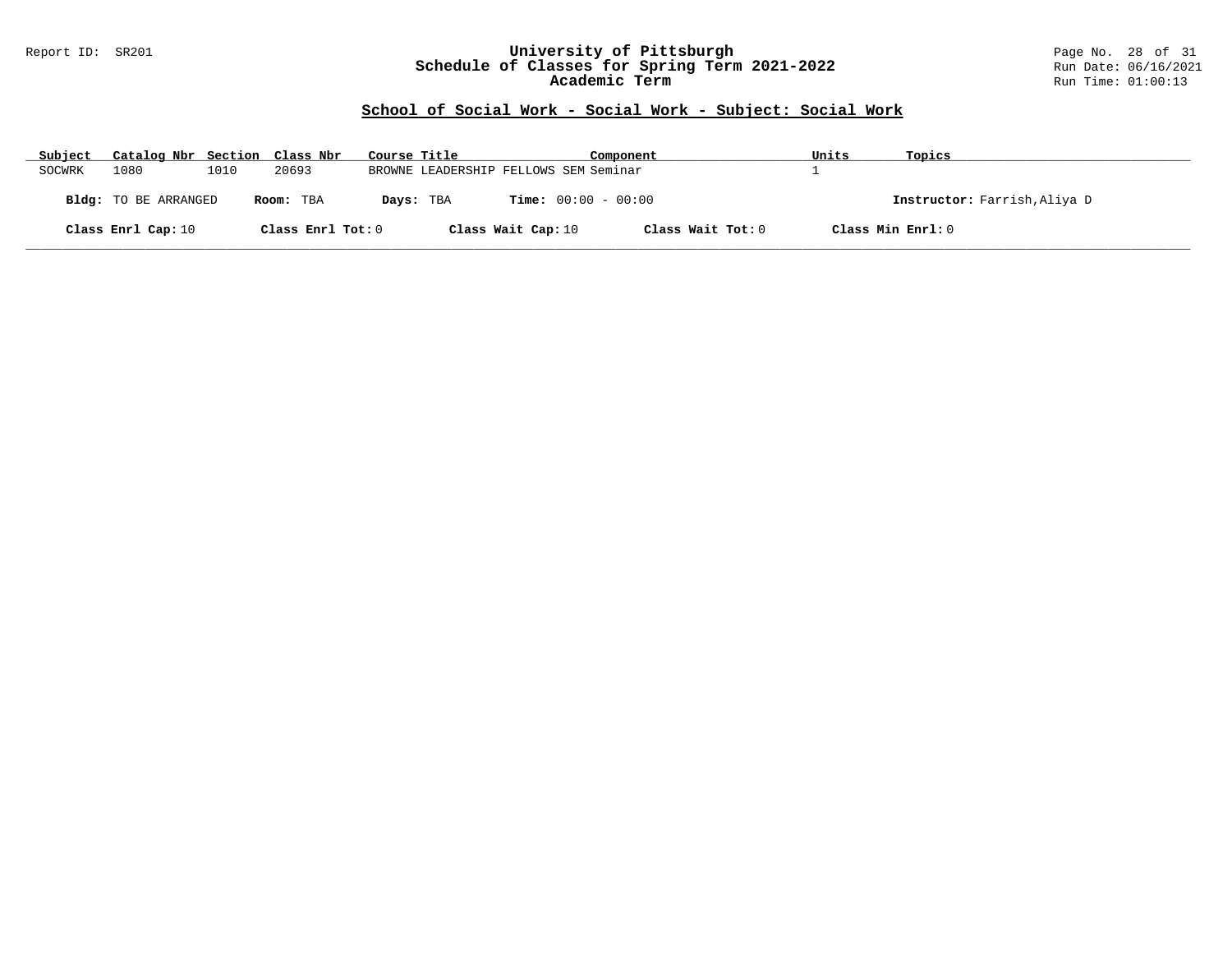#### Report ID: SR201 **University of Pittsburgh** Page No. 29 of 31 **Schedule of Classes for Spring Term 2021-2022** Run Date: 06/16/2021 **CHS** Run Time: 01:00:13

# **Dietrich Sch Arts and Sciences - Social Work - Subject: Social Work**

| Subject | Catalog Nbr Section Class Nbr                     |      |                   | Course Title                | Component                    | Units | Topics            |
|---------|---------------------------------------------------|------|-------------------|-----------------------------|------------------------------|-------|-------------------|
| SOCWRK  | 1000                                              | 8500 | 24580             | INTRODUCTION TO SOCIAL WORK | Lecture                      |       |                   |
|         | Bldg: TO BE ARRANGED                              |      | Room: TBA         | Days: TBA                   | <b>Time:</b> $00:00 - 00:00$ |       | Instructor: Staff |
|         | Class Enrl Cap: 9999<br>Attributes: Urban Studies |      | Class Enrl Tot: 0 | Class Wait Cap: 0           | Class Wait Tot: 0            |       | Class Min Enrl: 0 |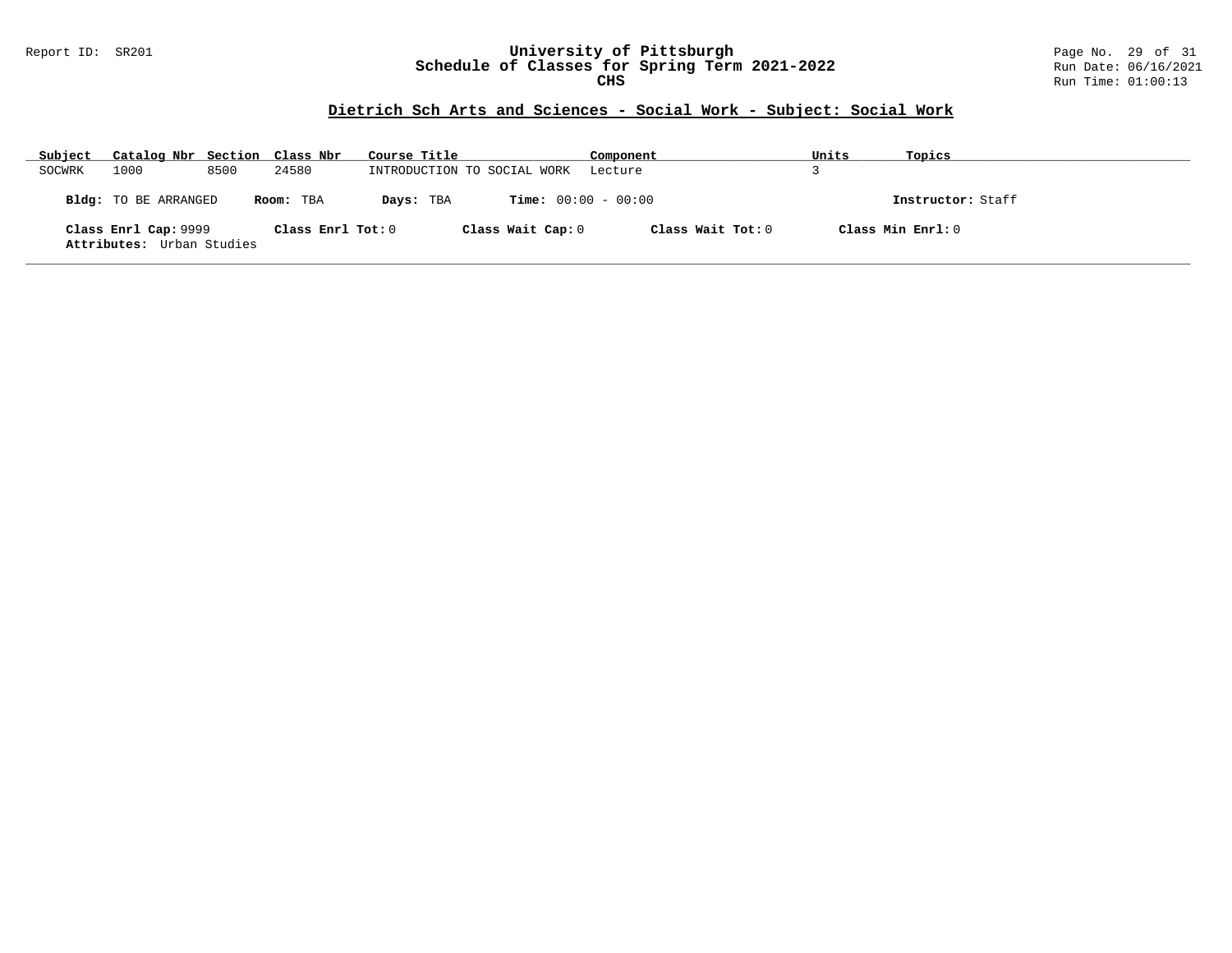#### Report ID: SR201 **University of Pittsburgh** Page No. 30 of 31 **Schedule of Classes for Spring Term 2021-2022** Run Date: 06/16/2021 **Full Term Session Run Time: 01:00:13**

| Subject   | Catalog Nbr Section Class Nbr |      |                   | Course Title                          | Component                                                                                                           | Units | Topics                        |
|-----------|-------------------------------|------|-------------------|---------------------------------------|---------------------------------------------------------------------------------------------------------------------|-------|-------------------------------|
| SWINT     | 2031                          | 1090 | 23656             | ADV DRCT PRAC: COGNITV/BEHVRL Lecture |                                                                                                                     |       |                               |
| Bldg: TBA |                               |      | Room: TBA         | Davs: Th                              | <b>Time:</b> $18:00 - 20:50$                                                                                        |       | Instructor: Martin, Heather M |
|           | Class Enrl Cap: 25            |      | Class Enrl Tot: 0 | Class Wait Cap: 0                     | Class Wait Tot: 0<br><b>Room Characteristics:</b> Media - Data Projector/Monitor(1), PeopleSoft - Scheduled (PS)(1) |       | Class Min $Enrl: 0$           |